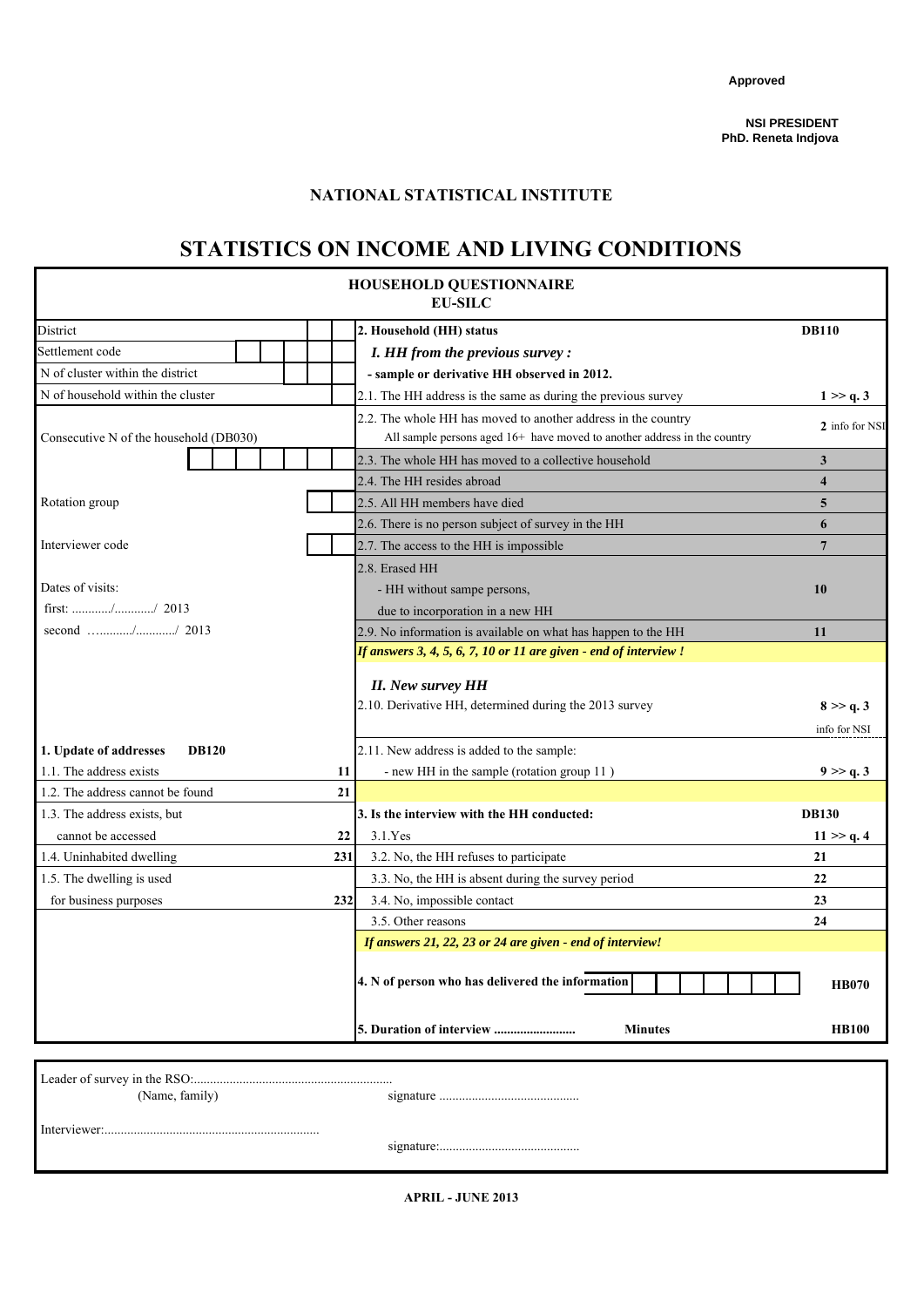#### **REGISTER 1.**

#### **HH COMPOSITION AND TRACING OF FORMER MEMBERS OF A HH OBSERVED IN 2012**

### **(PERSONS WHO HAVE LEAVE OR DIE WITHIN THE PERIOD OF 2012 SURVEY AND 2013 REFERENCE PERIOD)**

| N <sub>2</sub>   | Name                                                    | <b>RB030</b>                                                          | <b>RB090</b> | Day |               | <b>RB070 RB080</b> |                  | Present and   |                                            | TRACING OF FORMER MEMBERS OF A HH OBSERVED IN 2012 (HH MEMBERS WHO                       |              |                 | <b>HAVE LEAVED OR DIE AFTER 2012 SURVEY)</b> |                                        |              | <b>NEW MEMBERS</b> |
|------------------|---------------------------------------------------------|-----------------------------------------------------------------------|--------------|-----|---------------|--------------------|------------------|---------------|--------------------------------------------|------------------------------------------------------------------------------------------|--------------|-----------------|----------------------------------------------|----------------------------------------|--------------|--------------------|
|                  |                                                         |                                                                       |              |     |               |                    | Age              | former HH     |                                            | If                                                                                       |              | If              |                                              | If                                     |              | If                 |
| N <sub>2</sub>   | Name                                                    | Personal                                                              | Sex          |     | Date of birth |                    | at<br>31.12.2012 | members       |                                            | $RB110=5$ or                                                                             |              | $RB110=5$ or    |                                              | RB110=5 or RB110=6                     | $RB110=2$    |                    |
|                  |                                                         | number                                                                |              |     |               |                    |                  |               |                                            | RB110=6                                                                                  | RB110=6      |                 |                                              | or RB110=7                             | or RB110=3   |                    |
|                  |                                                         |                                                                       |              |     |               |                    |                  | <b>RB100</b>  | <b>RB110</b>                               | <b>RB120</b>                                                                             | <b>RB140</b> | <b>RB150</b>    | <b>RB160</b>                                 | <b>RB170</b>                           | <b>RB180</b> | <b>RB190</b>       |
|                  |                                                         |                                                                       | l. Male      |     |               |                    |                  | Person is:    |                                            | Membershi Where did the person                                                           |              | When did the    | How many                                     | To which category                      |              | Since when the     |
|                  |                                                         |                                                                       | 2. Female    |     |               |                    |                  |               | p status                                   | move?                                                                                    |              | person leave or | months did the                               | did the person belong person is member |              |                    |
|                  |                                                         |                                                                       |              |     |               |                    |                  |               |                                            |                                                                                          |              | die?            | person live in the                           | during that period?                    |              | of the HH?         |
|                  |                                                         |                                                                       |              |     |               |                    | . Person         | 1. Sample     | HH in 2012?<br>1. In another HH            |                                                                                          |              |                 |                                              |                                        |              |                    |
|                  |                                                         |                                                                       |              |     |               |                    | is 16            | person        | (Table of<br>in the country<br>1. Employed |                                                                                          |              |                 |                                              |                                        |              |                    |
|                  |                                                         |                                                                       |              |     |               |                    | years and        | 2.Co-resident | codes 1)                                   | 2. Unemployed<br>2. In institutional                                                     |              |                 |                                              |                                        |              |                    |
|                  |                                                         |                                                                       |              |     |               |                    | over             |               |                                            | HH<br>3. In retirement,                                                                  |              |                 |                                              |                                        |              |                    |
|                  |                                                         |                                                                       |              |     |               |                    | 2. Person        |               |                                            | 3. Abroad                                                                                |              |                 |                                              | early retirement,                      |              |                    |
|                  |                                                         |                                                                       |              |     |               |                    | is under         |               |                                            | 4. No information                                                                        |              |                 |                                              | given up business                      |              |                    |
|                  |                                                         |                                                                       |              |     |               |                    | 16 years         |               |                                            | on person                                                                                |              |                 |                                              | 4. Other inactive                      |              |                    |
|                  |                                                         |                                                                       |              | Day | Month         | Year               |                  |               |                                            | 5. Dead person                                                                           | Month        | Year            | <b>Months</b>                                | person                                 | Month        | Year               |
|                  |                                                         | 11111111                                                              |              |     |               |                    |                  |               |                                            |                                                                                          |              |                 |                                              |                                        |              |                    |
| $\sqrt{2}$       |                                                         | 111111111                                                             |              |     |               |                    |                  |               |                                            |                                                                                          |              |                 |                                              |                                        |              |                    |
| $\overline{3}$   |                                                         | 111111111                                                             |              |     |               |                    |                  |               |                                            |                                                                                          |              |                 |                                              |                                        |              |                    |
| $\overline{4}$   |                                                         | 1111111                                                               |              |     |               |                    |                  |               |                                            |                                                                                          |              |                 |                                              |                                        |              |                    |
| $\sqrt{5}$       |                                                         | 111111111                                                             |              |     |               |                    |                  |               |                                            |                                                                                          |              |                 |                                              |                                        |              |                    |
| 6                |                                                         | 111111111                                                             |              |     |               |                    |                  |               |                                            |                                                                                          |              |                 |                                              |                                        |              |                    |
| $\boldsymbol{7}$ |                                                         | 111111111                                                             |              |     |               |                    |                  |               |                                            |                                                                                          |              |                 |                                              |                                        |              |                    |
| $8\,$            |                                                         | 111111111                                                             |              |     |               |                    |                  |               |                                            |                                                                                          |              |                 |                                              |                                        |              |                    |
| 9                |                                                         | 111111111                                                             |              |     |               |                    |                  |               |                                            |                                                                                          |              |                 |                                              |                                        |              |                    |
| $\overline{10}$  |                                                         | 1111111                                                               |              |     |               |                    |                  |               |                                            |                                                                                          |              |                 |                                              |                                        |              |                    |
|                  | Table of codes 1 for question RB110                     |                                                                       |              |     |               |                    |                  |               |                                            |                                                                                          |              |                 |                                              |                                        |              |                    |
|                  |                                                         | 1. Person has been in the HH during the previous survey               |              |     |               |                    |                  |               |                                            | 6. Person has died after the previous survey                                             |              |                 |                                              |                                        |              |                    |
|                  |                                                         | 2. Person has participated in previous survey, but in another HH      |              |     |               |                    |                  |               |                                            | 7. Persons is not in the HH register for 2012, but has lived in the HH at least 3 months |              |                 |                                              |                                        |              |                    |
|                  |                                                         | 3. Person comes from a HH which is not interviewed in 2012            |              |     |               |                    |                  |               |                                            | within the period between the two surveys and is not HH member at the reference moment   |              |                 |                                              |                                        |              |                    |
|                  | 4. Newly born                                           |                                                                       |              |     |               |                    |                  |               |                                            | 8. Person is from the new sub-sample (rotation group 11)                                 |              |                 |                                              |                                        |              |                    |
|                  |                                                         | 5. Person has left the HH, but is observed during the previous survey |              |     |               |                    |                  |               |                                            | 9. Person comes from abroad                                                              |              |                 |                                              |                                        |              |                    |
|                  | Interviewer! 1. For persons for who RB110=5 and RB120=1 |                                                                       |              |     |               |                    |                  |               |                                            | 2. For HH members who are not surveyed in 2012                                           |              |                 |                                              |                                        |              |                    |

**Give the new addresses of these persons to the person in charge of the survey, fill in RB110=3 in order to be surveyed there!**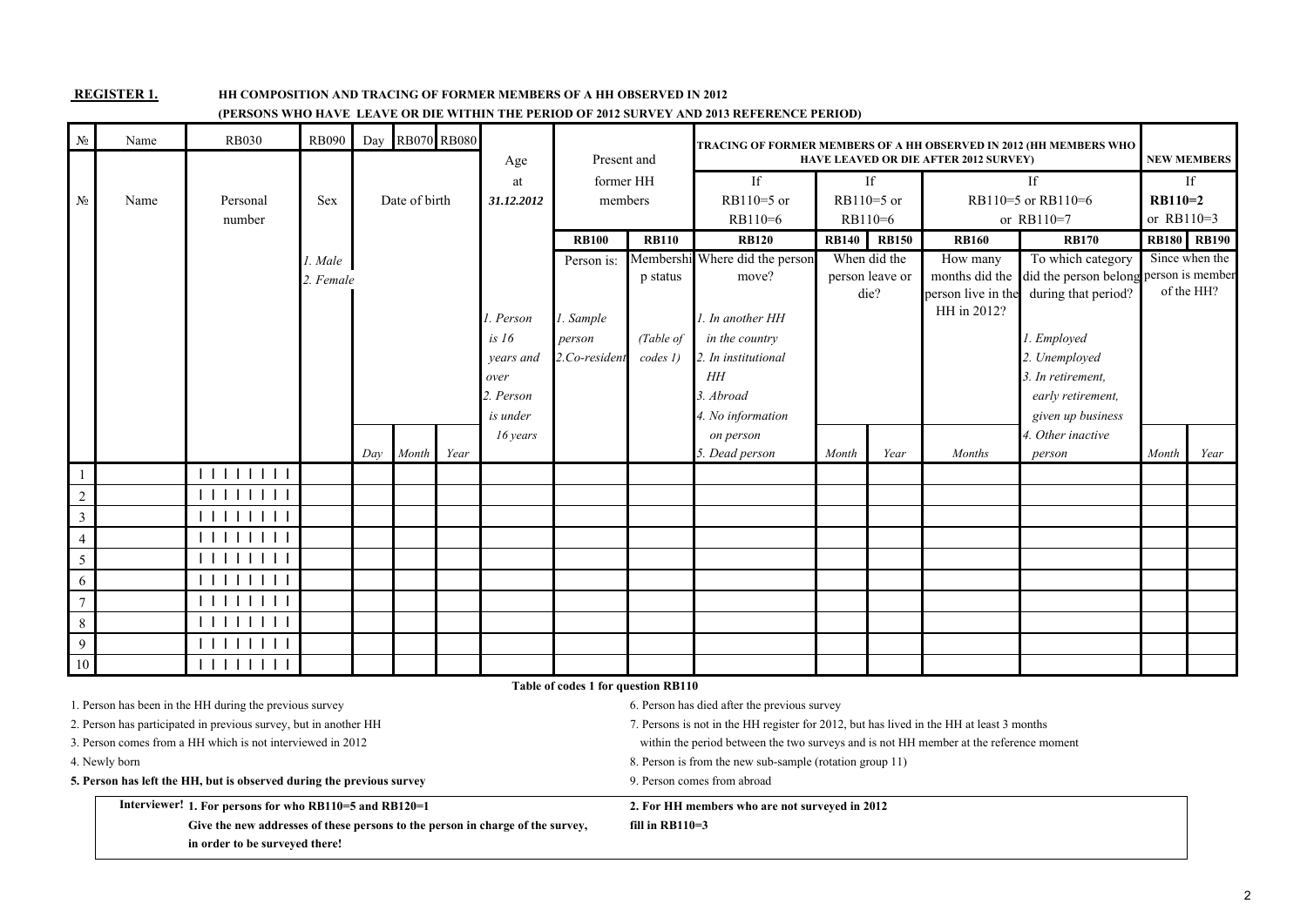|                 | <b>REGISTER 2.</b> |                                                                                                                                                                                                                                                                                                                                                          | <b>PRESENT HH MEMBERS</b>                                                                                                                                                                                                                      |                     |                                            |        |                                                                                                            |                                                                                    |                                                                                                            |                                  |                                 |                                                                                                                                                                                                                                                                 |
|-----------------|--------------------|----------------------------------------------------------------------------------------------------------------------------------------------------------------------------------------------------------------------------------------------------------------------------------------------------------------------------------------------------------|------------------------------------------------------------------------------------------------------------------------------------------------------------------------------------------------------------------------------------------------|---------------------|--------------------------------------------|--------|------------------------------------------------------------------------------------------------------------|------------------------------------------------------------------------------------|------------------------------------------------------------------------------------------------------------|----------------------------------|---------------------------------|-----------------------------------------------------------------------------------------------------------------------------------------------------------------------------------------------------------------------------------------------------------------|
| N <sub>2</sub>  | Name               | <b>RB030</b>                                                                                                                                                                                                                                                                                                                                             | Relation                                                                                                                                                                                                                                       | PB210               | <b>PB220A PB220B</b>                       |        | <b>RB031</b>                                                                                               | PB190                                                                              | <b>PB200</b>                                                                                               | <b>RB240</b>                     | <b>RB220</b>                    | <b>RB230</b>                                                                                                                                                                                                                                                    |
| N <sub>2</sub>  | Name               | Personal<br>number                                                                                                                                                                                                                                                                                                                                       | Relation to the<br>head of HH<br>1. Head of HH<br>2. Husband/wife<br>3. Son, daughter<br>4. Зет, снаха<br>5. Grantchild<br>6. Parent of the HH head<br>7. Parent of spouse<br>8. Other relative<br>(brother, sister, etc.)<br>9. Non-relatives | Country<br>of birth | Citizenship<br>First<br>(Table of codes 2) | Second | Since which<br>year lives in<br>Bulgaria<br>(to be filled<br>in for<br>persons born<br>out of<br>Bulgaria) | Legal<br>marital<br>status<br>1. Single<br>2. Married<br>3. Widowed<br>4. Divorced | De facto<br>marital<br>status<br>1. Not in marriage<br>2. In marriage<br>3. Cohabiting<br>without marriage | Number of<br>spouse<br>(partner) | Number of<br>person's<br>father | Номер на<br>майката<br>на лицето<br>The respective personal numbers from RB030 are to be filled in. If the<br>spouse (partner), father or mother are not members of the HH, 99 is to<br>be filled in, following the HH code in the last 2 digits of each column |
|                 |                    | $\begin{tabular}{c} \bf{1111111} \end{tabular}$                                                                                                                                                                                                                                                                                                          |                                                                                                                                                                                                                                                |                     |                                            |        |                                                                                                            |                                                                                    |                                                                                                            | 1111111                          |                                 |                                                                                                                                                                                                                                                                 |
| $\sqrt{2}$      |                    |                                                                                                                                                                                                                                                                                                                                                          |                                                                                                                                                                                                                                                |                     |                                            |        |                                                                                                            |                                                                                    |                                                                                                            |                                  |                                 |                                                                                                                                                                                                                                                                 |
| $\mathfrak{Z}$  |                    | 1111111                                                                                                                                                                                                                                                                                                                                                  |                                                                                                                                                                                                                                                |                     |                                            |        |                                                                                                            |                                                                                    |                                                                                                            |                                  |                                 |                                                                                                                                                                                                                                                                 |
| $\overline{4}$  |                    | 1111111                                                                                                                                                                                                                                                                                                                                                  |                                                                                                                                                                                                                                                |                     |                                            |        |                                                                                                            |                                                                                    |                                                                                                            | 1 1 1 1                          |                                 |                                                                                                                                                                                                                                                                 |
| $\sqrt{5}$      |                    |                                                                                                                                                                                                                                                                                                                                                          |                                                                                                                                                                                                                                                |                     |                                            |        |                                                                                                            |                                                                                    |                                                                                                            | 1 1 1 1 1 1 1                    |                                 |                                                                                                                                                                                                                                                                 |
| 6               |                    | 111111111                                                                                                                                                                                                                                                                                                                                                |                                                                                                                                                                                                                                                |                     |                                            |        |                                                                                                            |                                                                                    |                                                                                                            |                                  |                                 |                                                                                                                                                                                                                                                                 |
| $\overline{7}$  |                    | $\begin{tabular}{c} \bf{1} & \bf{1} & \bf{1} & \bf{1} & \bf{1} & \bf{1} \\ \bf{1} & \bf{1} & \bf{1} & \bf{1} & \bf{1} & \bf{1} \\ \bf{1} & \bf{1} & \bf{1} & \bf{1} & \bf{1} & \bf{1} \\ \bf{1} & \bf{1} & \bf{1} & \bf{1} & \bf{1} & \bf{1} \\ \bf{1} & \bf{1} & \bf{1} & \bf{1} & \bf{1} & \bf{1} \\ \bf{1} & \bf{1} & \bf{1} & \bf{1} & \bf{1} & \bf$ |                                                                                                                                                                                                                                                |                     |                                            |        |                                                                                                            |                                                                                    |                                                                                                            |                                  |                                 |                                                                                                                                                                                                                                                                 |
| 8               |                    |                                                                                                                                                                                                                                                                                                                                                          |                                                                                                                                                                                                                                                |                     |                                            |        |                                                                                                            |                                                                                    |                                                                                                            | 1 1 1 1 1                        |                                 |                                                                                                                                                                                                                                                                 |
| $\overline{9}$  |                    |                                                                                                                                                                                                                                                                                                                                                          |                                                                                                                                                                                                                                                |                     |                                            |        |                                                                                                            |                                                                                    |                                                                                                            | 11111                            |                                 |                                                                                                                                                                                                                                                                 |
| 10 <sup>1</sup> |                    | 111111111                                                                                                                                                                                                                                                                                                                                                |                                                                                                                                                                                                                                                |                     |                                            |        |                                                                                                            |                                                                                    |                                                                                                            | 111111111                        | 111111111                       | 111111111                                                                                                                                                                                                                                                       |

## *Table of codes 2 - for questions* **PB220A and PB220B**

| 01. Bulgaria - BG       | 13. Russia - OEU       | 25. Netherlands-NL   | 37. Serbia and Monte Negro - OEU    |
|-------------------------|------------------------|----------------------|-------------------------------------|
| 02. Greece - GR         | 14. Ukraine - OEU      | 26. Finland - FI     | 38. Bosnia and Herzegovina - OEU    |
| 03. Turkey -TR          | 15. Moldova - OEU      | 27. Belgium - BE     | 39. Other European country - OEU    |
| 04. Romania - RO        | 16. Estonia - EE       | 28. Luxembourg - LU  | 40. North Africa - NAF              |
| 05. Poland - PL         | 17. Lithuania - LT     | 29. Swetzerland - CH | 41. West Africa - WAF               |
| 06. Hungary - HU        | 18. Latvia - LV        | $30.$ Ireland - IE   | 42. Other African countries - OAF   |
| 07. Check republic - CZ | 19. Cyprus - CY        | 31. Sweden - SE      | 43. United States of America - USA  |
| 08. Slovakia - SK       | 20. France - FR        | 32. Denmark - DK     | 44. Canada - CAN                    |
| 09. Germany - DE        | 21. Spain - ES         | 33. Norway - NO      | 45. Central and South America - CSA |
| 10. Austria - AT        | 22. Portugal -PT       | 34. Malta - MT       | 46. Near and Middle East - NME      |
| 11. Macedonia - MK      | 23. Italy - $IT$       | 35. Slovenia - SI    | 47. Other Asia countries - OAS      |
| 12. Croatia - HR        | 24. Great Bretain - UK | 36. Iceland - IS     | 48. Aaustralia and Oceania - OCE    |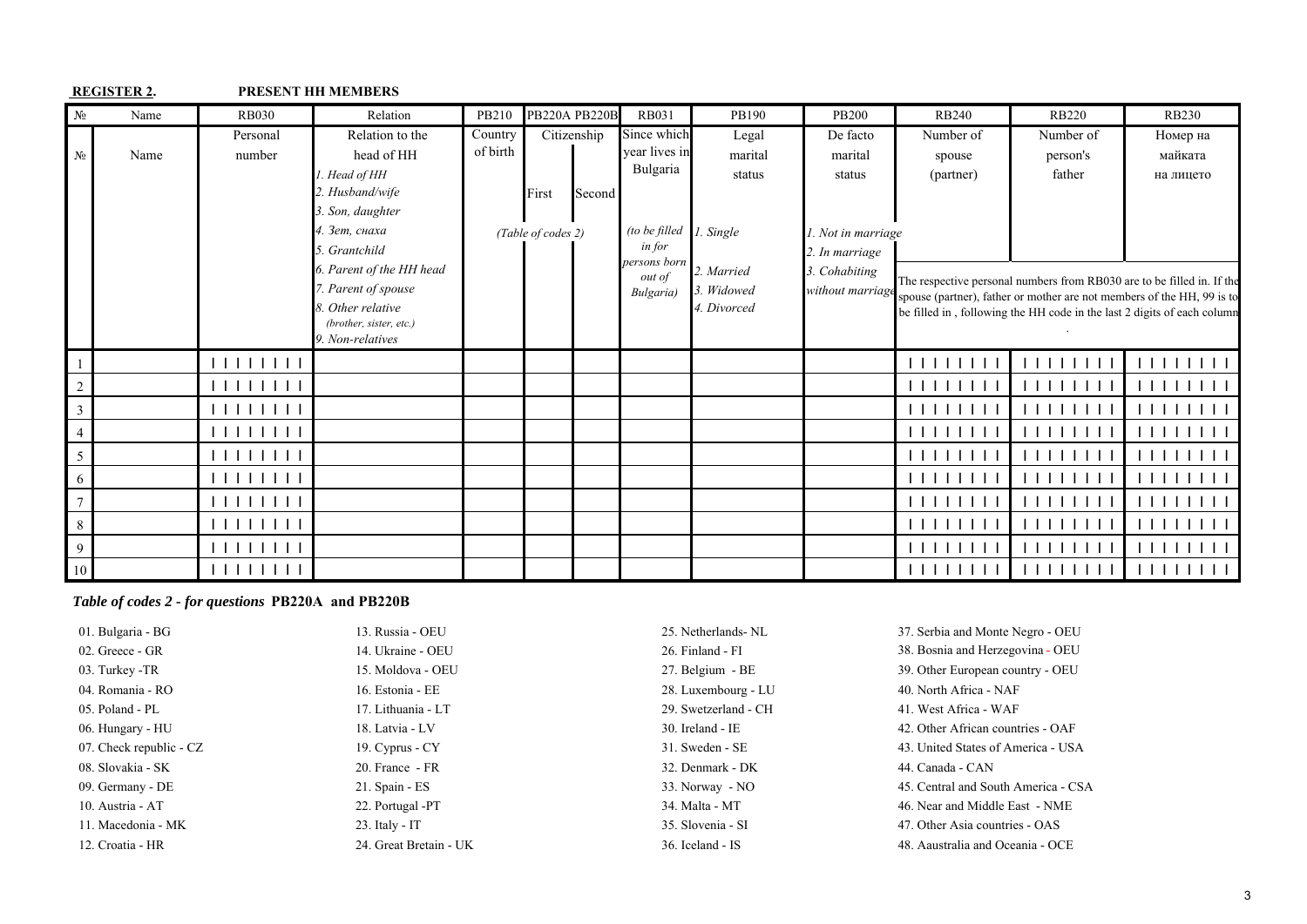#### **REGISTER 2. PRESENT HH MEMBERS**

|                |               |                    |                    |              |              |                    |               |                  |               |              | To be filled in for children aged 0-12 years |              |              |                           |
|----------------|---------------|--------------------|--------------------|--------------|--------------|--------------------|---------------|------------------|---------------|--------------|----------------------------------------------|--------------|--------------|---------------------------|
|                | <b>RB200</b>  | <b>RB160</b>       | <b>RB210</b>       | <b>PE010</b> | <b>PE020</b> | <b>PE040</b>       | <b>PE030</b>  | RB245            | <b>RL010</b>  | <b>RL020</b> | <b>RL030</b>                                 | <b>RL040</b> | <b>RL050</b> | <b>RL060</b>              |
|                | Is the person | How many           | To which category  | Is the       | Where        | Highest degree     | Year of       | Person status    |               |              | How many hours does your child spend at:     |              |              |                           |
| $N_2$          | absent at     | months did the     | does the person    | person       | does the     | of education       | completion of | (age)            | Creche,       | At school    | Study-room                                   | Center       |              | Childminder Carer without |
|                | the moment?   | person live in the | belong at present: | studying at  | person       | completed          | the highest   |                  | kindergarten, |              | <sub>or</sub>                                | for          |              | payment                   |
|                |               | HH in 2012?        |                    | present?     | study?       |                    | degree of     | 1. 16 years and  | pre-school    |              | center for                                   | children     |              | (not parent)              |
|                | l. No         |                    | . Employed         | l. Yes       |              |                    | education     | over at          | establishment |              | out-of-school                                |              |              |                           |
|                | 2. Yes,       |                    | 2. Unemployed      | 2. No        |              |                    |               | 31.12.2012       |               |              | activities                                   |              |              |                           |
|                | temporary     |                    | 3. In retirement,  | $>>$ $PE040$ |              | (Table of codes 3) |               | 2. Up to 12years |               |              |                                              |              |              |                           |
|                |               |                    | early retirement,  |              |              |                    |               | at the interview |               |              |                                              |              |              |                           |
|                |               |                    | given up business  |              |              |                    |               | moment           |               |              |                                              |              |              |                           |
|                |               | <b>Months</b>      | . Other inactive   |              |              |                    |               | >> RLO10         | Hours         | Hours        | Hours                                        | Hours        | Hours        | Hours                     |
|                |               |                    | person             |              |              |                    |               | 3.13-15 years    |               |              |                                              |              |              |                           |
|                |               |                    |                    |              |              |                    |               |                  |               |              |                                              |              |              |                           |
| $\sqrt{2}$     |               |                    |                    |              |              |                    |               |                  |               |              |                                              |              |              |                           |
| $\overline{3}$ |               |                    |                    |              |              |                    |               |                  |               |              |                                              |              |              |                           |
| $\overline{4}$ |               |                    |                    |              |              |                    |               |                  |               |              |                                              |              |              |                           |
| 5 <sup>5</sup> |               |                    |                    |              |              |                    |               |                  |               |              |                                              |              |              |                           |
| 6              |               |                    |                    |              |              |                    |               |                  |               |              |                                              |              |              |                           |
| 7 <sup>7</sup> |               |                    |                    |              |              |                    |               |                  |               |              |                                              |              |              |                           |
| 8              |               |                    |                    |              |              |                    |               |                  |               |              |                                              |              |              |                           |
| 9 <sup>1</sup> |               |                    |                    |              |              |                    |               |                  |               |              |                                              |              |              |                           |
| 10             |               |                    |                    |              |              |                    |               |                  |               |              |                                              |              |              |                           |

 *Table of codes 3 - for filling in questions PE020 and PE040* 1. Tertiary "Doctor" 8. Upper Secondary general education (technical school or vocational gymnasium) -

2. Tertiary "Master" and the contract of professional qualification in the UI level of professional qualification

(2 years, ІV level of professional qualification) 12. Primary education(1 - 4 grade)

6. Secondary (Special) Vocational education (secondary vocationa school, vocational gymnasiums, 13. Uncompleted Primary education

3. Tertiary "Bachelor" 9. Vocational training with entrance after 8th grade ( Ilevel of professional qualification)

4. Tertiary "Professional Bachelor" 10. Vocational training with entrance after 6th or 7th grade - І degree of professional qualification

5. Post secondary, non-tertiary vocational education 11. Lower secondary (basic) education (5th to 8th grade)

health schools, schools for deaf and blind) 14. Pre-school education (kindergarten or preparatory group)

7. Secondary education (technical school or vocational gymnasium) - ІІІ level of professional qualification 15. Person who has never visited school

**Interviewer!** - Highest degree of education completed is to be recorded in РЕ040, for which the person is issued a document (diplome, certificate, etc.)

- For children aged 3-7 years visiting a kindergarten, code "1" is to be recorded for question РЕ010 and code "14" for question РЕ020

- Code 15 . Person who has never visited school" is to be recorded for persons aged 8+ only, who have never visited school

- Code 13 "Uncompleted Primary" is to be recorded for persons only who are not studying at present, but who have completed several grades

of the primary education, without completing it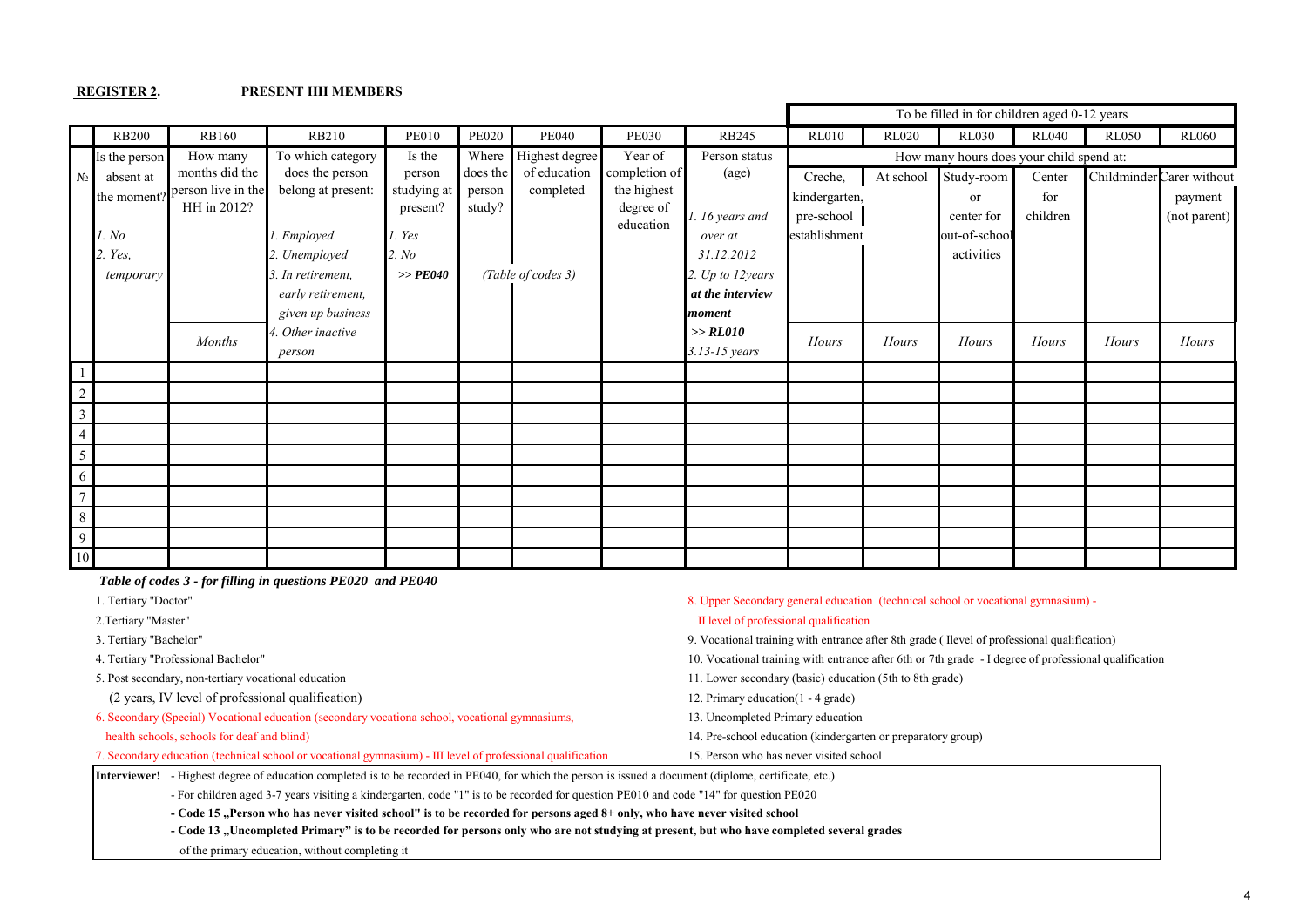| Nº               | Question<br>Answer                                                                                                                                                                                   |                                | Code                                               |                                       | Go to question<br>$N_2$    | <b>Target</b><br>variable                    |
|------------------|------------------------------------------------------------------------------------------------------------------------------------------------------------------------------------------------------|--------------------------------|----------------------------------------------------|---------------------------------------|----------------------------|----------------------------------------------|
|                  | <b>DWELLING AND LIVING CONDITIONS</b>                                                                                                                                                                |                                |                                                    |                                       |                            |                                              |
|                  |                                                                                                                                                                                                      |                                |                                                    |                                       |                            |                                              |
| Q1               | Type of dwelling:<br>Detached house<br>Part of house                                                                                                                                                 | -1<br>2                        |                                                    |                                       |                            | <b>HH010</b>                                 |
|                  | Apartment in a building with less than 10 dwellings<br>Apartment in a building with more than 10 dwellings                                                                                           | 3<br>$\overline{4}$            |                                                    |                                       |                            |                                              |
|                  | Hostel<br>Primitive/mobile dwelling                                                                                                                                                                  | 5<br>6                         |                                                    |                                       |                            |                                              |
| Q2               | Other<br>Number of rooms (bigger than 4 $\mu^2$ ) used by the HH:                                                                                                                                    | 7                              |                                                    |                                       |                            | <b>HH030</b>                                 |
|                  | (without kitchens, toilets, bathrooms and studies)<br>Number of rooms<br>(If the number of rooms is 1 to 9 - record the exact number in column<br>"Code"; if there are 10 rooms or more - record 10) |                                |                                                    |                                       |                            |                                              |
| Q <sub>2</sub> a | Useful dwelling space in $\mu^2$<br>m2                                                                                                                                                               | .                              |                                                    |                                       |                            |                                              |
| Q <sub>3</sub>   | Are there in the dwelling:<br>Q3.1. Bathroom with a shower or bathtub                                                                                                                                | Yes, for<br>sole use<br>1      | Yes.<br>shared<br>2                                | No<br>3                               |                            | HH081                                        |
| Q3a              | Q3.2. Inner toilet with a running water<br>Does your HH possesses (or uses)                                                                                                                          | 1<br>Yes                       | 2<br>No,                                           | 3<br>No,                              |                            | HH091                                        |
|                  | the following household items:                                                                                                                                                                       |                                | cannot<br>afford it                                | due to<br>other<br>reasons            |                            |                                              |
|                  | Q3a.1. Telephone (incl. mobile)<br>Q3a.2. Color TV set                                                                                                                                               | $\mathbf{1}$                   | $\overline{2}$<br>$\overline{2}$                   | 3<br>$\overline{3}$<br>$\overline{3}$ |                            | <b>HS070</b><br><b>HS080</b>                 |
|                  | Q3a.3. Computer<br>Q3a.4. Automatic washing machine<br>Q3a.5. Car (incl. company car used for private porposes)                                                                                      | $\mathbf{1}$<br>$\mathbf{1}$   | $\overline{2}$<br>$\overline{2}$<br>$\overline{2}$ | 3<br>$\frac{1}{3}$                    |                            | <b>HS090</b><br><b>HS100</b><br><b>HS110</b> |
| Q3b              | Which is the main source used for heating?<br>(One answer, please)                                                                                                                                   |                                |                                                    |                                       |                            |                                              |
|                  | Central/local heating                                                                                                                                                                                | 1                              |                                                    |                                       |                            |                                              |
|                  | Fireplace, stove, air-conditioner, others<br>Portable devices: radiator, electric heater, others                                                                                                     | $\overline{2}$<br>3            |                                                    |                                       |                            |                                              |
|                  | Dwelling does not have heating facilities                                                                                                                                                            | $\overline{4}$                 |                                                    |                                       |                            |                                              |
| Q4               | Do you have any of the following problems connected to the dwelling:<br>Q4.1. Leaking roof, damp walls, fondations, broken or rotten                                                                 | Yes                            | No                                                 |                                       |                            | HH040                                        |
|                  | window frames, doors, floor<br>Q4.2. Darkness, insufficient light                                                                                                                                    | $\mathbf{1}$<br>$\mathbf{1}$   | 2<br>$\overline{a}$                                |                                       |                            | HS160                                        |
|                  | Q4.3. Noise (transport, noisy neighbours)<br>Can you afford adequate heating                                                                                                                         | 1                              | $\overline{2}$                                     |                                       |                            | <b>HS170</b>                                 |
| Q <sub>5</sub>   | of your dwelling?<br>Yes<br>N <sub>o</sub>                                                                                                                                                           | $\mathbf{1}$<br>$\overline{c}$ |                                                    |                                       |                            | <b>HH050</b>                                 |
| HD1              | Can you afford replacement of<br>old furniture?                                                                                                                                                      | Yes                            | No,<br>cannot<br>afford it                         | No,<br>due to<br>other<br>reasons     |                            | <b>HD080</b>                                 |
| Q <sub>6</sub>   | Do you have any of the following problems, connected                                                                                                                                                 | $\mathbf{1}$                   | $\overline{2}$                                     | 3                                     |                            |                                              |
|                  | to the quarter (village) you are living in:<br>Q6.1. Dirty, depressing environment<br>Q6.2. Risk of crimes and vandalism                                                                             | Yes<br>$\frac{1}{2}$<br>1      | No<br>$\overline{2}$<br>2                          |                                       |                            | <b>HS180</b><br><b>HS190</b>                 |
| Q7               | Are you owner, tenant or tenant without rent?                                                                                                                                                        |                                |                                                    |                                       |                            | HH021                                        |
|                  | Owner                                                                                                                                                                                                | 1                              |                                                    |                                       | >>q. Q8                    |                                              |
|                  | Tenant at market prices<br>Tenant at a price lower than the market one                                                                                                                               | $\overline{2}$<br>3            |                                                    |                                       | >>q. Q12<br>$\gg q$ . Q11a |                                              |
|                  | Tenant without rent                                                                                                                                                                                  | $\overline{4}$                 |                                                    |                                       | $\gg q$ . Q16              |                                              |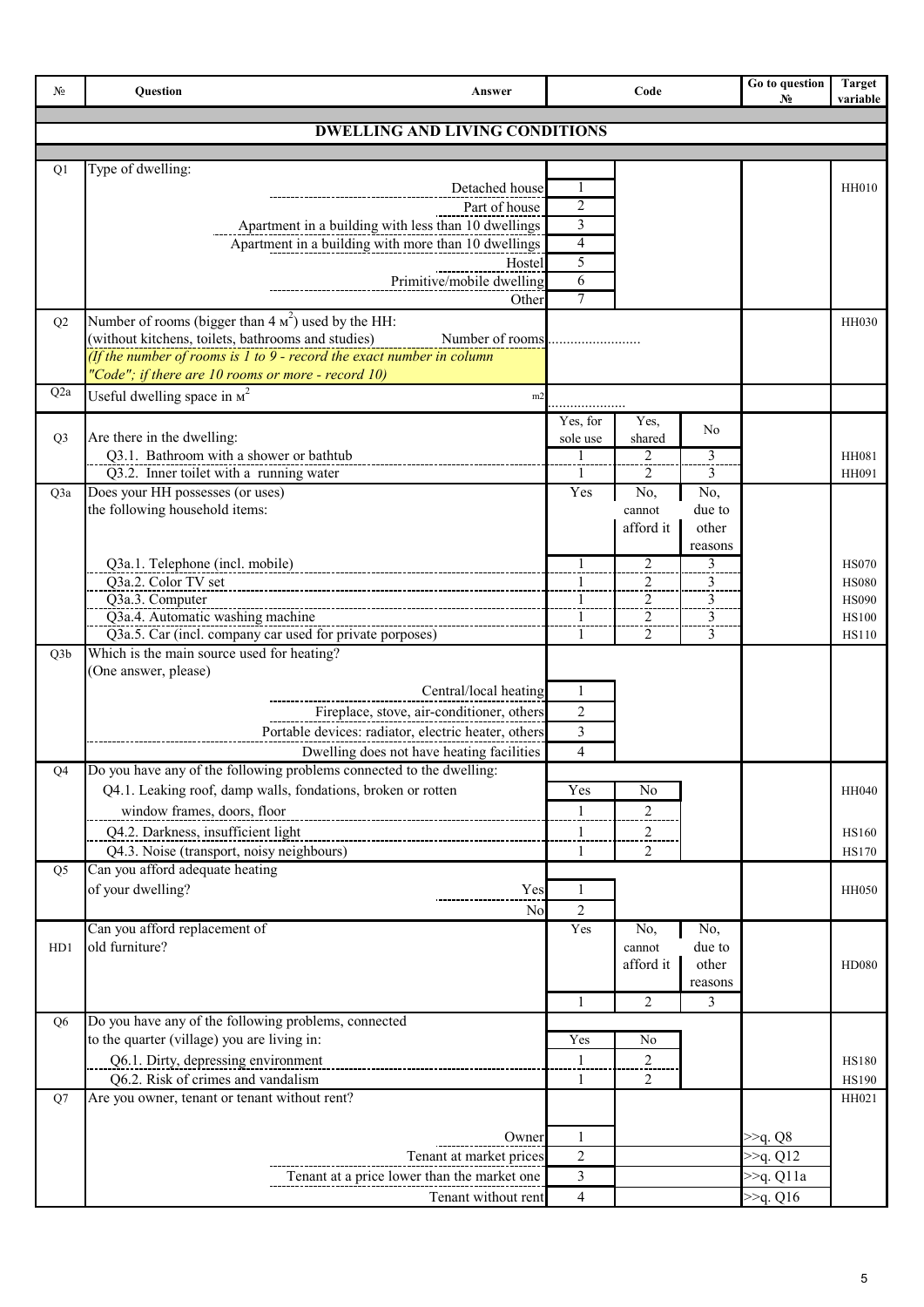| Nº.            | Question                                                                                                                                | Answer                                     |                | Code                             |         | Go to question<br>No  | <b>Target</b><br>variable |
|----------------|-----------------------------------------------------------------------------------------------------------------------------------------|--------------------------------------------|----------------|----------------------------------|---------|-----------------------|---------------------------|
|                |                                                                                                                                         | <b>OWNERS</b>                              |                |                                  |         |                       |                           |
| Q <sub>8</sub> | When did you buy or acquire (by endowment, inheritance)                                                                                 |                                            |                |                                  |         |                       | HH031                     |
|                | the dwelling you are living in?                                                                                                         |                                            |                |                                  |         |                       |                           |
| O <sub>9</sub> | Do you repay loans to banks or other institutions (without individuals)                                                                 |                                            | Year           |                                  |         |                       |                           |
|                | for the purchase of this dwelling?                                                                                                      | Yes                                        | 1              |                                  |         |                       |                           |
|                |                                                                                                                                         | N <sub>0</sub>                             | $\overline{2}$ |                                  |         | >> <sub>q</sub> . Q11 |                           |
| Q10            | Please indicate the loan conditions:                                                                                                    |                                            |                |                                  |         |                       |                           |
|                |                                                                                                                                         | Year of granting<br>Total loan amount      | .<br>.         | Leva                             |         |                       |                           |
|                |                                                                                                                                         | Term                                       | years          |                                  |         |                       |                           |
|                |                                                                                                                                         | Annual interest rate                       |                |                                  |         |                       | <b>HH070</b>              |
|                |                                                                                                                                         | Monthly repayment  Leva                    |                |                                  |         |                       | HH071                     |
| Q11            | How much do you think you would pay as <b>monthly</b> rent                                                                              |                                            |                |                                  |         |                       |                           |
|                | (at market prices) if you were a tenant of this dwelling,?                                                                              |                                            | Leva           |                                  |         | >>q. Q18              | HH061                     |
|                |                                                                                                                                         | <b>TENANTS</b>                             |                |                                  |         |                       |                           |
| Q11a           | If you were a tenant at market prices, how much                                                                                         |                                            |                |                                  |         |                       |                           |
|                | do you think you would pay as <b>monthly</b> rent?                                                                                      |                                            | Leva           |                                  |         |                       | HH061                     |
| Q12            | Since when are you a tenant of this dwelling?                                                                                           | Year.                                      |                |                                  |         |                       | HH031                     |
| Q13            | What is the monthly rent you pay for this dwelling?                                                                                     |                                            |                |                                  |         |                       |                           |
|                | (If the expenses on heating, electricity, water supply, etc. are included in<br>the rent, please indicate the amount paid on rent only) |                                            |                |                                  |         |                       |                           |
|                |                                                                                                                                         |                                            |                |                                  |         |                       | HH060                     |
| Q14            | Are the expenses on water supply, electricity, heating, etc.                                                                            |                                            |                |                                  |         |                       | <b>HH070</b>              |
|                | included in the rent?                                                                                                                   | Yes                                        | 1              |                                  |         |                       |                           |
| Q15            | What is the approximate amound of expenses included in the rent?                                                                        | N <sub>0</sub>                             | 2              |                                  |         | >>q. Q18              |                           |
|                |                                                                                                                                         | MONTHLY amount leva                        |                |                                  |         | >>q. Q18              | <b>HH070</b>              |
|                |                                                                                                                                         |                                            |                |                                  |         |                       |                           |
|                |                                                                                                                                         | <b>TENANTS WITHOUT RENT</b>                |                |                                  |         |                       |                           |
| Q16            | Since which year did you live in this dwelling without rent?                                                                            |                                            |                |                                  |         |                       |                           |
| Q17            | How much do you think you would pay as monthly rent                                                                                     |                                            |                |                                  |         |                       | HH031                     |
|                | (at market prices) if you were a tenant of this dwelling,?                                                                              | Leva                                       | .              |                                  |         |                       | HH061                     |
|                |                                                                                                                                         | <b>EXPENSES ON DWELLING</b>                |                |                                  |         |                       |                           |
|                |                                                                                                                                         | (owners, tenants and users without rent)   |                |                                  |         |                       |                           |
|                |                                                                                                                                         |                                            |                |                                  |         |                       |                           |
| Q18            | Which of the expenses on dwelling listed below do you pay and<br>what is the average monthly amount paid?                               |                                            |                |                                  |         |                       | <b>HH070</b>              |
|                | (Excluding the expenses included in the monthly rent !)                                                                                 |                                            |                |                                  |         |                       |                           |
|                | In case part of the expenses are paid several times per year,<br>please indicate 1/12 of the total annual expenditure!                  |                                            |                |                                  |         |                       |                           |
|                | If a given type of expenditure is not available, please mark 2 and record 0 in column                                                   |                                            |                |                                  | Average |                       |                           |
|                | "Average monthly sum". Otherwise mark 1 and record the average monthly expenditure                                                      |                                            | Yes            | No                               | monthly |                       |                           |
|                | in column "Average monthly sum"<br>Q18.1. Electricity (excluding for heating)                                                           |                                            |                | $\overline{2}$                   | sum     |                       |                           |
|                | Q18.2. Cold water                                                                                                                       |                                            |                | $\overline{2}$                   |         |                       |                           |
|                | Q18.3. Hot water                                                                                                                        |                                            | 1<br>1         | $\overline{2}$<br>$\overline{2}$ |         |                       |                           |
|                | Q18.4. Other expenditure (lift, cleaner, protection, etc.)<br>Q18.5. Current maintenance of the dwelling                                |                                            | 1              | $\overline{2}$                   |         |                       |                           |
| Q18a           | What was the amound of expenditure on heating in the last heating period?                                                               |                                            |                |                                  |         |                       |                           |
|                |                                                                                                                                         | average monthly sum                        | .              | leva                             |         |                       | <b>HH070</b>              |
|                |                                                                                                                                         | expenditure is paid by the social services | 1              |                                  |         |                       |                           |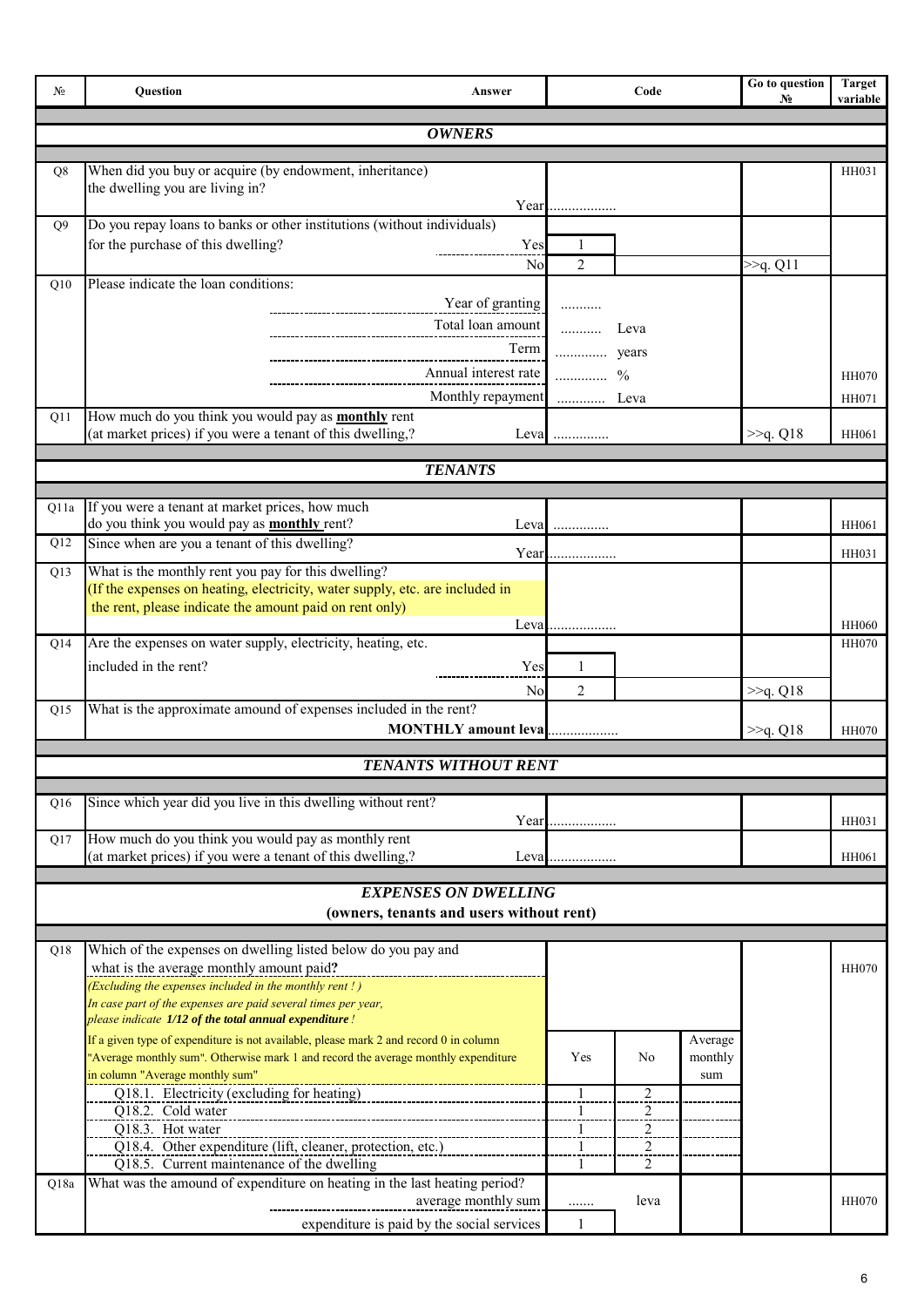| No.  | Question<br>Answer                                                                                                      | Code           |                   |                | Go to question<br>N <sub>0</sub> | <b>Target</b><br>variable |
|------|-------------------------------------------------------------------------------------------------------------------------|----------------|-------------------|----------------|----------------------------------|---------------------------|
|      |                                                                                                                         |                |                   | No of          |                                  |                           |
| Q186 | Did your household receive a social assistance on heating in 2012<br>and for which heating period?                      | Yes            | No                | months         | Monthly sum                      | <b>HY060</b>              |
|      | - heating period $2011/2012$                                                                                            | $\mathbf{1}$   | 2                 |                |                                  |                           |
|      | - heating period 2012/2013                                                                                              | $\mathbf{1}$   | $\overline{c}$    |                |                                  |                           |
|      | In 2012, did you pay and what amount did you pay on:                                                                    |                |                   | Annual         |                                  |                           |
| Q19  |                                                                                                                         | Yes<br>1       | No<br>2           | sum            |                                  |                           |
|      | Q19.1. Dwelling insurance<br>Q19.2. Tax on property, tax on waste disposal                                              | 1              | $\overline{2}$    | .              |                                  | <b>HH070</b><br>HY120     |
| Q19a | How do the expenditure on dwelling influence                                                                            |                |                   | .              |                                  |                           |
|      | the financial situation of your household?                                                                              |                |                   |                |                                  |                           |
|      | (loan on dwelling, current maintenance, taxes, insurance, repairs)<br>Heavy burden                                      | -1             |                   |                |                                  | <b>HS140</b>              |
|      | Burden to a certain extent                                                                                              | 2              |                   |                |                                  |                           |
|      | Not a burden at all                                                                                                     | 3              |                   |                |                                  |                           |
| Q20  | During the last 12 months, did your HH faced some problems with                                                         | Yes,           | Yes, 2            | No             | Such                             |                           |
|      | payment on time of the expenditure on the dwelling you are<br>living in?                                                | once           | times and<br>more |                | expenditure<br>is not done       |                           |
|      | Q20.1. Loan on purchase of the dwelling you are living in                                                               | 1              | $\overline{2}$    | 3              | $\overline{4}$                   | <b>HS011</b>              |
|      | Q20.2. Rent on the dwelling                                                                                             | $\mathbf{1}$   | $\overline{2}$    | 3              | $\overline{\mathcal{A}}$         | <b>HS011</b>              |
|      | O20.3. Current expenditure on electricity, heating, water supply, etc.                                                  |                |                   |                |                                  |                           |
| Q21  | (excluding expenditure on telephone)<br>Did you or members of your HH borrow money or take loans                        | 1              | $\overline{2}$    | 3              | $\overline{4}$                   | HS021                     |
|      | from banks and other financial institutions (excluding individuals)                                                     |                |                   |                |                                  | <b>HS150</b>              |
|      | on goods and services (purchase of car, furniture, holiday)?<br>Yes                                                     | 1              |                   |                |                                  |                           |
|      | No                                                                                                                      | $\overline{2}$ |                   |                | >>q. Q23                         |                           |
| Q21a | To what extent the expenditure on loans (mentioned in q. Q21) influences<br>the financial situation of your HH?         |                |                   |                |                                  | <b>HS150</b>              |
|      | Heavy burden                                                                                                            | -1             |                   |                |                                  |                           |
|      | Burden to a certain extent                                                                                              | $\overline{2}$ |                   |                |                                  |                           |
| Q22  | No burden at all<br>During the last 12 months, did your HH faced some problems with                                     | 3<br>Yes,      | Yes, 2            | N <sub>0</sub> |                                  |                           |
|      | payment on time of expenditure on loans (Q21)?                                                                          | once           | times and         |                |                                  | <b>HS031</b>              |
|      |                                                                                                                         |                | more              |                |                                  |                           |
|      |                                                                                                                         | 1              | 2                 | 3              |                                  |                           |
| Q23  | What is the total net monthly income of your HH at present?<br>(the total sum of income of all HH members received from |                |                   |                |                                  |                           |
|      | wages, pensions, social and family benefits, regular transfers from                                                     |                |                   |                |                                  |                           |
|      | Leva<br>persons outside the HH and from other sources)                                                                  |                |                   |                |                                  |                           |
| Q24  | In general, could your HH afford (if wishes):<br>Q24.1. Each year, one-week holiday out of home, including stay in      | Yes            | N <sub>0</sub>    |                |                                  | <b>HS040</b>              |
|      | second home/country house or at friends/relatives                                                                       | 1              | 2                 |                |                                  |                           |
|      | Q24.2. Consumption of meat, chicken or fish                                                                             |                |                   |                |                                  |                           |
| Q25  | (or vegetarian equivalent) each second day<br>Could your HH meet with own resources unexpected expenditure              | 1              | 2                 |                |                                  | <b>HS050</b>              |
|      | up to 300 leva?                                                                                                         |                |                   |                |                                  |                           |
|      | (urgent rapairs of the dwelling, car, replacement of washing machine or<br>Yes                                          | 1              |                   |                |                                  |                           |
|      | No<br>refrigerator, sudden illness, etc.)                                                                               | 2              |                   |                |                                  | <b>HS060</b>              |
| Q26  | Considering the total monthly income of your HH,<br>(sum of income from all sources of all HH members)                  |                |                   |                |                                  | <b>HS120</b>              |
|      | how do you "make ends meet" i.e. can you meet everyday expenses?                                                        |                |                   |                |                                  |                           |
|      | With great<br>difficulty                                                                                                |                |                   |                |                                  |                           |
|      | With difficulty                                                                                                         | $\overline{2}$ |                   |                |                                  |                           |
|      | With some difficulties                                                                                                  | 3              |                   |                |                                  |                           |
|      | Relatively easily                                                                                                       | 4              |                   |                |                                  |                           |
|      | Easily<br>Quite easy                                                                                                    | 5<br>6         |                   |                |                                  |                           |
| Q27  | In your opinion, what is the minimum net monthly income needed by                                                       |                |                   |                |                                  |                           |
|      | your HH in order to "make ends meet"?<br>Leva                                                                           |                |                   |                |                                  | <b>HS130</b>              |
|      | Please consider the current financial situation of your HH and                                                          |                |                   |                |                                  |                           |
|      | the usually necessary expenses!                                                                                         |                |                   |                |                                  |                           |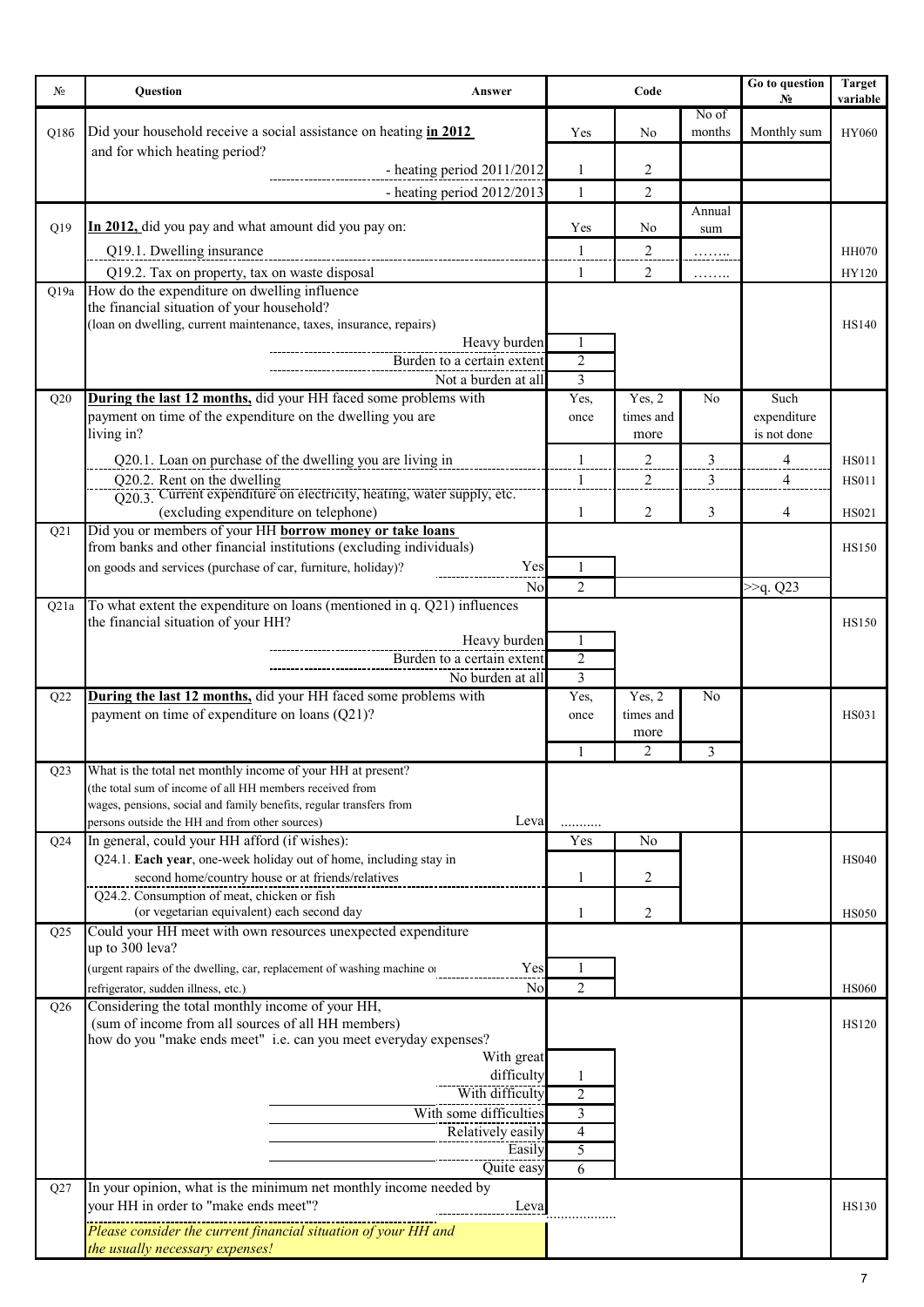| N <sub>2</sub> | Question<br>Answer                                                                                                                                                                              |                | Code                    |                     | Go to question<br>$N_2$      | <b>Target</b><br>variable |
|----------------|-------------------------------------------------------------------------------------------------------------------------------------------------------------------------------------------------|----------------|-------------------------|---------------------|------------------------------|---------------------------|
|                | SOCIAL AND FAMILY BENEFITS RECEIVED BY THE HOUSEHOLD IN 2012<br><b>BASIC NEEDS OF CHILDREN AGED 1 TO 15 YEARS</b>                                                                               |                |                         |                     |                              |                           |
| Q28            | <b>Interviewer! Specify whether there are children</b><br>Yes                                                                                                                                   | 1              |                         |                     |                              |                           |
|                | in the HH aged up to 16 at 31.12.2012<br>N <sub>0</sub>                                                                                                                                         | $\overline{2}$ |                         |                     | >>q. Q29                     |                           |
| Q28a           | In 2012, did any of the children aged up to 16 has independent                                                                                                                                  |                |                         | Annual              |                              |                           |
|                | sources of income from:                                                                                                                                                                         | Yes            | N <sub>0</sub>          | sum                 |                              |                           |
|                | Q28a.1. Survivors pension                                                                                                                                                                       | 1              | 2                       |                     |                              | HY110                     |
|                | Q28a.2. Disability pension                                                                                                                                                                      | $\mathbf{1}$   | $\overline{c}$          |                     |                              |                           |
|                | Q28a.3. Scholarship                                                                                                                                                                             | 1              | 2                       |                     |                              |                           |
|                | Q28a.4. Other income (reward, employment during the summer vacation,<br>etc., excluding transfers between HH members)                                                                           |                | $\overline{2}$          |                     |                              |                           |
|                | <b>Interviewer</b> In column "Sum", record the total annual amount received by all children in the HH.                                                                                          |                |                         |                     |                              |                           |
|                | Basic needs of children (aged 1 to 15 years) in the HH                                                                                                                                          |                |                         |                     |                              |                           |
|                | In case the needs of one child cannot be satisfied,                                                                                                                                             |                | No, due to              | No, due to          |                              |                           |
|                | the same refers for all children in the HH                                                                                                                                                      | Yes            | financial               | other               |                              |                           |
|                | HD2 Can your HH ensure to all of the children living in the HH:<br>HD2.1. Purchase of new clothes                                                                                               |                | reasons                 | reasons             |                              |                           |
|                |                                                                                                                                                                                                 | $\mathbf{1}$   | 2                       | 3                   |                              | HD100                     |
|                | HD2.2. Purchase of two pairs seasonal and /or multi-seasonal shoes                                                                                                                              | 1              | 2                       | 3                   |                              | HD110                     |
|                | HD2.3. Fresh fruits and vegetables once a day (excluding canned)                                                                                                                                | 1              | 2                       | 3                   |                              | HD120                     |
|                | HD2.4. One meal based on meat, chicken or fish (or vegetarian equivalent) once a                                                                                                                |                |                         |                     |                              |                           |
|                | day                                                                                                                                                                                             | $\mathbf{1}$   | 2                       | 3                   |                              | HD140                     |
|                | HD2.5. Books appropriate to their age (excluding textbooks and school aids)                                                                                                                     | 1              | 2                       | 3                   |                              |                           |
|                |                                                                                                                                                                                                 |                |                         |                     |                              | HD150                     |
|                | HD2.6 Equipment for outdoor games (bicycle, wheek scates, skates, etc.)                                                                                                                         | $\mathbf{1}$   | 2                       | 3                   |                              | HD160                     |
|                | HD2.7. Parlour and solo games (educational games for youngest children, cubes,<br>dominoes, computer games, etc.)                                                                               | 1              | 2                       | 3                   |                              |                           |
|                | HD2.8. Regular swimming, playing misical instruments, participation in youth                                                                                                                    |                |                         |                     |                              | HD170                     |
|                | organisations, etc.                                                                                                                                                                             | 1              | 2                       | 3                   |                              | HD180                     |
|                | HD2.9. Celebrations (birthday parties and similar)                                                                                                                                              | 1              | 2                       | 3                   |                              | HD190                     |
|                | HD2.10. Visits of friends (to play or have a snack together)                                                                                                                                    | 1              | $\overline{2}$          | 3                   |                              | HD200                     |
|                | HD2.11. Rest out of home for one week per year                                                                                                                                                  | 1              | 2                       | 3                   |                              | HD240                     |
|                | (incl. family celebrations, visits to relatives, friends, vacations organised                                                                                                                   |                |                         |                     |                              |                           |
|                | by the school, etc.)                                                                                                                                                                            |                |                         |                     |                              |                           |
|                |                                                                                                                                                                                                 | Yes            | No, due to<br>financial | No, due to<br>other | The child does<br>not attend |                           |
|                |                                                                                                                                                                                                 |                | reasons                 | reasons             | school                       |                           |
|                | HD2.12. School excurtions, paid activities and celebrations                                                                                                                                     | 1              | 2                       | 3                   | $\overline{4}$               | HD210                     |
|                | HD2.13. Place suitable for homework preparation                                                                                                                                                 | 1              | 2                       | 3                   | $\overline{4}$               | HD220                     |
| Q29            | In 2012, did your HH receive any assistance, how long did you                                                                                                                                   | Yes            | N <sub>0</sub>          | Number              | Monthly                      |                           |
|                | receive it and what was the <b>monthly amount</b> receieved?                                                                                                                                    |                |                         | of months           | amount                       |                           |
|                | Q29.1. Monthly assistance for rent                                                                                                                                                              |                |                         |                     |                              |                           |
|                | of municipal or state housing                                                                                                                                                                   | 1              | 2                       |                     |                              | HY070                     |
|                | Q29.2. Monthly monetary assistance for low income                                                                                                                                               | $\mathbf{1}$   | $\overline{2}$          |                     |                              | HY060                     |
|                | Q29.3. Lump-sum for accidental necessities                                                                                                                                                      | 1              | $\overline{c}$          | $\mathbf X$         |                              | HY060                     |
|                | Interviewer! Monthly assistance for rent of municipal housing is granted to:<br>- orphans up to 25 years, graduated social vocational education;<br>- lone people over 70;<br>- single parents. |                |                         |                     |                              |                           |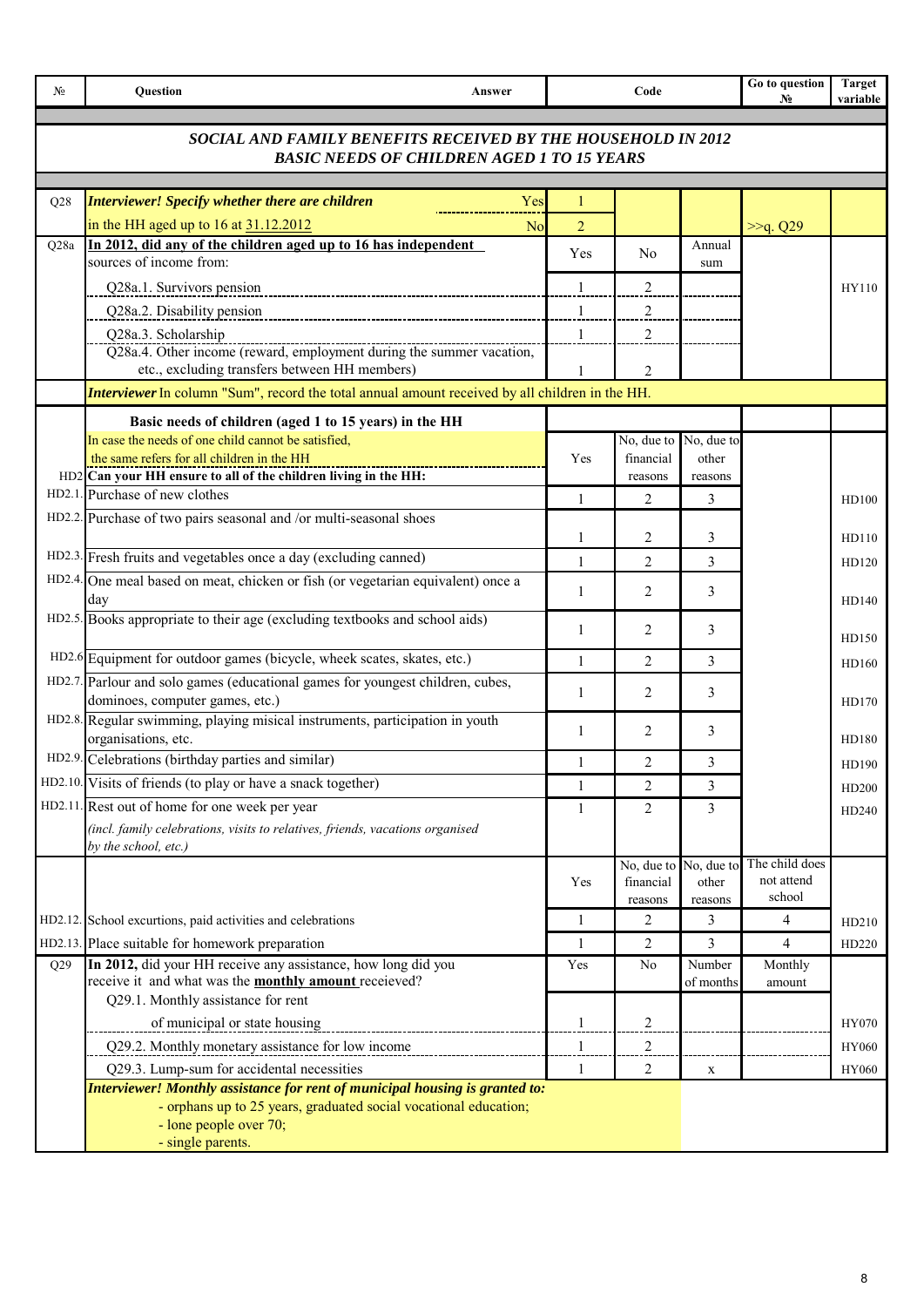| Nº.             | Question<br>Answer                                                                                                                                                                                                        |                   | Code                             |                                 | Go to question<br>$N_2$ | <b>Target</b><br>variable |
|-----------------|---------------------------------------------------------------------------------------------------------------------------------------------------------------------------------------------------------------------------|-------------------|----------------------------------|---------------------------------|-------------------------|---------------------------|
| Q30             | In 2012, did you or anybody in your HH receive                                                                                                                                                                            | Yes               | N <sub>0</sub>                   | Number of                       |                         |                           |
|                 | any of the following family lump sums:                                                                                                                                                                                    |                   |                                  | recipients                      |                         | <b>HY050</b>              |
|                 | Q30.1. Lump sum for pregnancy<br>Q30.2. Lump sum for childbirth                                                                                                                                                           | 1                 | 2                                |                                 |                         |                           |
|                 | Q30.2.a of first child                                                                                                                                                                                                    | $\mathbf{1}$      | $\overline{2}$                   |                                 |                         |                           |
|                 | Q30.2.6 of second child                                                                                                                                                                                                   |                   |                                  |                                 |                         |                           |
|                 | Q30.2.B of third and subsequent child                                                                                                                                                                                     | $\mathbf{1}$<br>1 | $\overline{c}$<br>$\overline{2}$ |                                 |                         |                           |
|                 |                                                                                                                                                                                                                           |                   |                                  |                                 |                         |                           |
|                 | Q30.3. Lump sum for bringing up a child younger than 1 year by a student                                                                                                                                                  | -1                | $\overline{c}$                   |                                 |                         |                           |
|                 | Q30.4. Lump sum for bringing up twins younger than 1 year                                                                                                                                                                 | $\mathbf{1}$      | 2                                |                                 |                         |                           |
|                 | Q30.5. Additional lump sum benefit for children with disabilities                                                                                                                                                         | 1                 | $\overline{\mathbf{c}}$          |                                 |                         |                           |
|                 | Q30.6 Lump sum for pupils                                                                                                                                                                                                 | 1                 | 2                                |                                 | .leva                   |                           |
|                 |                                                                                                                                                                                                                           |                   |                                  |                                 |                         |                           |
|                 | Q30.7. Lump sum for children who cannot enroll in kindergarten                                                                                                                                                            | 1                 | 2                                |                                 |                         | . No of months            |
| Q31             | In 2012, did you or anybody in your HH receive<br>any of the following monthly family benefits:                                                                                                                           | Yes               | N <sub>0</sub>                   | $\overline{N}$ o of<br>children | Total No of<br>months   | HY050                     |
|                 | Q31.1. Monthly benefit for bringing up a child younger than 1 year                                                                                                                                                        | $\mathbf{1}$      | 2                                |                                 |                         |                           |
|                 | Q31.2. Monthly benefit for bringing up a child with disability younger than                                                                                                                                               |                   |                                  |                                 |                         |                           |
|                 | 2 years                                                                                                                                                                                                                   | $\mathbf{1}$      | $\overline{2}$                   |                                 |                         |                           |
|                 | Q31.3. Monthly benefit for child up to completion of secondary school<br>(children benefits up to 20 years of age)                                                                                                        |                   |                                  |                                 |                         |                           |
|                 | Q31.3.a - for a child up to 20 years.                                                                                                                                                                                     | $\mathbf{1}$      | $\overline{c}$                   |                                 |                         |                           |
|                 | Q31.3.6 - for twins up to 20 years.                                                                                                                                                                                       | $\mathbf{1}$      | 2                                |                                 |                         |                           |
|                 | Q31.3.B - for disabled children up to 20 years.                                                                                                                                                                           | $\mathbf{1}$      | $\overline{2}$                   |                                 |                         |                           |
|                 | Q31.4. Monthly benefit for bringing up a child with disability up to                                                                                                                                                      |                   |                                  |                                 |                         |                           |
|                 | completion of secondary education (up to 20 years of age                                                                                                                                                                  | 1                 | 2                                |                                 |                         |                           |
|                 | amounting to 70% of the minimum wage)                                                                                                                                                                                     |                   |                                  |                                 |                         |                           |
|                 | Interviewer! - Monthly benefits for bringing up of a child younger than 1 year (Q31.1) or younger than 2 years (Q31.2) amounting to                                                                                       |                   |                                  |                                 |                         |                           |
|                 | 100 leva are paid to uninsured and insured persons who do not have the required 6 - months length of insurance.<br>- In the column "Total number of months" the total number of months for all children living in the HH, |                   |                                  |                                 |                         |                           |
|                 | for who a benefir is received is to be recorded.                                                                                                                                                                          |                   |                                  |                                 |                         |                           |
| Q32             | In 2012, did you or anybody in your HH receive                                                                                                                                                                            |                   |                                  | Number                          |                         |                           |
|                 | any of the following benefits for bringing up a child up to 18 years<br>accommodated at foster family or relatives:                                                                                                       | Yes               | No                               | of months                       | Amount                  | HY050                     |
|                 | Q32.1. Lump sum                                                                                                                                                                                                           | 1                 | 2                                | $\mathbf X$                     |                         |                           |
|                 | Q32.2a. Monthly benefit for bringing up a child accommodated at                                                                                                                                                           |                   |                                  |                                 |                         |                           |
|                 | at foster family or relatives                                                                                                                                                                                             | 1                 | 2                                |                                 |                         |                           |
|                 | Q32.26. Supplements for disabled child accommodated                                                                                                                                                                       |                   |                                  |                                 |                         |                           |
|                 | at foster family or relatives                                                                                                                                                                                             | 1                 | 2                                |                                 |                         |                           |
| Q33             | In 2012, did you or anybody in your HH receive<br>benefit for transportation due to the following reasons:                                                                                                                | Yes               | N <sub>0</sub>                   | Annual                          |                         |                           |
|                 |                                                                                                                                                                                                                           |                   |                                  | amount                          |                         | HY060                     |
|                 | Q33.1. Mother of many children<br>----------------------------------                                                                                                                                                      | $\mathbf{1}$      | 2                                |                                 |                         |                           |
|                 |                                                                                                                                                                                                                           | $\mathbf{1}$      | $\overline{2}$                   |                                 |                         |                           |
|                 | Q33.3. Disabled child up to 16 years                                                                                                                                                                                      | 1                 | $\overline{2}$                   |                                 |                         |                           |
|                 | Q33.4. War disabled                                                                                                                                                                                                       | 1                 | 2                                |                                 |                         |                           |
| Q <sub>34</sub> | In 2012, did you or anybody in your HH receive any of the following                                                                                                                                                       | Yes               | No                               | Annual                          |                         |                           |
|                 | disability benefits:                                                                                                                                                                                                      |                   |                                  | amount                          |                         |                           |
|                 | Q34.1. Purchase and repair of supporting devices, appliances                                                                                                                                                              |                   |                                  |                                 |                         | PY130                     |
|                 | and medical products                                                                                                                                                                                                      | $\mathbf{1}$      | 2                                |                                 |                         |                           |
|                 | Q34.2. Purchase and/or adaptation of                                                                                                                                                                                      |                   |                                  |                                 |                         |                           |
|                 | vehicle                                                                                                                                                                                                                   | 1                 | 2                                |                                 |                         |                           |
|                 | Q34.3. Dwelling reconstruction                                                                                                                                                                                            | 1                 | 2                                |                                 |                         |                           |
|                 | Q34.4. Other assistance (personal assistant, etc.)                                                                                                                                                                        | 1                 | $\overline{c}$                   |                                 |                         |                           |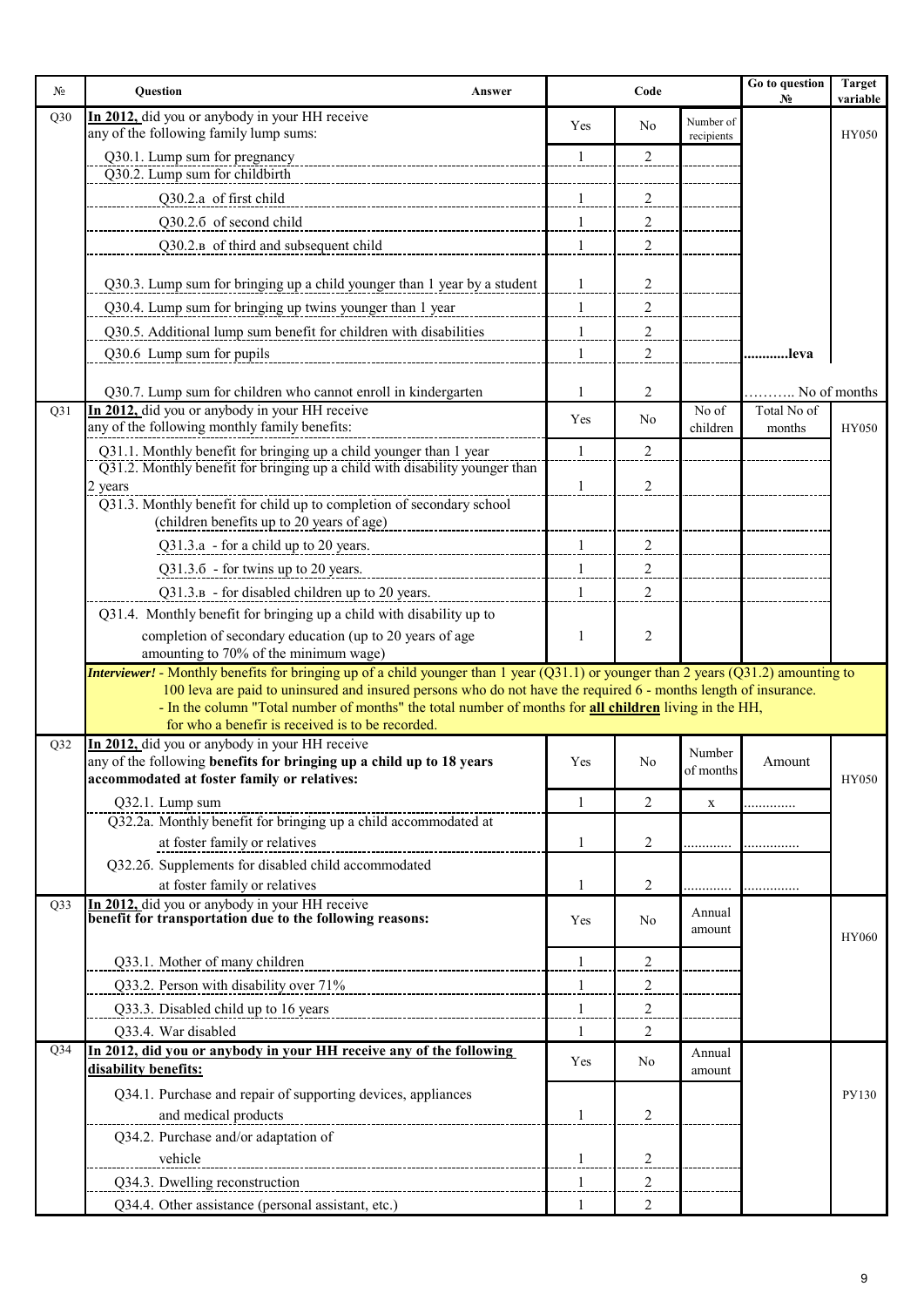| No              | Question                                                                                         | Answer                              | Code              |                     |                  | Go to question<br>No | <b>Target</b><br>variable |
|-----------------|--------------------------------------------------------------------------------------------------|-------------------------------------|-------------------|---------------------|------------------|----------------------|---------------------------|
|                 |                                                                                                  | <b>TRANSFERS BETWEEN HOUSEHOLDS</b> |                   |                     |                  |                      |                           |
|                 |                                                                                                  |                                     |                   |                     |                  |                      |                           |
|                 | <b>Interviewer</b> Questions Q35 and Q37 refer to transfers between households and persons,      |                                     |                   |                     |                  |                      |                           |
|                 | living at the country territory.<br><u>Questions Q36</u> and Q38 refer to transfers from abroad. |                                     |                   |                     |                  |                      |                           |
| O35             | In 2012, did you or anybody in your HH                                                           |                                     |                   |                     |                  |                      |                           |
|                 | help in cash or in kind persons                                                                  |                                     |                   |                     |                  |                      |                           |
|                 | outside your HH?                                                                                 |                                     | Yes               | No                  | Annual<br>amount |                      |                           |
|                 | Q35.1. In cash and/or in kind                                                                    |                                     | $\mathbf{1}$      | $\overline{2}$      |                  |                      | HY130                     |
|                 | Q35.2. For child alimony                                                                         |                                     | 1                 | 2                   |                  |                      | HY131                     |
|                 | (Christmas, birthday and other presents as well as goods produced by the HH are excluded)        |                                     |                   |                     | .                |                      |                           |
| Q <sub>36</sub> | In 2012, did you or anybody in your HH                                                           |                                     |                   |                     |                  |                      |                           |
|                 | help in cash or in kind persons                                                                  |                                     |                   |                     |                  |                      |                           |
|                 | living abroad?                                                                                   |                                     |                   |                     | Annual<br>amount |                      |                           |
|                 |                                                                                                  |                                     | Yes               | No                  |                  |                      |                           |
|                 | Q36.1. In cash and/or in kind                                                                    |                                     | 1<br>$\mathbf{1}$ | 2<br>$\overline{2}$ | .                |                      | HY130                     |
| Q37             | Q36.2. For child alimony<br>In 2012, did you or anybody in your HH                               |                                     |                   |                     |                  |                      | HY131                     |
|                 | receive assistance in cash or in kind from persons who are                                       |                                     |                   |                     |                  |                      |                           |
|                 | not members of your HH?                                                                          |                                     |                   |                     | Annual           |                      |                           |
|                 |                                                                                                  |                                     | Yes               | N <sub>0</sub>      | amount           |                      |                           |
|                 | Q37.1. In cash and/or in kind                                                                    |                                     | 1                 | 2                   | .                |                      | <b>HY080</b>              |
|                 | Q37.2. For child alimony                                                                         |                                     | $\mathbf{1}$      | $\overline{2}$      | .                |                      | HY081                     |
| Q38             | In 2012, did you or anybody in your HH<br>receive assistance in cash or in kind from persons     |                                     |                   |                     |                  |                      |                           |
|                 | living abroad?                                                                                   |                                     |                   |                     | Annual           |                      |                           |
|                 |                                                                                                  |                                     | Yes               | N <sub>0</sub>      | amount           |                      |                           |
|                 | Q38.1. In cash and/or in kind                                                                    |                                     | $\mathbf{1}$      | $\overline{c}$      | .                |                      | <b>HY080</b>              |
|                 | Q38.2. For child alimony                                                                         |                                     | $\mathbf{1}$      | $\overline{2}$      | .                |                      | HY081                     |
|                 | HOUSEHOLD'S AGRICULTURAL ACTIVITY IN 2012                                                        |                                     |                   |                     |                  |                      |                           |
|                 |                                                                                                  |                                     |                   |                     |                  |                      |                           |
| Q39             | Are you or anybody in your HH registered as:                                                     |                                     | Yes               | N <sub>0</sub>      |                  |                      |                           |
|                 | Q39.1. Farmer                                                                                    |                                     |                   | $\overline{c}$      |                  |                      |                           |
|                 | Q39.2. Producer of tabacco                                                                       |                                     | 1                 | 2                   |                  |                      |                           |
| Q40             | Did you and your HH cultivate                                                                    |                                     |                   |                     |                  |                      |                           |
|                 | own or rented land?                                                                              | Yes                                 | 1                 |                     |                  |                      |                           |
|                 | (incl. kitchen garden if used for agricultural purposes)                                         | N <sub>0</sub>                      | $\overline{2}$    |                     |                  | >>q. Q48             |                           |
| Q41             | How many decars in total (own and rented land) do you cultivate?                                 |                                     |                   |                     |                  |                      |                           |
| Q42             | Approximately to what amount would you estimate the agricultural                                 | Decars                              |                   |                     |                  |                      |                           |
|                 | production of your household?                                                                    |                                     |                   |                     |                  |                      |                           |
| Q43             | Approximately to what amount would you estimate the agricultural                                 |                                     |                   |                     |                  |                      |                           |
|                 | production consumed by your household?                                                           |                                     |                   |                     |                  |                      |                           |
| Q44             | Did you sell own agricultural produntion?                                                        | (annual amount) Leva                |                   |                     |                  |                      | HY170                     |
|                 |                                                                                                  | Yes                                 | 1                 |                     |                  |                      |                           |
|                 |                                                                                                  | N <sub>0</sub>                      | $\overline{2}$    |                     |                  | >>q. Q46             |                           |
| Q45             | What amount did you receive from sales of                                                        |                                     |                   |                     |                  |                      |                           |
|                 | agricultural production?                                                                         |                                     |                   |                     |                  |                      | PY050                     |
| Q46             | Was part of your own agricultural production given free                                          |                                     |                   |                     |                  |                      |                           |
|                 | to persons outside your household?                                                               | Yes                                 | 1                 |                     |                  |                      |                           |
|                 |                                                                                                  | <b>No</b>                           | $\overline{2}$    |                     |                  | >>q. Q48             |                           |
| Q47             | Approximately to what amount would you estimate the agricultural                                 |                                     |                   |                     |                  |                      |                           |
|                 | production given free to persons outside your household?                                         | (annual amount) Leva                |                   |                     |                  |                      | HY130                     |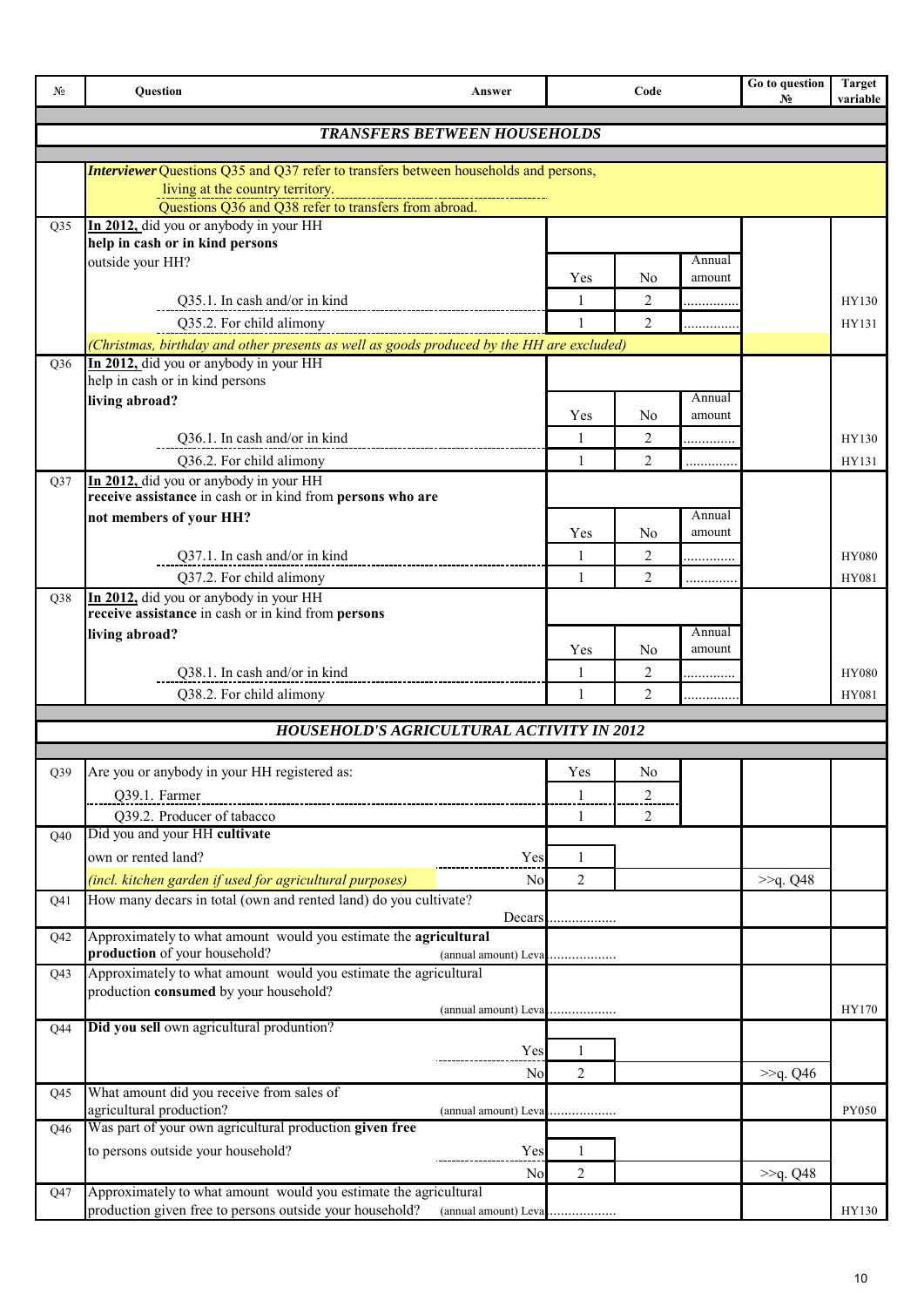| No  | Question                                                                                                                | Answer               |                | Code | Go to question<br>N <sub>0</sub> | <b>Target</b><br>variable |
|-----|-------------------------------------------------------------------------------------------------------------------------|----------------------|----------------|------|----------------------------------|---------------------------|
| Q48 | Did you or members of your household lease out                                                                          |                      |                |      |                                  |                           |
|     | own agricultural land to agricultural cooperative                                                                       |                      |                |      |                                  |                           |
|     | or to third persons?                                                                                                    | Yes                  | 1              |      |                                  |                           |
|     |                                                                                                                         | N <sub>0</sub>       | $\overline{2}$ |      | >>q. Q51                         |                           |
| Q49 | How many decars did you lease out to                                                                                    |                      |                |      |                                  |                           |
|     | cooperative or to third persons?                                                                                        | Decars               |                |      |                                  |                           |
| Q50 | What amount did you receive from the land leased                                                                        |                      |                |      |                                  |                           |
|     | out to cooperative or third persons?                                                                                    |                      |                |      |                                  |                           |
|     | (if the payment is received in kind, please indicate the approximate                                                    |                      |                |      |                                  |                           |
|     | equivalent value in Leva)                                                                                               |                      |                |      |                                  | HY040                     |
| Q51 | Did your household breed stock,                                                                                         |                      |                |      |                                  |                           |
|     | poultry, bees, etc?                                                                                                     | Yes                  | 1              |      |                                  |                           |
|     |                                                                                                                         | N <sub>0</sub>       | $\overline{2}$ |      | >>q. Q61                         |                           |
| Q52 | Did you sell any of the stock bred?                                                                                     | Yes                  | $\mathbf{1}$   |      |                                  |                           |
|     |                                                                                                                         |                      |                |      |                                  |                           |
|     |                                                                                                                         | No                   | $\overline{2}$ |      | >>q. Q54                         |                           |
| Q53 | Approximately what amount did you receive from                                                                          |                      |                |      |                                  |                           |
|     | the sales of the stock bred?                                                                                            |                      |                |      |                                  | PY050                     |
| Q54 | Did your household produce eggs, milk, meat, honey                                                                      |                      |                |      |                                  |                           |
|     | or other animal products?                                                                                               | Yes                  | 1              |      |                                  |                           |
|     |                                                                                                                         | N <sub>o</sub>       | 2              |      | >>q. Q61                         |                           |
| Q55 | Would you indicate the approximate value of these                                                                       |                      |                |      |                                  |                           |
|     | production                                                                                                              |                      |                |      |                                  |                           |
| Q56 | Approximately to what amount would you estimate the pointed above                                                       |                      |                |      |                                  |                           |
|     | own production consumed by your household?                                                                              |                      |                |      |                                  |                           |
|     | (incl. meat and animal products)                                                                                        |                      |                |      |                                  | HY170                     |
| Q57 | Did you sell own stock-breeding production?                                                                             | Yes                  |                |      |                                  |                           |
|     |                                                                                                                         | N <sub>o</sub>       | 2              |      | >>q. Q59                         |                           |
| Q58 | How much did you receive from the own stock-breeding production                                                         |                      |                |      |                                  |                           |
|     | sold by your household?                                                                                                 | (annual amount) Leva |                |      |                                  | PY050                     |
| Q59 | Was part of your own stock-breeding production given free                                                               |                      |                |      |                                  |                           |
|     | to persons outside your household?                                                                                      | Yes                  | 1              |      |                                  |                           |
|     |                                                                                                                         |                      |                |      |                                  |                           |
|     |                                                                                                                         | N <sub>o</sub>       | $\overline{c}$ |      | >>q. Q61                         |                           |
| Q60 | Approximately to what amount would you estimate the stock-breeding                                                      |                      |                |      |                                  |                           |
|     | production given free to persons outside your household?                                                                | (annual amount) Leva |                |      |                                  | HY130                     |
| O61 | What are the expenditure done by your HH in 2012                                                                        |                      |                |      |                                  |                           |
|     | on agricultural activity?                                                                                               | (annual amount) Leva |                |      |                                  |                           |
|     |                                                                                                                         | do not have such     |                |      |                                  |                           |
|     | (Indicate the total amount of expenditure on: sowing, seeds, seedlings, fertilizers, herbicides, transport, purchase of |                      |                |      |                                  |                           |
|     | animals, fodder, veterinary services, renting land, remuneration of workers, etc.)                                      |                      |                |      |                                  |                           |
| Q62 | Did you receive a governmental subvention for                                                                           |                      |                |      |                                  |                           |
|     | agricultural production in 2012?                                                                                        | Yes                  | 1              |      |                                  |                           |
|     |                                                                                                                         | N <sub>0</sub>       | 2              |      |                                  |                           |
| Q63 | What is the amount of the subvention received?                                                                          |                      |                |      |                                  |                           |
|     |                                                                                                                         | Leva                 |                |      |                                  |                           |

Telephone number:

Telephone for contacts in ensured during previous survey

No telephone number is available Household refuses to ensure telephone for contacts

| code |  |
|------|--|
|      |  |
|      |  |
|      |  |
|      |  |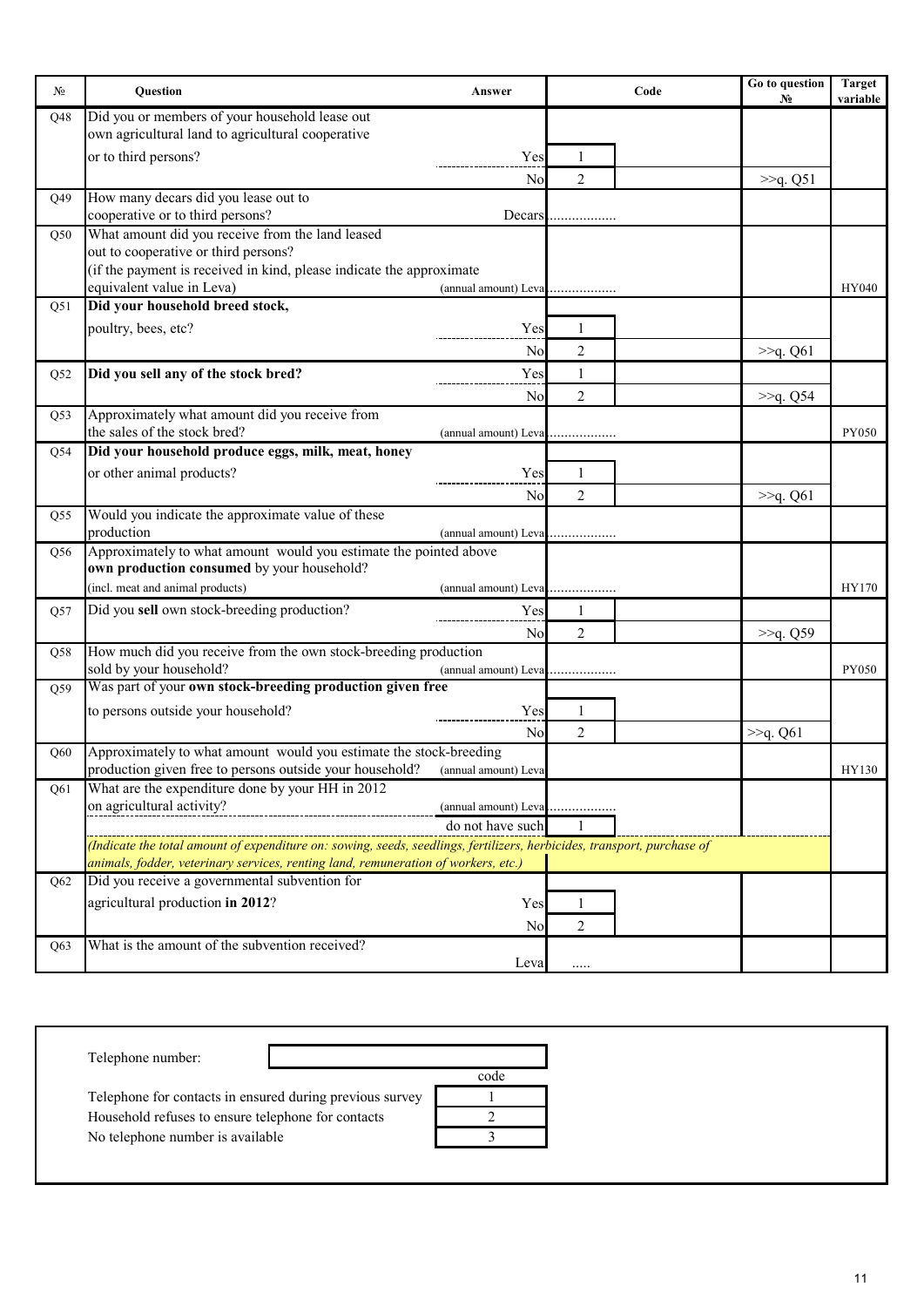## **NATIONAL STATISTICAL INSTITUTE**

# **STATISTICS ON INCOME AND LIVING CONDITIONS**

## **INDIVIDUAL QUESTIONNAIRE ЕU - SILC**

| Region                                     |                                                               |              |
|--------------------------------------------|---------------------------------------------------------------|--------------|
|                                            | PQ1. Is the individual questionnaire filled in:               | <b>RB250</b> |
| Town, village                              |                                                               |              |
|                                            | Yes<br>11                                                     | $\gg$ B. PQ2 |
| No of cluster in the region                | No, the person is unable to present                           |              |
|                                            | information<br>21                                             |              |
| No of household in the cluster             | Lost questionnaire,                                           |              |
|                                            | left for filling in<br>22                                     |              |
| Number of household in the national sample | No, the person rejects to fill in                             |              |
|                                            | the questionnaire<br>23                                       |              |
|                                            | No, the person is temporarily absent and                      |              |
| Rotation group                             | nobody else can present information for him/her<br>31         |              |
|                                            | No, because of other reason,                                  |              |
| Personal No of the person                  | for lack of contact with the person<br>32                     |              |
| (From question RB030 of HH questionnaire)  | No, the interview was not carried out                         |              |
|                                            | for other reason<br>33                                        |              |
|                                            |                                                               |              |
|                                            |                                                               |              |
|                                            | If any of 21, 22, 23, 31, 32 or 33 then end of the interview! |              |
|                                            |                                                               | <b>RB260</b> |
|                                            | PQ2. How did you get the information from the<br>person?      |              |
|                                            | By direct interview with the person<br>1                      | >> PQ4       |
|                                            | $\overline{2}$<br>From another member of the household        | >> PQ3       |
|                                            |                                                               |              |
|                                            | PQ3. No of person who present the information                 |              |
| Dates of interview                         |                                                               | <b>RB270</b> |
| $\ldots$ / $\ldots$ 2013<br>first:         | PQ4 Length of interview<br>minutes                            |              |
| $\ldots$ / 2013<br>second:                 |                                                               |              |

| (Name, surname and last name) |  |
|-------------------------------|--|
|                               |  |
|                               |  |
| (Name, surname and last name) |  |
|                               |  |
|                               |  |

**APRIL-JUNE 2013**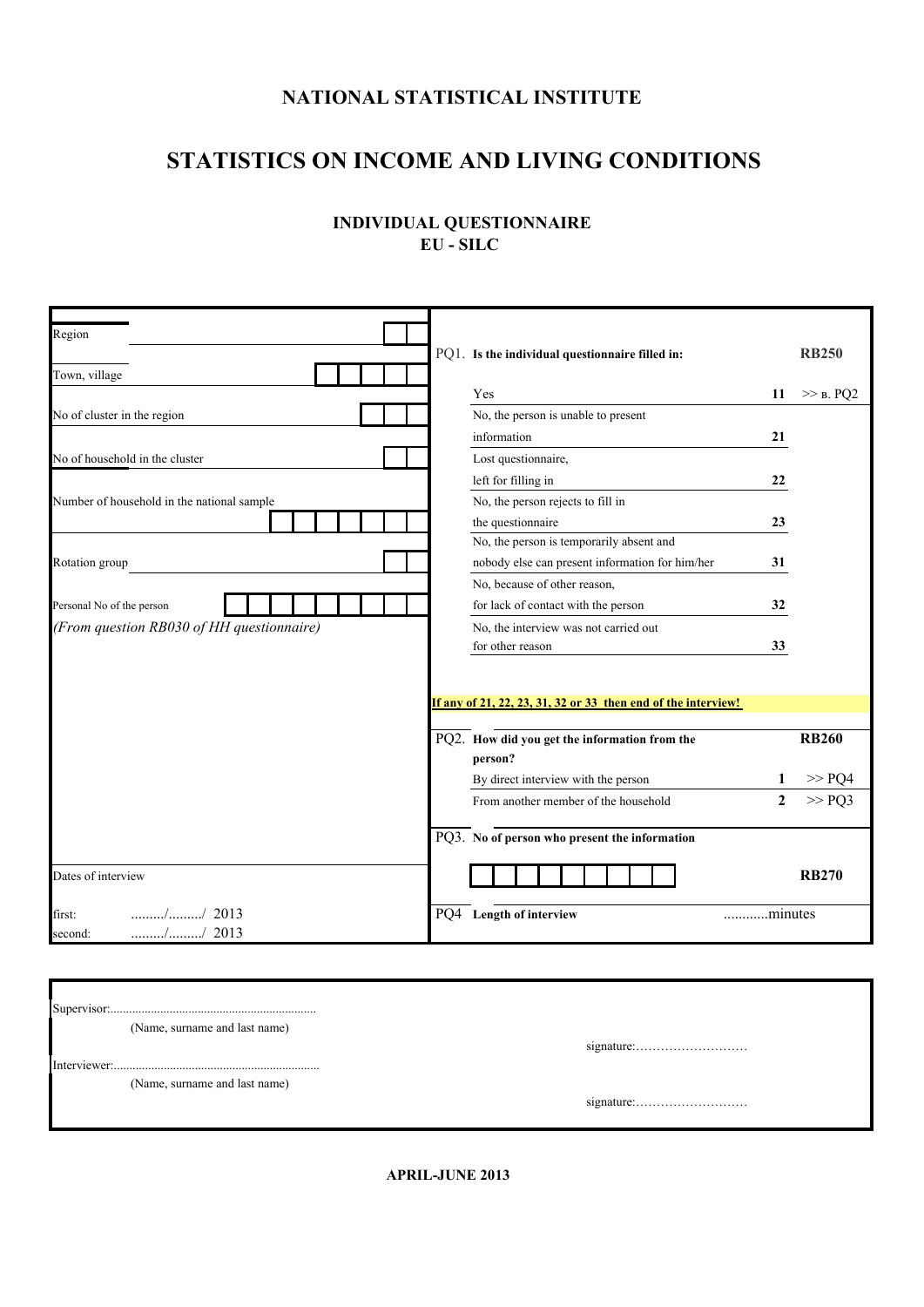| No             | Question                                                                                            | Answer                    |                | Code                | Go to<br>question<br>N. | <b>Target</b><br>variable |
|----------------|-----------------------------------------------------------------------------------------------------|---------------------------|----------------|---------------------|-------------------------|---------------------------|
|                | Interviewer! Specify one more time whether the person is 16 and more years old at 31.12.2011        |                           |                |                     |                         |                           |
|                | <i>i.e.</i> $RB245 = 1$ in the household register.                                                  |                           |                |                     |                         |                           |
|                | Sex of the respondent                                                                               | Male                      | 1              |                     |                         |                           |
|                |                                                                                                     | Female                    | $\overline{c}$ |                     |                         |                           |
|                | Age of the respondent at the time of interview                                                      | Age                       |                |                     |                         |                           |
| P <sub>1</sub> | <b>During the last week</b> , did you do any paid work (in cash or in kind)                         | Yes                       | 1              |                     |                         | PL035                     |
|                | for at least one hour?                                                                              | No                        | $\overline{c}$ |                     |                         |                           |
|                | Answer "Yes" is filled in also for persons who have a paid job (or business) from which they are    |                           |                |                     |                         |                           |
|                | temporarily absent (due to illness, maternity leave, bad weather or other reason) and to which they |                           |                |                     |                         |                           |
|                | will return after some time.                                                                        |                           |                |                     |                         |                           |
| P <sub>2</sub> | Considering your everyday activities, do you consider yourself mainly as ?                          |                           |                |                     |                         |                           |
|                | Employee working full-time                                                                          |                           | $\mathbf{1}$   |                     | $>>q$ . P8              | PL031                     |
|                | Employee working part-time                                                                          |                           | $\overline{c}$ |                     | $>>q$ . P8              |                           |
|                | Self-employed working full-time, incl. family worker                                                |                           | 3              |                     | >>q. P8                 |                           |
|                | Self-employed working part-time, incl. family worker                                                |                           | $\overline{4}$ |                     | >>q. P8                 |                           |
|                |                                                                                                     | Unemployed                | 5              |                     |                         |                           |
|                | Pupil, student, further training, unpaid work experience                                            |                           | 6              |                     |                         |                           |
|                | Retired or given up business                                                                        |                           | 7              |                     |                         |                           |
|                | Incapable to work due to disability                                                                 |                           | 8              |                     |                         |                           |
|                |                                                                                                     | Fulfilling domestic tasks | 9              |                     |                         |                           |
|                |                                                                                                     | Other inactive person     | 10             |                     |                         |                           |
| P3             | Did you do anything to find a job during the last 4 weeks?                                          | Yes                       | $\mathbf{1}$   |                     |                         | PL020                     |
|                |                                                                                                     | N <sub>0</sub>            | $\overline{c}$ |                     | >>q. P5                 |                           |
| P <sub>4</sub> | For each of the listed alternatives answer "Yes" or "No" depending on whether you have              |                           |                |                     |                         | PL020                     |
|                | used it during the last 4 weeks:                                                                    |                           |                |                     |                         |                           |
|                |                                                                                                     |                           | Yes            | No                  |                         |                           |
|                | P4.1. Contacted a public employment agency                                                          |                           | $\mathbf{1}$   | $\overline{c}$      |                         |                           |
|                | P4.2. Contacted a private employment agency                                                         |                           | $\mathbf{1}$   | $\overline{c}$      |                         |                           |
|                | P4.3. Applied directly to employers                                                                 |                           | 1              | $\overline{c}$      |                         |                           |
|                | P4.4. Asked friends, relatives, unions, etc.                                                        |                           | 1              | $\overline{2}$      |                         |                           |
|                | P4.5. Through advertisements in newspapers, journals or Internet                                    |                           | 1              | $\overline{2}$      |                         |                           |
|                | P4.6. Looked for land, premises or equipment necessary to start                                     |                           |                |                     |                         |                           |
|                | own business                                                                                        |                           | 1              | 2                   |                         |                           |
|                | P4.7. Applied for permit, patent, licence or credit in order to start                               |                           |                |                     |                         |                           |
|                | own business<br>P4.8. Other                                                                         |                           |                | 2<br>$\overline{c}$ |                         |                           |
|                | Interviewer!<br>After answering this question go to q. P6                                           |                           |                |                     |                         |                           |
| P <sub>5</sub> | Which is the MAIN reason you are not looking for a job?                                             |                           |                |                     |                         |                           |
|                | Already found a job and will start in the forthcoming months                                        |                           | 1              |                     |                         |                           |
|                | Expecting to start the job after forced unpaid leave                                                |                           | $\overline{c}$ |                     |                         |                           |
|                | Expecting proposal for a job from a public employment agency                                        |                           | 3              |                     |                         |                           |
|                | Expecting results from a competition for a job                                                      |                           | $\overline{4}$ |                     |                         |                           |
|                | Expecting the active season to start                                                                |                           | 5              |                     |                         |                           |
|                |                                                                                                     | Illness/disability        | 6              |                     |                         |                           |
|                |                                                                                                     | Family obligations        | 7              |                     |                         |                           |
|                | Student (incl. qualification courses)                                                               |                           | 8              |                     |                         |                           |
|                |                                                                                                     | Pensioner                 | 9              |                     |                         |                           |
|                | Do not believe that I will find a job                                                               |                           | 10             |                     |                         |                           |
|                | Expecting proposal for a job from abroad                                                            |                           | 11             |                     |                         |                           |
|                |                                                                                                     | Other reasons             | 12             |                     |                         |                           |
| P6             | In case you found a suitable for you job (or were able to start own business),                      |                           |                |                     |                         | PL025                     |
|                | would you be able to start work immediately, within 2 weeks?                                        | Yes                       | 1              |                     |                         |                           |
|                |                                                                                                     | No                        | 2              |                     |                         |                           |
| P7             | Have you ever had a job?                                                                            | Yes                       | 1              |                     |                         | PL015                     |
|                | (Answer "Yes" is indicated only for persons who have worked at least 6 months)                      | No                        | $\overline{c}$ |                     | >> q. P25               |                           |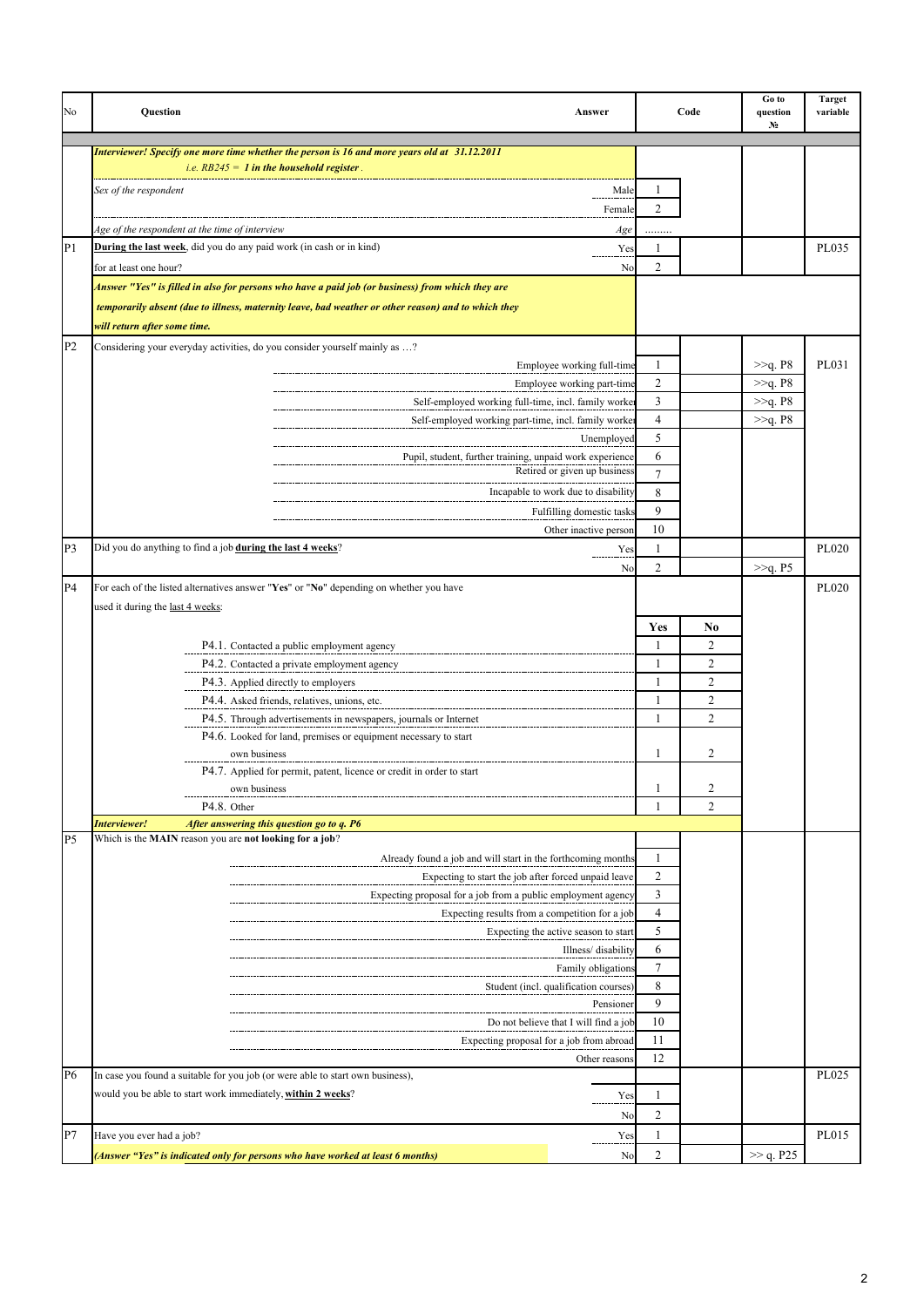| No              | Question<br>Answer                                                                                                                                                                   |                | Code | Go to<br>question<br>N. | <b>Target</b><br>variable |
|-----------------|--------------------------------------------------------------------------------------------------------------------------------------------------------------------------------------|----------------|------|-------------------------|---------------------------|
| P8              | What is your occupation in your job? (ISCO-2010)                                                                                                                                     |                |      |                         | PL051                     |
|                 | What was your occupation in your last job? (ISCO-2010) - The persons who do not work at this time, job                                                                               |                |      |                         |                           |
|                 | please indicate your occupation in your last job                                                                                                                                     |                |      |                         |                           |
| P <sub>9</sub>  | Industry                                                                                                                                                                             |                |      |                         |                           |
|                 |                                                                                                                                                                                      |                |      |                         | PL111                     |
| P10             | Since when do you work at this job?<br>month                                                                                                                                         |                |      |                         |                           |
|                 | For persons who do not work at this moment, when was the last time they had a job?<br>year                                                                                           |                |      |                         |                           |
| P11             | In your last job you were?                                                                                                                                                           |                |      |                         |                           |
|                 | Self-employed with employees                                                                                                                                                         | 1              |      | $\gg$ q. P13a           | PL040                     |
|                 | Self-employed who work in his/her own business without employees, professional<br>practice, craft, etc.                                                                              | $\overline{c}$ |      | $\gg$ q. P13a           |                           |
|                 | Employee in a private/public enterprise, business, organization                                                                                                                      | 3              |      | >> q. P12               |                           |
|                 |                                                                                                                                                                                      |                |      |                         |                           |
|                 | Working without pay at a household member's company, enterprise or farm                                                                                                              | 4              |      | $\gg$ q. P13a           |                           |
| P12             | What kind of contract do/did you have with your employer?<br>Permanent                                                                                                               | 1              |      |                         | PL140                     |
|                 | Temporary                                                                                                                                                                            | $\overline{2}$ |      |                         |                           |
|                 | Working without written contract                                                                                                                                                     | 3              |      |                         |                           |
| P <sub>13</sub> | Do/Did you have managerial functions on this job?                                                                                                                                    |                |      |                         | PL150                     |
|                 | (Manages/supervises work of other people, has influence on the amount of salary<br>Yes<br>or promotes regardless if he/ she occupies a managerial position or not)<br>N <sub>0</sub> | 1<br>2         |      |                         |                           |
|                 | If the respondent has indicated 1 or 2 on question P2, then go to question P14.<br>P13a <i>Interviewer</i> :                                                                         |                |      |                         |                           |
|                 | If the respondent has indicated 3 or 4 on question P2, then go to question P15,<br>otherwise go to question P23.                                                                     |                |      |                         |                           |
| P14             | How much are you paid monthly for this job?                                                                                                                                          |                |      |                         |                           |
|                 | (including payments for overtime)                                                                                                                                                    |                |      |                         |                           |
|                 | only persons who are employed at the time of the interview - answer 1 or 2 on q.P2                                                                                                   |                |      |                         |                           |
|                 | 14.1.1. Net income<br>14.1.5. What is the income you are                                                                                                                             |                |      |                         |                           |
|                 | лева<br>socially secured on?                                                                                                                                                         |                |      |                         |                           |
|                 | 14.1.2. Indicate the source of income:                                                                                                                                               |                |      |                         |                           |
|                 | 1. Salary                                                                                                                                                                            | <b>BGN</b>     |      |                         |                           |
|                 | 2. Cash benefit related to temporary incapacity to work<br>МОД<br>3. Cash benefit for pregnancy and childbirth                                                                       |                |      |                         |                           |
|                 | 14.1.3. Do you pay tax?<br>14.1.6. At whose expense are the social                                                                                                                   |                |      |                         |                           |
|                 | 1.Yes<br>security contributions?                                                                                                                                                     |                |      |                         |                           |
|                 | 2.No<br>1. Personal and employer's                                                                                                                                                   |                |      |                         |                           |
|                 | 2. Personal only                                                                                                                                                                     |                |      |                         |                           |
|                 | 14.1.4. Do you pay social security contributions?<br>3. Employer's only                                                                                                              |                |      |                         |                           |
|                 | 1. Yes, both for pension and health care<br>4. Do not pay social security                                                                                                            |                |      |                         |                           |
|                 | 2. Yes, for pension only<br>contributions                                                                                                                                            |                |      |                         |                           |
|                 | 3. Yes, for health care only<br>5. Does not know<br>4. I do not pay social security contributions                                                                                    |                |      |                         |                           |
|                 | 5. Does not know                                                                                                                                                                     |                |      |                         |                           |
| P <sub>15</sub> | What is the size (number of employees) of the company, enterprise, organisation, etc. you are working for?                                                                           |                |      |                         | PL130                     |
|                 | Exact number of 1 to 10                                                                                                                                                              | .              |      |                         |                           |
|                 | $11 - 19$<br>$20 - 49$                                                                                                                                                               | 11<br>12       |      |                         |                           |
|                 | 50 and more                                                                                                                                                                          | 13             |      |                         |                           |
|                 | Don't know but less than 11                                                                                                                                                          | 14             |      |                         |                           |
|                 | Don't know but more than 10                                                                                                                                                          | 15             |      |                         |                           |
|                 | (In case there are branches, indicate the size of the unit where you are working!)                                                                                                   |                |      |                         |                           |
| P16             | How many hours per week do you usually work in your job?<br>Hours                                                                                                                    | .              |      |                         | PL060                     |
|                 | (For employees include also overtime)                                                                                                                                                |                |      |                         |                           |
| P17             | Have you changed your activity status during the last 12 months?<br>Yes                                                                                                              | 1              |      | >> q. P17a              |                           |
|                 | (change of contract with the same employer or change of employer)<br>No                                                                                                              | $\overline{c}$ |      | >> q. P19               | PL160                     |
|                 | P17a. Please indicate the month and year when the most recent change took place!<br>month                                                                                            | .              |      |                         |                           |
|                 | year                                                                                                                                                                                 |                |      |                         |                           |
|                 |                                                                                                                                                                                      |                |      |                         |                           |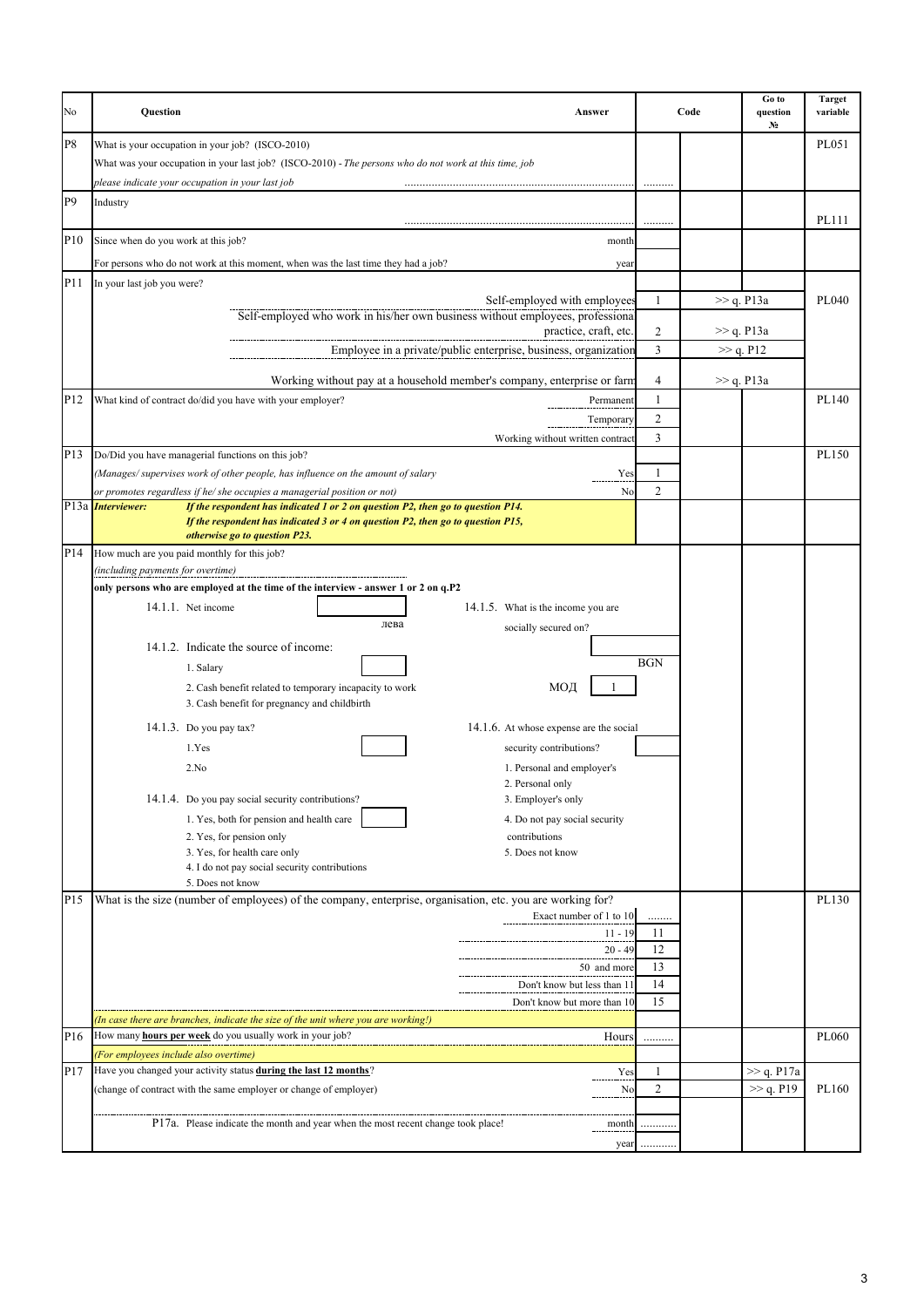| No               | Question                                                                             |                   |                                  |                |                     |                |                                                                                               |                                                  |                                               |                                | Answer                |                    | Code | Go to<br>question<br>N. | <b>Target</b><br>variable |
|------------------|--------------------------------------------------------------------------------------|-------------------|----------------------------------|----------------|---------------------|----------------|-----------------------------------------------------------------------------------------------|--------------------------------------------------|-----------------------------------------------|--------------------------------|-----------------------|--------------------|------|-------------------------|---------------------------|
| P <sub>18</sub>  | What was the MAIN reason for you to change your previous job?                        |                   |                                  |                |                     |                |                                                                                               |                                                  |                                               |                                |                       |                    |      |                         | PL170                     |
|                  |                                                                                      |                   |                                  |                |                     |                |                                                                                               |                                                  |                                               |                                | To take up better job | 1                  |      |                         |                           |
|                  |                                                                                      |                   |                                  |                |                     |                |                                                                                               |                                                  | Termination of temporary/seasonal job         |                                |                       | $\overline{c}$     |      |                         |                           |
|                  |                                                                                      |                   |                                  |                |                     |                | Obliged to stop by the employer (bancrupcy, reduction                                         |                                                  | of staff, early retirement, dismissal, other) |                                |                       | 3                  |      |                         |                           |
|                  |                                                                                      |                   |                                  |                |                     |                |                                                                                               |                                                  | Sale or closure of own/family business        |                                |                       | $\overline{4}$     |      |                         |                           |
|                  |                                                                                      |                   |                                  |                |                     |                |                                                                                               | Child care and care for other household members  |                                               |                                |                       | 5                  |      |                         |                           |
|                  |                                                                                      |                   |                                  |                |                     |                | Marriage or moving to another area because of change in the job,                              |                                                  |                                               |                                |                       |                    |      |                         |                           |
|                  |                                                                                      |                   |                                  |                |                     |                |                                                                                               |                                                  | including that of the spouse/ partner         |                                |                       | 6                  |      |                         |                           |
|                  |                                                                                      |                   |                                  |                |                     |                |                                                                                               |                                                  |                                               |                                |                       | 7                  |      |                         |                           |
| P <sub>19</sub>  | Do you have more than one (second, third, etc.) job at the moment?                   |                   |                                  |                |                     |                |                                                                                               |                                                  |                                               |                                | Yes                   | 1                  |      |                         | PL100                     |
|                  |                                                                                      |                   |                                  |                |                     |                |                                                                                               |                                                  |                                               |                                | No                    | $\overline{c}$     |      | $\gg$ q. P21            |                           |
| P <sub>20</sub>  | How many hours <b>weekly</b> do you usually work in <b>all</b> your additional jobs? |                   |                                  |                |                     |                |                                                                                               |                                                  |                                               |                                | Hours                 |                    |      |                         | PL100                     |
| P <sub>21</sub>  | Interviewer!                                                                         |                   |                                  |                |                     |                | In case the hours shown in $q.P16$ and $q.P20$ are less than $30$ - mark 1,                   |                                                  |                                               |                                |                       |                    |      |                         |                           |
|                  |                                                                                      |                   | in all other cases - mark 2      |                |                     |                |                                                                                               |                                                  |                                               |                                |                       |                    |      |                         |                           |
|                  |                                                                                      |                   |                                  |                |                     |                |                                                                                               | Usual weekly working time less than 30 hours     |                                               |                                |                       | 1                  |      |                         |                           |
|                  |                                                                                      |                   |                                  |                |                     |                |                                                                                               | Usual weekly working time 30 hours and more      |                                               |                                |                       | $\overline{c}$     |      | >> q. P23               |                           |
| P22              | What is the MAIN reason to work less than 30 hours per week?                         |                   |                                  |                |                     |                |                                                                                               |                                                  |                                               |                                |                       |                    |      |                         | PL120                     |
|                  |                                                                                      |                   |                                  |                |                     |                |                                                                                               |                                                  |                                               |                                | Education or training | 1                  |      |                         |                           |
|                  |                                                                                      |                   |                                  |                |                     |                |                                                                                               | Want to work more hours but cannot find a job(s) |                                               | Personal illness or disability |                       | $\overline{c}$     |      |                         |                           |
|                  |                                                                                      |                   |                                  |                |                     |                |                                                                                               |                                                  |                                               |                                | or work more hours    | 3                  |      |                         |                           |
|                  |                                                                                      |                   |                                  |                |                     |                |                                                                                               |                                                  | Do not want to work more hours                |                                |                       | $\overline{4}$     |      |                         |                           |
|                  |                                                                                      |                   |                                  |                |                     |                | Number of hours in all job(s) is considered as full time                                      |                                                  |                                               |                                |                       | 5                  |      |                         |                           |
|                  |                                                                                      |                   |                                  |                |                     |                | Family reasons (child care or care for another household member)                              |                                                  |                                               |                                |                       | 6                  |      |                         |                           |
|                  |                                                                                      |                   |                                  |                |                     |                |                                                                                               |                                                  |                                               |                                | Other reasons         | 7                  |      |                         |                           |
| P <sub>2</sub> 3 | At what age did you start your first job?                                            |                   |                                  |                |                     |                |                                                                                               |                                                  |                                               |                                | Age                   | .                  |      |                         | PL190                     |
| P24              | How many years have you worked in total?                                             |                   |                                  |                |                     |                |                                                                                               |                                                  |                                               |                                | Years                 |                    |      |                         | PL200                     |
| P <sub>25</sub>  | Please, remember what was your main activity during each month:<br>Interviewer!      |                   |                                  |                |                     |                | Code 9 is indicated for mothers who receive maternity allowance from their last job (BGN 240) |                                                  |                                               |                                |                       |                    |      |                         |                           |
|                  |                                                                                      |                   |                                  |                |                     |                | or benefit for bringing up a child younger than 1 year (BGN 100).                             |                                                  |                                               |                                |                       |                    |      |                         |                           |
|                  |                                                                                      |                   | Employed                         |                | Self-employed       |                |                                                                                               |                                                  |                                               | Paid                           |                       | Other              |      |                         |                           |
|                  | Month                                                                                | full-<br>time     | part-<br>time                    | full-<br>time  | part-<br>time       | Unemploye<br>d | Student                                                                                       | Pensioner                                        | Permanentl<br>y disabled                      | maternity<br>leave             | Domestic<br>tasks     | inactive<br>person |      |                         |                           |
|                  |                                                                                      |                   |                                  |                |                     |                |                                                                                               |                                                  |                                               |                                |                       |                    |      |                         |                           |
|                  | January 2012                                                                         | $\mathbf{1}$      | $\overline{c}$                   | 3              | $\overline{4}$      | 5              | 6                                                                                             | $\overline{7}$                                   | 8                                             | 9                              | 10                    | 11                 |      |                         | PL211A                    |
|                  | February 2012                                                                        | 1                 | $\overline{c}$                   | 3              | $\overline{4}$      | 5              | 6                                                                                             | 7                                                | 8                                             | 9                              | 10                    | 11                 |      |                         | PL211B                    |
|                  | March 2012                                                                           | $\mathbf{1}$      | $\overline{c}$                   | 3              | $\overline{4}$      | 5              | 6                                                                                             | $\overline{7}$                                   | 8                                             | 9                              | 10                    | 11                 |      |                         | PL211C                    |
|                  | April 2012                                                                           | 1                 | $\overline{c}$                   | 3              | $\overline{4}$      | 5              | 6                                                                                             | $\tau$                                           | 8                                             | 9                              | 10                    | 11                 |      |                         | PL211D                    |
|                  | May 2012                                                                             | $\mathbf{1}$      | $\overline{c}$                   | 3              | $\overline{4}$      | 5              | 6                                                                                             | $\overline{7}$                                   | 8                                             | 9                              | 10                    | 11                 |      |                         | PL211E                    |
|                  | June 2012                                                                            | $\mathbf{1}$      | $\overline{c}$                   | 3              | $\overline{4}$      | 5              | 6                                                                                             | 7                                                | 8                                             | 9                              | 10                    | 11                 |      |                         | PL211F                    |
|                  | <b>July 2012</b>                                                                     | 1<br>$\mathbf{1}$ | $\overline{c}$<br>$\overline{c}$ | 3<br>3         | 4<br>$\overline{4}$ | 5<br>5         | 6<br>6                                                                                        | $\tau$<br>7                                      | 8<br>8                                        | 9<br>9                         | 10<br>10              | 11<br>11           |      |                         | PL211G<br>PL211H          |
|                  | August 2012                                                                          | $\mathbf{1}$      | $\overline{c}$                   | 3              | $\overline{4}$      | 5              | 6                                                                                             | $\tau$                                           | 8                                             | 9                              | 10                    | 11                 |      |                         | PL211I                    |
|                  | September 2012<br>October 2012                                                       | $\mathbf{1}$      | $\overline{c}$                   | 3              | $\overline{4}$      | 5              | 6                                                                                             | $\tau$                                           | 8                                             | 9                              | 10                    | 11                 |      |                         | PL211J                    |
|                  | November 2012                                                                        | $\mathbf{1}$      | $\overline{c}$                   | $\mathfrak{Z}$ | $\overline{4}$      | 5              | 6                                                                                             | $\overline{7}$                                   | 8                                             | 9                              | $10\,$                | $11\,$             |      |                         | PL211K                    |
|                  | December 2012                                                                        | $\mathbf{1}$      | $\overline{c}$                   | $\mathfrak{Z}$ | $\overline{4}$      | 5              | 6                                                                                             | $\tau$                                           | 8                                             | 9                              | 10                    | 11                 |      |                         | PL211L                    |
|                  | January 2013                                                                         | $\mathbf{1}$      | $\overline{c}$                   | $\mathfrak{Z}$ | $\overline{4}$      | 5              | 6                                                                                             | $\overline{7}$                                   | 8                                             | 9                              | 10                    | 11                 |      |                         |                           |
|                  | February 2013                                                                        | 1                 | $\overline{c}$                   | 3              | $\overline{4}$      | 5              | 6                                                                                             | 7                                                | 8                                             | 9                              | 10                    | 11                 |      |                         |                           |
|                  | March 2013                                                                           | $\mathbf{1}$      | $\overline{c}$                   | 3              | $\overline{4}$      | 5              | 6                                                                                             | $\tau$                                           | 8                                             | 9                              | 10                    | 11                 |      |                         |                           |
|                  | April 2013                                                                           | $\mathbf{1}$      | $\overline{c}$                   | 3              | 4                   | 5              | 6                                                                                             | $\tau$                                           | 8                                             | 9                              | 10                    | 11                 |      |                         |                           |
|                  | May 2013                                                                             | 1                 | $\overline{c}$                   | 3              | $\overline{4}$      | 5              | 6                                                                                             | $\tau$                                           | 8                                             | 9                              | 10                    | 11                 |      |                         |                           |
|                  | June 2013                                                                            | 1                 | $\overline{c}$                   | 3              | $\overline{4}$      | 5              | 6                                                                                             | 7                                                | 8                                             | 9                              | 10                    | 11                 |      |                         |                           |
| P <sub>26</sub>  | Have you changed your activity status during the last 12 months?                     |                   |                                  |                |                     |                |                                                                                               |                                                  |                                               |                                | Yes                   | 1                  |      |                         |                           |
|                  |                                                                                      |                   |                                  |                |                     |                |                                                                                               |                                                  |                                               |                                | No                    | $\overline{c}$     |      | >> q. P28               |                           |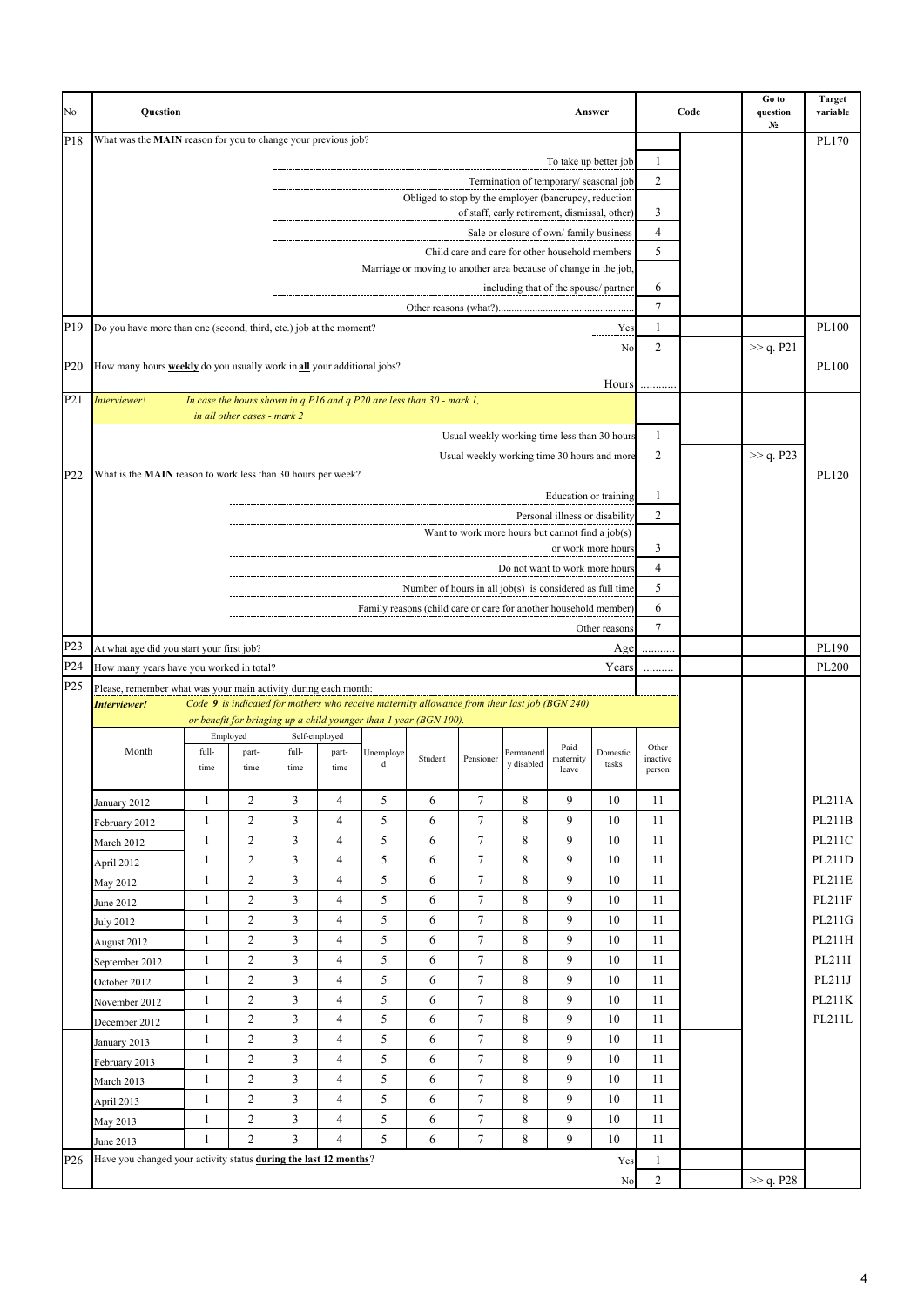| No  | <b>Ouestion</b>                                                                                                                                               | Answer                                                            |                | Code          | Go to<br>question<br>N <sub>2</sub> | <b>Target</b><br>variable |  |  |
|-----|---------------------------------------------------------------------------------------------------------------------------------------------------------------|-------------------------------------------------------------------|----------------|---------------|-------------------------------------|---------------------------|--|--|
| P27 | What is the most recent change in your activity status?                                                                                                       | employed >> unemployed                                            | 1              |               |                                     | PL180                     |  |  |
|     |                                                                                                                                                               | employed >> retired                                               | 2              |               |                                     |                           |  |  |
|     |                                                                                                                                                               | employed $\gg$ other inactive                                     | 3              |               |                                     |                           |  |  |
|     |                                                                                                                                                               |                                                                   |                |               |                                     |                           |  |  |
|     |                                                                                                                                                               | unemployed >> employed                                            | 4              |               |                                     |                           |  |  |
|     |                                                                                                                                                               | unemployed $\gg$ retired                                          | 5              |               |                                     |                           |  |  |
|     |                                                                                                                                                               | unemployed $\gg$ other inactive                                   | 6              |               |                                     |                           |  |  |
|     |                                                                                                                                                               | $retired \geq \text{employed}$                                    | 7              |               |                                     |                           |  |  |
|     |                                                                                                                                                               | $retired \geq$ unemployed                                         | 8              |               |                                     |                           |  |  |
|     |                                                                                                                                                               | retired >> other inactive                                         | 9              |               |                                     |                           |  |  |
|     |                                                                                                                                                               |                                                                   |                |               |                                     |                           |  |  |
|     |                                                                                                                                                               | other inactive >> employed                                        | 10             |               |                                     |                           |  |  |
|     |                                                                                                                                                               | other inactive >> unemployed                                      | 11             |               |                                     |                           |  |  |
|     |                                                                                                                                                               | other inactive >> retired                                         | 12             |               |                                     |                           |  |  |
|     |                                                                                                                                                               | <b>INCOME OF EMPLOYEES FOR 2012</b>                               |                |               |                                     |                           |  |  |
|     |                                                                                                                                                               |                                                                   |                |               |                                     |                           |  |  |
| P28 | In 2012 did you receive any income from salary, wages or other                                                                                                |                                                                   |                |               |                                     |                           |  |  |
|     | source as an employee of a public or private employer?                                                                                                        | Yes                                                               | 1              |               |                                     |                           |  |  |
|     |                                                                                                                                                               | No                                                                | $\overline{c}$ |               | >> q. P43                           |                           |  |  |
|     | no matter your job was permanent, temporary or random or you worked                                                                                           |                                                                   |                |               |                                     |                           |  |  |
|     | with no written contract)                                                                                                                                     |                                                                   |                |               |                                     |                           |  |  |
| P29 | How many employers did you have during 2012?                                                                                                                  | One                                                               | $\mathbf{1}$   |               |                                     |                           |  |  |
| P30 | Please, remember all the employers you have worked for during 2012.                                                                                           | Two or more                                                       | 2              |               |                                     |                           |  |  |
|     | What kind of contract did you have with any of them?                                                                                                          |                                                                   |                |               |                                     |                           |  |  |
|     | (indicate each true answer!)                                                                                                                                  | Labour agreement                                                  | 1              |               |                                     |                           |  |  |
|     |                                                                                                                                                               | Official contract                                                 | $\overline{c}$ |               |                                     |                           |  |  |
|     |                                                                                                                                                               | Civil contract/ for a fee                                         | 3              |               | >> q. P43                           |                           |  |  |
|     |                                                                                                                                                               | Contract for management and control                               | $\overline{4}$ |               | >> q. P43                           |                           |  |  |
|     |                                                                                                                                                               | No written contract                                               | 5              |               | >> q. P43                           |                           |  |  |
|     | In case any of the answers is $1$ "Labour agreement" or $2$ "Official contract" continue<br>Interviewer!<br>with question P31.<br>Otherwise go to q. P43.     |                                                                   |                |               |                                     |                           |  |  |
| P31 | Do you know the annual amount you have received as income for 2012                                                                                            |                                                                   |                |               |                                     |                           |  |  |
|     | for each one of your jobs?                                                                                                                                    | Yes                                                               | 1              |               | >> q. P32                           |                           |  |  |
|     |                                                                                                                                                               | No                                                                | $\overline{c}$ |               | >> q. P33                           |                           |  |  |
| P32 | If you know, please indicate separately the total amount you receive for each job!<br>First job on labour/official agreement                                  | Second job on labour/official agreement                           |                |               |                                     |                           |  |  |
|     | 32.1.1. Net income                                                                                                                                            | 32.2.1. Net income                                                |                |               |                                     | <b>PY010G</b>             |  |  |
|     | annual amount                                                                                                                                                 |                                                                   |                | annual amount |                                     |                           |  |  |
|     | 32.1.2. Did you pay income tax?                                                                                                                               | 32.2.2. Did you pay income tax?                                   |                |               |                                     | HY140                     |  |  |
|     | 1.Yes                                                                                                                                                         | 1.Yes                                                             |                |               |                                     |                           |  |  |
|     | 2.No                                                                                                                                                          | 2.No                                                              |                |               |                                     | HY140                     |  |  |
|     | 32.1.3. Did you pay social security contributions?                                                                                                            | 32.2.3. Did you pay social security contributions?                |                |               |                                     |                           |  |  |
|     | 1. Yes, both for pension and health care                                                                                                                      | 1. Yes, both for pension and health care                          |                |               |                                     | <b>PY010N</b>             |  |  |
|     | 2. Yes, for pension only                                                                                                                                      | 2. Yes, for pension only                                          |                |               |                                     |                           |  |  |
|     | 3. Yes, for health care only                                                                                                                                  | 3. Yes, for health care only                                      |                |               |                                     |                           |  |  |
|     | 4. I do not pay social security contributions<br>5. Does not know                                                                                             | 4. I do not pay social security contributions<br>5. Does not know |                |               |                                     |                           |  |  |
|     |                                                                                                                                                               |                                                                   |                |               |                                     |                           |  |  |
|     | 32.1.4. What is the income you were socially secured on?                                                                                                      | 32.2.4. What is the income you were socially secured on?          |                |               |                                     |                           |  |  |
|     | annual amount                                                                                                                                                 |                                                                   |                | annual amount |                                     |                           |  |  |
|     |                                                                                                                                                               |                                                                   |                |               |                                     |                           |  |  |
|     | 32.1.5. At whose expense are the social security contributions? 32.2.5. At whose expense are the social security contributions?<br>1. Personal and employer's | 1. Personal and employer's                                        |                |               |                                     |                           |  |  |
|     | 2. Personal only                                                                                                                                              | 2. Personal only                                                  |                |               |                                     |                           |  |  |
|     | 3. Employer's only                                                                                                                                            | 3. Employer's only                                                |                |               |                                     |                           |  |  |
|     | 4. I do not pay social security contributions                                                                                                                 | 4. I do not pay social security contributions                     |                |               |                                     |                           |  |  |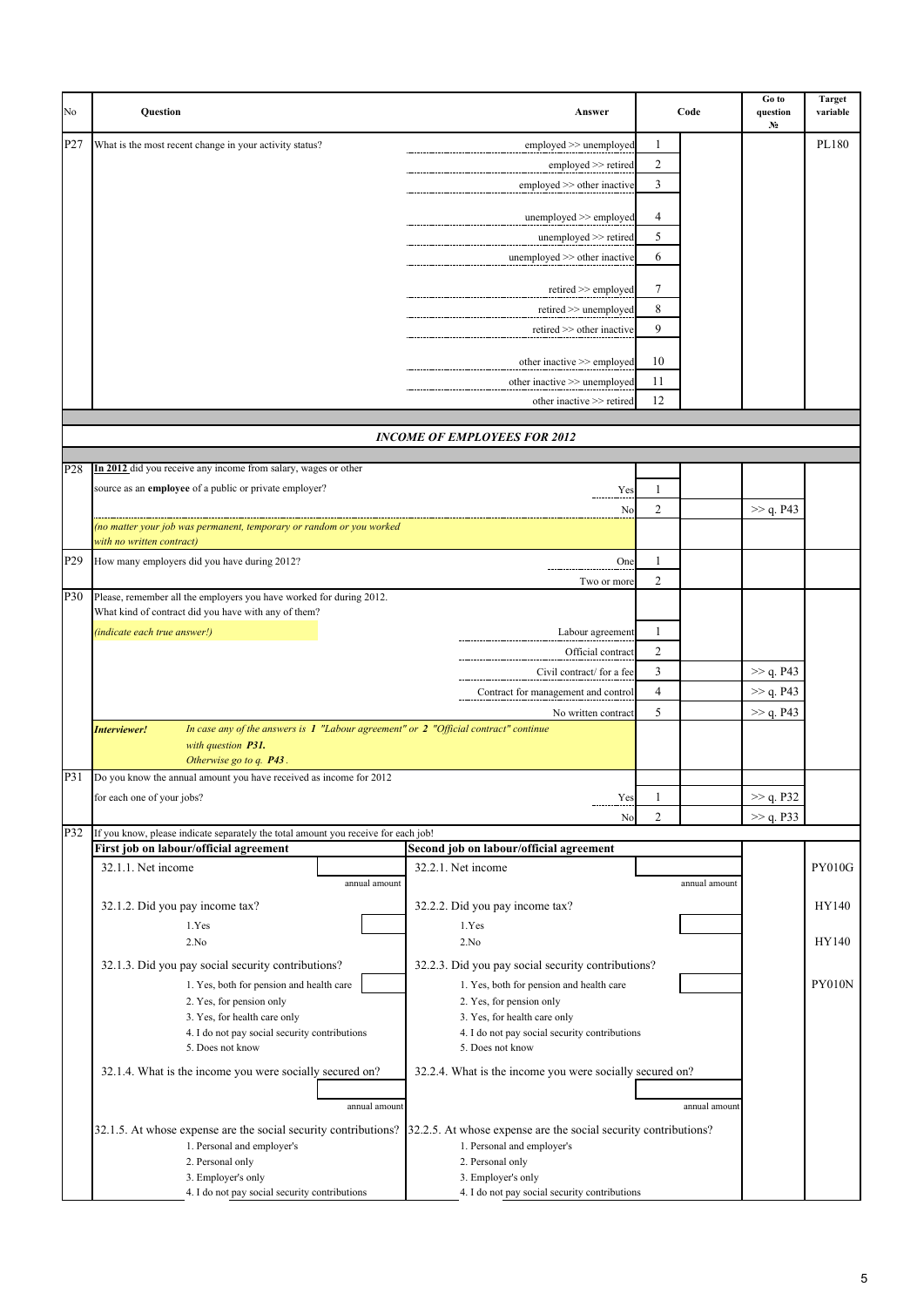| P33<br>If you cannot indicate the annual amount received from salary during 2012 could you please indicate the monthly<br>income you were receiving for each one of your jobs?<br>First job on labour/official agreement<br>Second job on labour/official agreement<br>33.1.1. Period for which you were paid<br>33.1.2. number of<br>33.2.1. Period for which you were paid<br>33.2.2. number of<br>weekly<br>1<br>weeks<br>weekly<br>weeks<br>$\overline{2}$<br>2<br>monthly<br>months<br>monthly<br>months<br>33.2.3. Net income<br><b>PY010G</b><br>33.1.3. Net income<br><b>BGN</b><br><b>BGN</b><br>33.1.4. Did you pay income tax?<br>33.2.4. Did you pay income tax?<br>1. Yes<br>1. Yes<br>2. No<br>2. No<br>HY140<br>33.1.5. Did you pay social security contributions?<br>33.2.5. Did you pay social security contributions?<br><b>PY010N</b><br>1. Yes, both for pension and health care<br>1. Yes, both for pension and health care<br>2. Yes, for pension only<br>2. Yes, for pension only<br>3. Yes, for health care only<br>3. Yes, for health care only<br>4. I do not pay social security contributions<br>4. I do not pay social security contributions<br>5. Does not know<br>5. Does not know<br>33.1.6. What is the income you were socially secured on?<br>33.2.6. What is the income you were socially secured on?<br>МОД<br>МОД<br><b>BGN</b><br><b>BGN</b><br>33.1.7. At whose expense are the social security<br>33.2.7. At whose expense are the social security<br>contributions?<br>contributions?<br>1. Personal and employer's<br>1. Personal and employer's<br>2. Personal only<br>2. Personal only<br>3. Employer's only<br>3. Employer's only<br>4. I do not pay social security contributions<br>4. I do not pay social security contributions<br>PY010<br>P34<br>Were you paid any of the listed additional cash payments in 2012?<br>Annual<br>Yes<br>N <sub>0</sub><br>amount<br>P34.1. Supplement for overtime<br>$\overline{a}$<br>1<br>$\overline{c}$<br>P34.2. Bonuses (for Easter, Christmas, etc.)<br>1<br>.<br>$\overline{c}$<br>$\mathbf{1}$<br>P34.3. Stock options<br>$\overline{c}$<br>P34.4. Dividends (share of profits)<br>1<br>.<br>$\overline{c}$<br>1<br>P34.5. Commissions<br>$\overline{2}$<br>1<br>$P34.6.$ Tips<br>P34.7. Other payments<br>2<br>1<br><br>P35<br>PY010<br>Are these additional payments included in the pointed<br>1<br>by you net amounts (q. P32 or q. P33)?<br>Yes, they are included<br>2<br>No, they are not included<br>Did you get from your employer free or at reduced price any of the listed goods<br>P36<br>No<br>PY020<br>Yes<br>Number<br>Monthly<br>at reduced<br>or services in 2012?<br>free<br>of months<br>amount<br>price<br>3<br>P36.1. Vouchers for foodstuffs and other goods and services<br>$\mathbf{1}$<br>2<br>$\overline{c}$<br>3<br>P36.2. Luncheon vouchers<br>.<br>$\overline{c}$<br>$\overline{\mathbf{3}}$<br>P36.3. Telephone (incl. mobile)<br><u>.</u><br>$\overline{3}$<br>$\mathbf{1}$<br>2<br>P36.4. Service transport or season transport ticket<br><u>.</u><br>2<br>3<br>1<br>P36.5. Reimbursement or payment of rent benefits<br>.<br>P36.6. Reimbursement or payment of housing-related expenses<br>.<br>2<br>3<br>1<br>for electricity, gas and water<br>.<br>2<br>3<br>P36.7. Goods and services produced/provided by the employer<br>$\mathbf{1}$<br>$\overline{c}$<br>3<br>P36.8. Other goods and services<br>.<br>In column "Monthly amount" the equivalent market price in BGN of the good or service is filled in.<br>Interviewer!<br>The <b>average monthly amount</b> of the paid by the employer costs is filled in on the corresponding line<br>for every answer "Yes" (1 or 2). | No | <b>Ouestion</b> |  | Answer | Code | Go to<br>question<br>N <sub>2</sub> | <b>Target</b><br>variable |
|--------------------------------------------------------------------------------------------------------------------------------------------------------------------------------------------------------------------------------------------------------------------------------------------------------------------------------------------------------------------------------------------------------------------------------------------------------------------------------------------------------------------------------------------------------------------------------------------------------------------------------------------------------------------------------------------------------------------------------------------------------------------------------------------------------------------------------------------------------------------------------------------------------------------------------------------------------------------------------------------------------------------------------------------------------------------------------------------------------------------------------------------------------------------------------------------------------------------------------------------------------------------------------------------------------------------------------------------------------------------------------------------------------------------------------------------------------------------------------------------------------------------------------------------------------------------------------------------------------------------------------------------------------------------------------------------------------------------------------------------------------------------------------------------------------------------------------------------------------------------------------------------------------------------------------------------------------------------------------------------------------------------------------------------------------------------------------------------------------------------------------------------------------------------------------------------------------------------------------------------------------------------------------------------------------------------------------------------------------------------------------------------------------------------------------------------------------------------------------------------------------------------------------------------------------------------------------------------------------------------------------------------------------------------------------------------------------------------------------------------------------------------------------------------------------------------------------------------------------------------------------------------------------------------------------------------------------------------------------------------------------------------------------------------------------------------------------------------------------------------------------------------------------------------------------------------------------------------------------------------------------------------------------------------------------------------------------------------------------------------------------------------------------------------------------------------------------------------------------------------------------------------------------------------------------------------------------------------------------------------------------------------------------------------------------------------------------------------|----|-----------------|--|--------|------|-------------------------------------|---------------------------|
|                                                                                                                                                                                                                                                                                                                                                                                                                                                                                                                                                                                                                                                                                                                                                                                                                                                                                                                                                                                                                                                                                                                                                                                                                                                                                                                                                                                                                                                                                                                                                                                                                                                                                                                                                                                                                                                                                                                                                                                                                                                                                                                                                                                                                                                                                                                                                                                                                                                                                                                                                                                                                                                                                                                                                                                                                                                                                                                                                                                                                                                                                                                                                                                                                                                                                                                                                                                                                                                                                                                                                                                                                                                                                                                    |    |                 |  |        |      |                                     |                           |
|                                                                                                                                                                                                                                                                                                                                                                                                                                                                                                                                                                                                                                                                                                                                                                                                                                                                                                                                                                                                                                                                                                                                                                                                                                                                                                                                                                                                                                                                                                                                                                                                                                                                                                                                                                                                                                                                                                                                                                                                                                                                                                                                                                                                                                                                                                                                                                                                                                                                                                                                                                                                                                                                                                                                                                                                                                                                                                                                                                                                                                                                                                                                                                                                                                                                                                                                                                                                                                                                                                                                                                                                                                                                                                                    |    |                 |  |        |      |                                     |                           |
|                                                                                                                                                                                                                                                                                                                                                                                                                                                                                                                                                                                                                                                                                                                                                                                                                                                                                                                                                                                                                                                                                                                                                                                                                                                                                                                                                                                                                                                                                                                                                                                                                                                                                                                                                                                                                                                                                                                                                                                                                                                                                                                                                                                                                                                                                                                                                                                                                                                                                                                                                                                                                                                                                                                                                                                                                                                                                                                                                                                                                                                                                                                                                                                                                                                                                                                                                                                                                                                                                                                                                                                                                                                                                                                    |    |                 |  |        |      |                                     |                           |
|                                                                                                                                                                                                                                                                                                                                                                                                                                                                                                                                                                                                                                                                                                                                                                                                                                                                                                                                                                                                                                                                                                                                                                                                                                                                                                                                                                                                                                                                                                                                                                                                                                                                                                                                                                                                                                                                                                                                                                                                                                                                                                                                                                                                                                                                                                                                                                                                                                                                                                                                                                                                                                                                                                                                                                                                                                                                                                                                                                                                                                                                                                                                                                                                                                                                                                                                                                                                                                                                                                                                                                                                                                                                                                                    |    |                 |  |        |      |                                     |                           |
|                                                                                                                                                                                                                                                                                                                                                                                                                                                                                                                                                                                                                                                                                                                                                                                                                                                                                                                                                                                                                                                                                                                                                                                                                                                                                                                                                                                                                                                                                                                                                                                                                                                                                                                                                                                                                                                                                                                                                                                                                                                                                                                                                                                                                                                                                                                                                                                                                                                                                                                                                                                                                                                                                                                                                                                                                                                                                                                                                                                                                                                                                                                                                                                                                                                                                                                                                                                                                                                                                                                                                                                                                                                                                                                    |    |                 |  |        |      |                                     |                           |
|                                                                                                                                                                                                                                                                                                                                                                                                                                                                                                                                                                                                                                                                                                                                                                                                                                                                                                                                                                                                                                                                                                                                                                                                                                                                                                                                                                                                                                                                                                                                                                                                                                                                                                                                                                                                                                                                                                                                                                                                                                                                                                                                                                                                                                                                                                                                                                                                                                                                                                                                                                                                                                                                                                                                                                                                                                                                                                                                                                                                                                                                                                                                                                                                                                                                                                                                                                                                                                                                                                                                                                                                                                                                                                                    |    |                 |  |        |      |                                     |                           |
|                                                                                                                                                                                                                                                                                                                                                                                                                                                                                                                                                                                                                                                                                                                                                                                                                                                                                                                                                                                                                                                                                                                                                                                                                                                                                                                                                                                                                                                                                                                                                                                                                                                                                                                                                                                                                                                                                                                                                                                                                                                                                                                                                                                                                                                                                                                                                                                                                                                                                                                                                                                                                                                                                                                                                                                                                                                                                                                                                                                                                                                                                                                                                                                                                                                                                                                                                                                                                                                                                                                                                                                                                                                                                                                    |    |                 |  |        |      |                                     |                           |
|                                                                                                                                                                                                                                                                                                                                                                                                                                                                                                                                                                                                                                                                                                                                                                                                                                                                                                                                                                                                                                                                                                                                                                                                                                                                                                                                                                                                                                                                                                                                                                                                                                                                                                                                                                                                                                                                                                                                                                                                                                                                                                                                                                                                                                                                                                                                                                                                                                                                                                                                                                                                                                                                                                                                                                                                                                                                                                                                                                                                                                                                                                                                                                                                                                                                                                                                                                                                                                                                                                                                                                                                                                                                                                                    |    |                 |  |        |      |                                     |                           |
|                                                                                                                                                                                                                                                                                                                                                                                                                                                                                                                                                                                                                                                                                                                                                                                                                                                                                                                                                                                                                                                                                                                                                                                                                                                                                                                                                                                                                                                                                                                                                                                                                                                                                                                                                                                                                                                                                                                                                                                                                                                                                                                                                                                                                                                                                                                                                                                                                                                                                                                                                                                                                                                                                                                                                                                                                                                                                                                                                                                                                                                                                                                                                                                                                                                                                                                                                                                                                                                                                                                                                                                                                                                                                                                    |    |                 |  |        |      |                                     |                           |
|                                                                                                                                                                                                                                                                                                                                                                                                                                                                                                                                                                                                                                                                                                                                                                                                                                                                                                                                                                                                                                                                                                                                                                                                                                                                                                                                                                                                                                                                                                                                                                                                                                                                                                                                                                                                                                                                                                                                                                                                                                                                                                                                                                                                                                                                                                                                                                                                                                                                                                                                                                                                                                                                                                                                                                                                                                                                                                                                                                                                                                                                                                                                                                                                                                                                                                                                                                                                                                                                                                                                                                                                                                                                                                                    |    |                 |  |        |      |                                     |                           |
|                                                                                                                                                                                                                                                                                                                                                                                                                                                                                                                                                                                                                                                                                                                                                                                                                                                                                                                                                                                                                                                                                                                                                                                                                                                                                                                                                                                                                                                                                                                                                                                                                                                                                                                                                                                                                                                                                                                                                                                                                                                                                                                                                                                                                                                                                                                                                                                                                                                                                                                                                                                                                                                                                                                                                                                                                                                                                                                                                                                                                                                                                                                                                                                                                                                                                                                                                                                                                                                                                                                                                                                                                                                                                                                    |    |                 |  |        |      |                                     |                           |
|                                                                                                                                                                                                                                                                                                                                                                                                                                                                                                                                                                                                                                                                                                                                                                                                                                                                                                                                                                                                                                                                                                                                                                                                                                                                                                                                                                                                                                                                                                                                                                                                                                                                                                                                                                                                                                                                                                                                                                                                                                                                                                                                                                                                                                                                                                                                                                                                                                                                                                                                                                                                                                                                                                                                                                                                                                                                                                                                                                                                                                                                                                                                                                                                                                                                                                                                                                                                                                                                                                                                                                                                                                                                                                                    |    |                 |  |        |      |                                     |                           |
|                                                                                                                                                                                                                                                                                                                                                                                                                                                                                                                                                                                                                                                                                                                                                                                                                                                                                                                                                                                                                                                                                                                                                                                                                                                                                                                                                                                                                                                                                                                                                                                                                                                                                                                                                                                                                                                                                                                                                                                                                                                                                                                                                                                                                                                                                                                                                                                                                                                                                                                                                                                                                                                                                                                                                                                                                                                                                                                                                                                                                                                                                                                                                                                                                                                                                                                                                                                                                                                                                                                                                                                                                                                                                                                    |    |                 |  |        |      |                                     |                           |
|                                                                                                                                                                                                                                                                                                                                                                                                                                                                                                                                                                                                                                                                                                                                                                                                                                                                                                                                                                                                                                                                                                                                                                                                                                                                                                                                                                                                                                                                                                                                                                                                                                                                                                                                                                                                                                                                                                                                                                                                                                                                                                                                                                                                                                                                                                                                                                                                                                                                                                                                                                                                                                                                                                                                                                                                                                                                                                                                                                                                                                                                                                                                                                                                                                                                                                                                                                                                                                                                                                                                                                                                                                                                                                                    |    |                 |  |        |      |                                     |                           |
|                                                                                                                                                                                                                                                                                                                                                                                                                                                                                                                                                                                                                                                                                                                                                                                                                                                                                                                                                                                                                                                                                                                                                                                                                                                                                                                                                                                                                                                                                                                                                                                                                                                                                                                                                                                                                                                                                                                                                                                                                                                                                                                                                                                                                                                                                                                                                                                                                                                                                                                                                                                                                                                                                                                                                                                                                                                                                                                                                                                                                                                                                                                                                                                                                                                                                                                                                                                                                                                                                                                                                                                                                                                                                                                    |    |                 |  |        |      |                                     |                           |
|                                                                                                                                                                                                                                                                                                                                                                                                                                                                                                                                                                                                                                                                                                                                                                                                                                                                                                                                                                                                                                                                                                                                                                                                                                                                                                                                                                                                                                                                                                                                                                                                                                                                                                                                                                                                                                                                                                                                                                                                                                                                                                                                                                                                                                                                                                                                                                                                                                                                                                                                                                                                                                                                                                                                                                                                                                                                                                                                                                                                                                                                                                                                                                                                                                                                                                                                                                                                                                                                                                                                                                                                                                                                                                                    |    |                 |  |        |      |                                     |                           |
|                                                                                                                                                                                                                                                                                                                                                                                                                                                                                                                                                                                                                                                                                                                                                                                                                                                                                                                                                                                                                                                                                                                                                                                                                                                                                                                                                                                                                                                                                                                                                                                                                                                                                                                                                                                                                                                                                                                                                                                                                                                                                                                                                                                                                                                                                                                                                                                                                                                                                                                                                                                                                                                                                                                                                                                                                                                                                                                                                                                                                                                                                                                                                                                                                                                                                                                                                                                                                                                                                                                                                                                                                                                                                                                    |    |                 |  |        |      |                                     |                           |
|                                                                                                                                                                                                                                                                                                                                                                                                                                                                                                                                                                                                                                                                                                                                                                                                                                                                                                                                                                                                                                                                                                                                                                                                                                                                                                                                                                                                                                                                                                                                                                                                                                                                                                                                                                                                                                                                                                                                                                                                                                                                                                                                                                                                                                                                                                                                                                                                                                                                                                                                                                                                                                                                                                                                                                                                                                                                                                                                                                                                                                                                                                                                                                                                                                                                                                                                                                                                                                                                                                                                                                                                                                                                                                                    |    |                 |  |        |      |                                     |                           |
|                                                                                                                                                                                                                                                                                                                                                                                                                                                                                                                                                                                                                                                                                                                                                                                                                                                                                                                                                                                                                                                                                                                                                                                                                                                                                                                                                                                                                                                                                                                                                                                                                                                                                                                                                                                                                                                                                                                                                                                                                                                                                                                                                                                                                                                                                                                                                                                                                                                                                                                                                                                                                                                                                                                                                                                                                                                                                                                                                                                                                                                                                                                                                                                                                                                                                                                                                                                                                                                                                                                                                                                                                                                                                                                    |    |                 |  |        |      |                                     |                           |
|                                                                                                                                                                                                                                                                                                                                                                                                                                                                                                                                                                                                                                                                                                                                                                                                                                                                                                                                                                                                                                                                                                                                                                                                                                                                                                                                                                                                                                                                                                                                                                                                                                                                                                                                                                                                                                                                                                                                                                                                                                                                                                                                                                                                                                                                                                                                                                                                                                                                                                                                                                                                                                                                                                                                                                                                                                                                                                                                                                                                                                                                                                                                                                                                                                                                                                                                                                                                                                                                                                                                                                                                                                                                                                                    |    |                 |  |        |      |                                     |                           |
|                                                                                                                                                                                                                                                                                                                                                                                                                                                                                                                                                                                                                                                                                                                                                                                                                                                                                                                                                                                                                                                                                                                                                                                                                                                                                                                                                                                                                                                                                                                                                                                                                                                                                                                                                                                                                                                                                                                                                                                                                                                                                                                                                                                                                                                                                                                                                                                                                                                                                                                                                                                                                                                                                                                                                                                                                                                                                                                                                                                                                                                                                                                                                                                                                                                                                                                                                                                                                                                                                                                                                                                                                                                                                                                    |    |                 |  |        |      |                                     |                           |
|                                                                                                                                                                                                                                                                                                                                                                                                                                                                                                                                                                                                                                                                                                                                                                                                                                                                                                                                                                                                                                                                                                                                                                                                                                                                                                                                                                                                                                                                                                                                                                                                                                                                                                                                                                                                                                                                                                                                                                                                                                                                                                                                                                                                                                                                                                                                                                                                                                                                                                                                                                                                                                                                                                                                                                                                                                                                                                                                                                                                                                                                                                                                                                                                                                                                                                                                                                                                                                                                                                                                                                                                                                                                                                                    |    |                 |  |        |      |                                     |                           |
|                                                                                                                                                                                                                                                                                                                                                                                                                                                                                                                                                                                                                                                                                                                                                                                                                                                                                                                                                                                                                                                                                                                                                                                                                                                                                                                                                                                                                                                                                                                                                                                                                                                                                                                                                                                                                                                                                                                                                                                                                                                                                                                                                                                                                                                                                                                                                                                                                                                                                                                                                                                                                                                                                                                                                                                                                                                                                                                                                                                                                                                                                                                                                                                                                                                                                                                                                                                                                                                                                                                                                                                                                                                                                                                    |    |                 |  |        |      |                                     |                           |
|                                                                                                                                                                                                                                                                                                                                                                                                                                                                                                                                                                                                                                                                                                                                                                                                                                                                                                                                                                                                                                                                                                                                                                                                                                                                                                                                                                                                                                                                                                                                                                                                                                                                                                                                                                                                                                                                                                                                                                                                                                                                                                                                                                                                                                                                                                                                                                                                                                                                                                                                                                                                                                                                                                                                                                                                                                                                                                                                                                                                                                                                                                                                                                                                                                                                                                                                                                                                                                                                                                                                                                                                                                                                                                                    |    |                 |  |        |      |                                     |                           |
|                                                                                                                                                                                                                                                                                                                                                                                                                                                                                                                                                                                                                                                                                                                                                                                                                                                                                                                                                                                                                                                                                                                                                                                                                                                                                                                                                                                                                                                                                                                                                                                                                                                                                                                                                                                                                                                                                                                                                                                                                                                                                                                                                                                                                                                                                                                                                                                                                                                                                                                                                                                                                                                                                                                                                                                                                                                                                                                                                                                                                                                                                                                                                                                                                                                                                                                                                                                                                                                                                                                                                                                                                                                                                                                    |    |                 |  |        |      |                                     |                           |
|                                                                                                                                                                                                                                                                                                                                                                                                                                                                                                                                                                                                                                                                                                                                                                                                                                                                                                                                                                                                                                                                                                                                                                                                                                                                                                                                                                                                                                                                                                                                                                                                                                                                                                                                                                                                                                                                                                                                                                                                                                                                                                                                                                                                                                                                                                                                                                                                                                                                                                                                                                                                                                                                                                                                                                                                                                                                                                                                                                                                                                                                                                                                                                                                                                                                                                                                                                                                                                                                                                                                                                                                                                                                                                                    |    |                 |  |        |      |                                     |                           |
|                                                                                                                                                                                                                                                                                                                                                                                                                                                                                                                                                                                                                                                                                                                                                                                                                                                                                                                                                                                                                                                                                                                                                                                                                                                                                                                                                                                                                                                                                                                                                                                                                                                                                                                                                                                                                                                                                                                                                                                                                                                                                                                                                                                                                                                                                                                                                                                                                                                                                                                                                                                                                                                                                                                                                                                                                                                                                                                                                                                                                                                                                                                                                                                                                                                                                                                                                                                                                                                                                                                                                                                                                                                                                                                    |    |                 |  |        |      |                                     |                           |
|                                                                                                                                                                                                                                                                                                                                                                                                                                                                                                                                                                                                                                                                                                                                                                                                                                                                                                                                                                                                                                                                                                                                                                                                                                                                                                                                                                                                                                                                                                                                                                                                                                                                                                                                                                                                                                                                                                                                                                                                                                                                                                                                                                                                                                                                                                                                                                                                                                                                                                                                                                                                                                                                                                                                                                                                                                                                                                                                                                                                                                                                                                                                                                                                                                                                                                                                                                                                                                                                                                                                                                                                                                                                                                                    |    |                 |  |        |      |                                     |                           |
|                                                                                                                                                                                                                                                                                                                                                                                                                                                                                                                                                                                                                                                                                                                                                                                                                                                                                                                                                                                                                                                                                                                                                                                                                                                                                                                                                                                                                                                                                                                                                                                                                                                                                                                                                                                                                                                                                                                                                                                                                                                                                                                                                                                                                                                                                                                                                                                                                                                                                                                                                                                                                                                                                                                                                                                                                                                                                                                                                                                                                                                                                                                                                                                                                                                                                                                                                                                                                                                                                                                                                                                                                                                                                                                    |    |                 |  |        |      |                                     |                           |
|                                                                                                                                                                                                                                                                                                                                                                                                                                                                                                                                                                                                                                                                                                                                                                                                                                                                                                                                                                                                                                                                                                                                                                                                                                                                                                                                                                                                                                                                                                                                                                                                                                                                                                                                                                                                                                                                                                                                                                                                                                                                                                                                                                                                                                                                                                                                                                                                                                                                                                                                                                                                                                                                                                                                                                                                                                                                                                                                                                                                                                                                                                                                                                                                                                                                                                                                                                                                                                                                                                                                                                                                                                                                                                                    |    |                 |  |        |      |                                     |                           |
|                                                                                                                                                                                                                                                                                                                                                                                                                                                                                                                                                                                                                                                                                                                                                                                                                                                                                                                                                                                                                                                                                                                                                                                                                                                                                                                                                                                                                                                                                                                                                                                                                                                                                                                                                                                                                                                                                                                                                                                                                                                                                                                                                                                                                                                                                                                                                                                                                                                                                                                                                                                                                                                                                                                                                                                                                                                                                                                                                                                                                                                                                                                                                                                                                                                                                                                                                                                                                                                                                                                                                                                                                                                                                                                    |    |                 |  |        |      |                                     |                           |
|                                                                                                                                                                                                                                                                                                                                                                                                                                                                                                                                                                                                                                                                                                                                                                                                                                                                                                                                                                                                                                                                                                                                                                                                                                                                                                                                                                                                                                                                                                                                                                                                                                                                                                                                                                                                                                                                                                                                                                                                                                                                                                                                                                                                                                                                                                                                                                                                                                                                                                                                                                                                                                                                                                                                                                                                                                                                                                                                                                                                                                                                                                                                                                                                                                                                                                                                                                                                                                                                                                                                                                                                                                                                                                                    |    |                 |  |        |      |                                     |                           |
|                                                                                                                                                                                                                                                                                                                                                                                                                                                                                                                                                                                                                                                                                                                                                                                                                                                                                                                                                                                                                                                                                                                                                                                                                                                                                                                                                                                                                                                                                                                                                                                                                                                                                                                                                                                                                                                                                                                                                                                                                                                                                                                                                                                                                                                                                                                                                                                                                                                                                                                                                                                                                                                                                                                                                                                                                                                                                                                                                                                                                                                                                                                                                                                                                                                                                                                                                                                                                                                                                                                                                                                                                                                                                                                    |    |                 |  |        |      |                                     |                           |
|                                                                                                                                                                                                                                                                                                                                                                                                                                                                                                                                                                                                                                                                                                                                                                                                                                                                                                                                                                                                                                                                                                                                                                                                                                                                                                                                                                                                                                                                                                                                                                                                                                                                                                                                                                                                                                                                                                                                                                                                                                                                                                                                                                                                                                                                                                                                                                                                                                                                                                                                                                                                                                                                                                                                                                                                                                                                                                                                                                                                                                                                                                                                                                                                                                                                                                                                                                                                                                                                                                                                                                                                                                                                                                                    |    |                 |  |        |      |                                     |                           |
|                                                                                                                                                                                                                                                                                                                                                                                                                                                                                                                                                                                                                                                                                                                                                                                                                                                                                                                                                                                                                                                                                                                                                                                                                                                                                                                                                                                                                                                                                                                                                                                                                                                                                                                                                                                                                                                                                                                                                                                                                                                                                                                                                                                                                                                                                                                                                                                                                                                                                                                                                                                                                                                                                                                                                                                                                                                                                                                                                                                                                                                                                                                                                                                                                                                                                                                                                                                                                                                                                                                                                                                                                                                                                                                    |    |                 |  |        |      |                                     |                           |
|                                                                                                                                                                                                                                                                                                                                                                                                                                                                                                                                                                                                                                                                                                                                                                                                                                                                                                                                                                                                                                                                                                                                                                                                                                                                                                                                                                                                                                                                                                                                                                                                                                                                                                                                                                                                                                                                                                                                                                                                                                                                                                                                                                                                                                                                                                                                                                                                                                                                                                                                                                                                                                                                                                                                                                                                                                                                                                                                                                                                                                                                                                                                                                                                                                                                                                                                                                                                                                                                                                                                                                                                                                                                                                                    |    |                 |  |        |      |                                     |                           |
|                                                                                                                                                                                                                                                                                                                                                                                                                                                                                                                                                                                                                                                                                                                                                                                                                                                                                                                                                                                                                                                                                                                                                                                                                                                                                                                                                                                                                                                                                                                                                                                                                                                                                                                                                                                                                                                                                                                                                                                                                                                                                                                                                                                                                                                                                                                                                                                                                                                                                                                                                                                                                                                                                                                                                                                                                                                                                                                                                                                                                                                                                                                                                                                                                                                                                                                                                                                                                                                                                                                                                                                                                                                                                                                    |    |                 |  |        |      |                                     |                           |
|                                                                                                                                                                                                                                                                                                                                                                                                                                                                                                                                                                                                                                                                                                                                                                                                                                                                                                                                                                                                                                                                                                                                                                                                                                                                                                                                                                                                                                                                                                                                                                                                                                                                                                                                                                                                                                                                                                                                                                                                                                                                                                                                                                                                                                                                                                                                                                                                                                                                                                                                                                                                                                                                                                                                                                                                                                                                                                                                                                                                                                                                                                                                                                                                                                                                                                                                                                                                                                                                                                                                                                                                                                                                                                                    |    |                 |  |        |      |                                     |                           |
|                                                                                                                                                                                                                                                                                                                                                                                                                                                                                                                                                                                                                                                                                                                                                                                                                                                                                                                                                                                                                                                                                                                                                                                                                                                                                                                                                                                                                                                                                                                                                                                                                                                                                                                                                                                                                                                                                                                                                                                                                                                                                                                                                                                                                                                                                                                                                                                                                                                                                                                                                                                                                                                                                                                                                                                                                                                                                                                                                                                                                                                                                                                                                                                                                                                                                                                                                                                                                                                                                                                                                                                                                                                                                                                    |    |                 |  |        |      |                                     |                           |
|                                                                                                                                                                                                                                                                                                                                                                                                                                                                                                                                                                                                                                                                                                                                                                                                                                                                                                                                                                                                                                                                                                                                                                                                                                                                                                                                                                                                                                                                                                                                                                                                                                                                                                                                                                                                                                                                                                                                                                                                                                                                                                                                                                                                                                                                                                                                                                                                                                                                                                                                                                                                                                                                                                                                                                                                                                                                                                                                                                                                                                                                                                                                                                                                                                                                                                                                                                                                                                                                                                                                                                                                                                                                                                                    |    |                 |  |        |      |                                     |                           |
|                                                                                                                                                                                                                                                                                                                                                                                                                                                                                                                                                                                                                                                                                                                                                                                                                                                                                                                                                                                                                                                                                                                                                                                                                                                                                                                                                                                                                                                                                                                                                                                                                                                                                                                                                                                                                                                                                                                                                                                                                                                                                                                                                                                                                                                                                                                                                                                                                                                                                                                                                                                                                                                                                                                                                                                                                                                                                                                                                                                                                                                                                                                                                                                                                                                                                                                                                                                                                                                                                                                                                                                                                                                                                                                    |    |                 |  |        |      |                                     |                           |
|                                                                                                                                                                                                                                                                                                                                                                                                                                                                                                                                                                                                                                                                                                                                                                                                                                                                                                                                                                                                                                                                                                                                                                                                                                                                                                                                                                                                                                                                                                                                                                                                                                                                                                                                                                                                                                                                                                                                                                                                                                                                                                                                                                                                                                                                                                                                                                                                                                                                                                                                                                                                                                                                                                                                                                                                                                                                                                                                                                                                                                                                                                                                                                                                                                                                                                                                                                                                                                                                                                                                                                                                                                                                                                                    |    |                 |  |        |      |                                     |                           |
|                                                                                                                                                                                                                                                                                                                                                                                                                                                                                                                                                                                                                                                                                                                                                                                                                                                                                                                                                                                                                                                                                                                                                                                                                                                                                                                                                                                                                                                                                                                                                                                                                                                                                                                                                                                                                                                                                                                                                                                                                                                                                                                                                                                                                                                                                                                                                                                                                                                                                                                                                                                                                                                                                                                                                                                                                                                                                                                                                                                                                                                                                                                                                                                                                                                                                                                                                                                                                                                                                                                                                                                                                                                                                                                    |    |                 |  |        |      |                                     |                           |
|                                                                                                                                                                                                                                                                                                                                                                                                                                                                                                                                                                                                                                                                                                                                                                                                                                                                                                                                                                                                                                                                                                                                                                                                                                                                                                                                                                                                                                                                                                                                                                                                                                                                                                                                                                                                                                                                                                                                                                                                                                                                                                                                                                                                                                                                                                                                                                                                                                                                                                                                                                                                                                                                                                                                                                                                                                                                                                                                                                                                                                                                                                                                                                                                                                                                                                                                                                                                                                                                                                                                                                                                                                                                                                                    |    |                 |  |        |      |                                     |                           |
|                                                                                                                                                                                                                                                                                                                                                                                                                                                                                                                                                                                                                                                                                                                                                                                                                                                                                                                                                                                                                                                                                                                                                                                                                                                                                                                                                                                                                                                                                                                                                                                                                                                                                                                                                                                                                                                                                                                                                                                                                                                                                                                                                                                                                                                                                                                                                                                                                                                                                                                                                                                                                                                                                                                                                                                                                                                                                                                                                                                                                                                                                                                                                                                                                                                                                                                                                                                                                                                                                                                                                                                                                                                                                                                    |    |                 |  |        |      |                                     |                           |
|                                                                                                                                                                                                                                                                                                                                                                                                                                                                                                                                                                                                                                                                                                                                                                                                                                                                                                                                                                                                                                                                                                                                                                                                                                                                                                                                                                                                                                                                                                                                                                                                                                                                                                                                                                                                                                                                                                                                                                                                                                                                                                                                                                                                                                                                                                                                                                                                                                                                                                                                                                                                                                                                                                                                                                                                                                                                                                                                                                                                                                                                                                                                                                                                                                                                                                                                                                                                                                                                                                                                                                                                                                                                                                                    |    |                 |  |        |      |                                     |                           |
|                                                                                                                                                                                                                                                                                                                                                                                                                                                                                                                                                                                                                                                                                                                                                                                                                                                                                                                                                                                                                                                                                                                                                                                                                                                                                                                                                                                                                                                                                                                                                                                                                                                                                                                                                                                                                                                                                                                                                                                                                                                                                                                                                                                                                                                                                                                                                                                                                                                                                                                                                                                                                                                                                                                                                                                                                                                                                                                                                                                                                                                                                                                                                                                                                                                                                                                                                                                                                                                                                                                                                                                                                                                                                                                    |    |                 |  |        |      |                                     |                           |
|                                                                                                                                                                                                                                                                                                                                                                                                                                                                                                                                                                                                                                                                                                                                                                                                                                                                                                                                                                                                                                                                                                                                                                                                                                                                                                                                                                                                                                                                                                                                                                                                                                                                                                                                                                                                                                                                                                                                                                                                                                                                                                                                                                                                                                                                                                                                                                                                                                                                                                                                                                                                                                                                                                                                                                                                                                                                                                                                                                                                                                                                                                                                                                                                                                                                                                                                                                                                                                                                                                                                                                                                                                                                                                                    |    |                 |  |        |      |                                     |                           |
|                                                                                                                                                                                                                                                                                                                                                                                                                                                                                                                                                                                                                                                                                                                                                                                                                                                                                                                                                                                                                                                                                                                                                                                                                                                                                                                                                                                                                                                                                                                                                                                                                                                                                                                                                                                                                                                                                                                                                                                                                                                                                                                                                                                                                                                                                                                                                                                                                                                                                                                                                                                                                                                                                                                                                                                                                                                                                                                                                                                                                                                                                                                                                                                                                                                                                                                                                                                                                                                                                                                                                                                                                                                                                                                    |    |                 |  |        |      |                                     |                           |
|                                                                                                                                                                                                                                                                                                                                                                                                                                                                                                                                                                                                                                                                                                                                                                                                                                                                                                                                                                                                                                                                                                                                                                                                                                                                                                                                                                                                                                                                                                                                                                                                                                                                                                                                                                                                                                                                                                                                                                                                                                                                                                                                                                                                                                                                                                                                                                                                                                                                                                                                                                                                                                                                                                                                                                                                                                                                                                                                                                                                                                                                                                                                                                                                                                                                                                                                                                                                                                                                                                                                                                                                                                                                                                                    |    |                 |  |        |      |                                     |                           |
|                                                                                                                                                                                                                                                                                                                                                                                                                                                                                                                                                                                                                                                                                                                                                                                                                                                                                                                                                                                                                                                                                                                                                                                                                                                                                                                                                                                                                                                                                                                                                                                                                                                                                                                                                                                                                                                                                                                                                                                                                                                                                                                                                                                                                                                                                                                                                                                                                                                                                                                                                                                                                                                                                                                                                                                                                                                                                                                                                                                                                                                                                                                                                                                                                                                                                                                                                                                                                                                                                                                                                                                                                                                                                                                    |    |                 |  |        |      |                                     |                           |
|                                                                                                                                                                                                                                                                                                                                                                                                                                                                                                                                                                                                                                                                                                                                                                                                                                                                                                                                                                                                                                                                                                                                                                                                                                                                                                                                                                                                                                                                                                                                                                                                                                                                                                                                                                                                                                                                                                                                                                                                                                                                                                                                                                                                                                                                                                                                                                                                                                                                                                                                                                                                                                                                                                                                                                                                                                                                                                                                                                                                                                                                                                                                                                                                                                                                                                                                                                                                                                                                                                                                                                                                                                                                                                                    |    |                 |  |        |      |                                     |                           |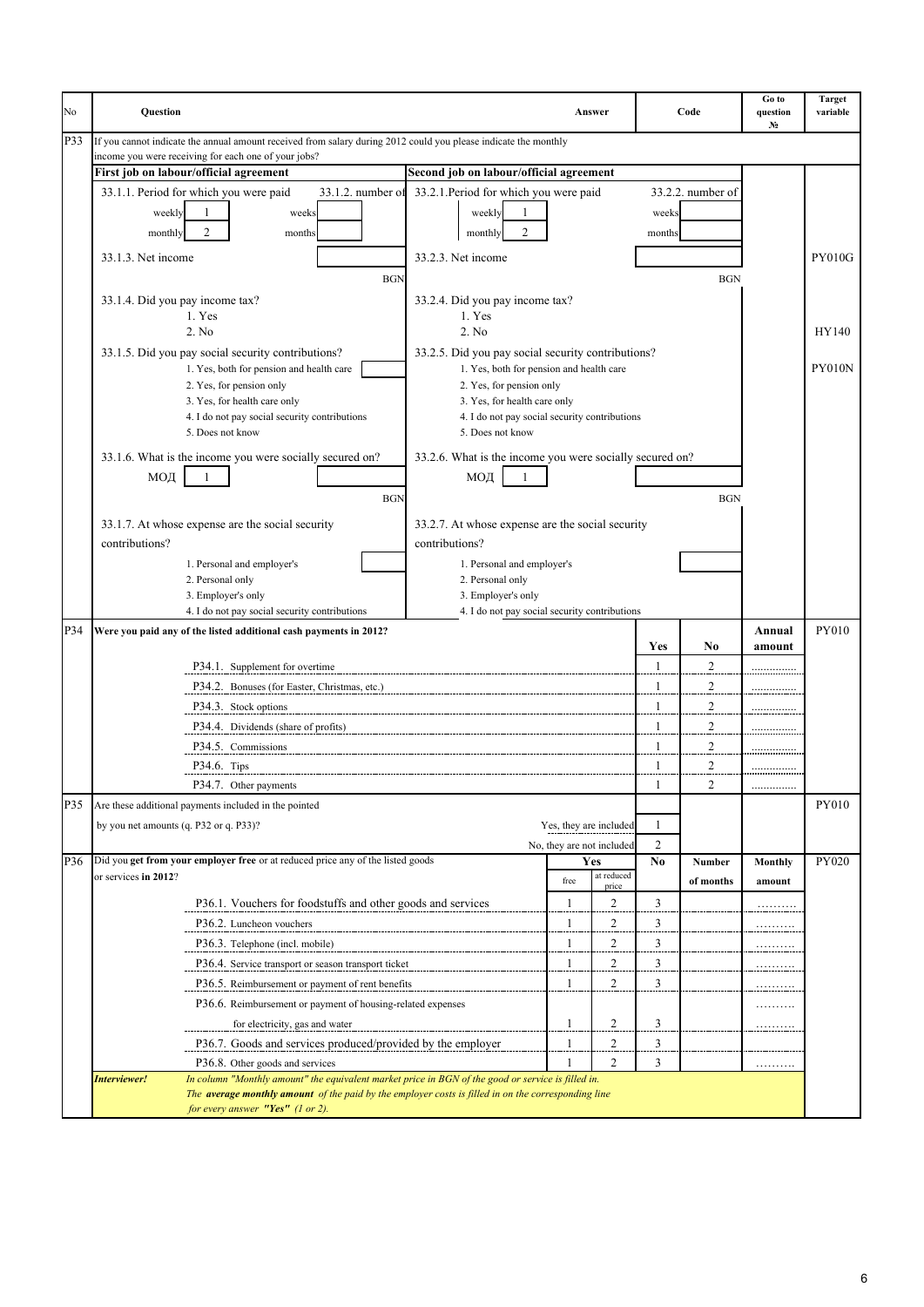| No  | Question                                                                                     |                                               | Answer           |       |                | Code | Go to<br>question<br>N. | <b>Target</b><br>variable |
|-----|----------------------------------------------------------------------------------------------|-----------------------------------------------|------------------|-------|----------------|------|-------------------------|---------------------------|
| P37 | Working as an employee in 2012 (regardless of the kind of contract you had), did you have at |                                               |                  | Yes   | 1              |      |                         | PY021                     |
|     | your disposal a car (including for your personal needs) provided by the company              |                                               |                  | No    | $\overline{c}$ |      | >> q. P43               |                           |
|     | or firm you was working for?                                                                 |                                               |                  |       |                |      |                         |                           |
| P38 | Could you specify what kind of car you were using most of the time:                          |                                               |                  | Brand |                | .    |                         | PY021                     |
|     |                                                                                              |                                               |                  | Model |                | .    |                         |                           |
| P39 | How many months in total during 2011 did you use this (or other similar) car?                |                                               | Number of months |       |                |      |                         | PY021                     |
| P40 | How many kilometers do you make on average per month?                                        |                                               |                  | Km    | .              |      |                         |                           |
| P41 | Did you have limit of expenditure on fuel?                                                   |                                               |                  | Yes   | No             |      | Amount                  |                           |
|     | Please indicate the <b>average monthly limit</b> in BGN!                                     |                                               |                  | 1     | 2              |      | .                       |                           |
| P42 | Did your employer pay insurance and/or repairs of the car?                                   |                                               |                  | Yes   | 1              |      |                         |                           |
|     |                                                                                              |                                               |                  | No    | $\overline{c}$ |      |                         |                           |
| P43 | During 2012 did you receive income from:                                                     |                                               |                  |       |                |      |                         |                           |
|     | P43.1. Civil contract, work for fee, etc.                                                    |                                               |                  | Yes   | 1              |      |                         |                           |
|     |                                                                                              |                                               |                  | No    | $\overline{c}$ |      | >> q.P43.2              |                           |
|     | 43.1.1. Gross income                                                                         | 43.1.4. Net income                            |                  |       |                |      |                         | PY010                     |
|     | annual amount                                                                                |                                               |                  |       | annual amount  |      |                         |                           |
|     | 43.1.2. Tax                                                                                  | 43.1.5. Net income is obtained by:            |                  |       |                |      |                         |                           |
|     |                                                                                              | 1. Paid taxes and social contributions        |                  |       |                |      |                         |                           |
|     | 43.1.3. Social contributions                                                                 |                                               |                  |       |                |      |                         |                           |
|     |                                                                                              | 2. Paid taxes<br>3. Paid social contributions |                  |       |                |      |                         |                           |
|     |                                                                                              | 4. Does not know                              |                  |       |                |      |                         |                           |
|     |                                                                                              | 5. Gross is equal to net                      |                  |       |                |      |                         |                           |
|     | P43.2. Participation in management and supervisory bodies of companies/firms                 |                                               |                  | Yes   | 1              |      |                         |                           |
|     | (bord of Directors and others)                                                               |                                               |                  | No    | $\overline{2}$ |      | $>>$ q.P43.3            |                           |
|     | 43.2.1. Gross income                                                                         | 43.2.4. Net income                            |                  |       |                |      |                         | HY090                     |
|     | annual amount                                                                                |                                               |                  |       | annual amount  |      |                         |                           |
|     | 43.2.2. Tax                                                                                  | 43.2.5. Net income is obtained by:            |                  |       |                |      |                         |                           |
|     |                                                                                              | 1. Paid taxes and social contributions        |                  |       |                |      |                         |                           |
|     | 43.2.3. Social contributions                                                                 | 2. Paid taxes                                 |                  |       |                |      |                         |                           |
|     |                                                                                              | 3. Paid social contributions                  |                  |       |                |      |                         |                           |
|     |                                                                                              | 4. Does not know                              |                  |       |                |      |                         |                           |
|     |                                                                                              | 5. Gross is equal to net                      |                  |       |                |      |                         |                           |
|     | P43.3. Work as an employee with no written contract                                          |                                               |                  | Yes   | 1              |      |                         |                           |
|     |                                                                                              |                                               |                  | No    | $\mathfrak{D}$ |      | >> q. P44               |                           |
|     | 43.3.1. Net income                                                                           |                                               |                  |       |                |      |                         | PY010                     |
|     | annual amount                                                                                |                                               |                  |       |                |      |                         |                           |
|     | 43.3.2. Did you pay income tax?                                                              | 43.3.4. What is the income you were           |                  |       | <b>BGN</b>     |      |                         |                           |
|     | 1. Yes                                                                                       | socially secured on?                          |                  |       |                |      |                         |                           |
|     | 2. No                                                                                        |                                               | МОД              |       |                |      |                         |                           |
|     | 43.3.3. Did you pay social security contributions?                                           |                                               |                  |       |                |      |                         |                           |
|     | 1. Yes, both for pension and health care                                                     |                                               |                  |       |                |      |                         |                           |
|     | 2. Yes, for pension only                                                                     |                                               |                  |       |                |      |                         |                           |
|     | 3. Yes, for health care only                                                                 |                                               |                  |       |                |      |                         |                           |
|     | 4. I do not pay social security contributions                                                |                                               |                  |       |                |      |                         |                           |
|     | 5. Does not know                                                                             |                                               |                  |       |                |      |                         |                           |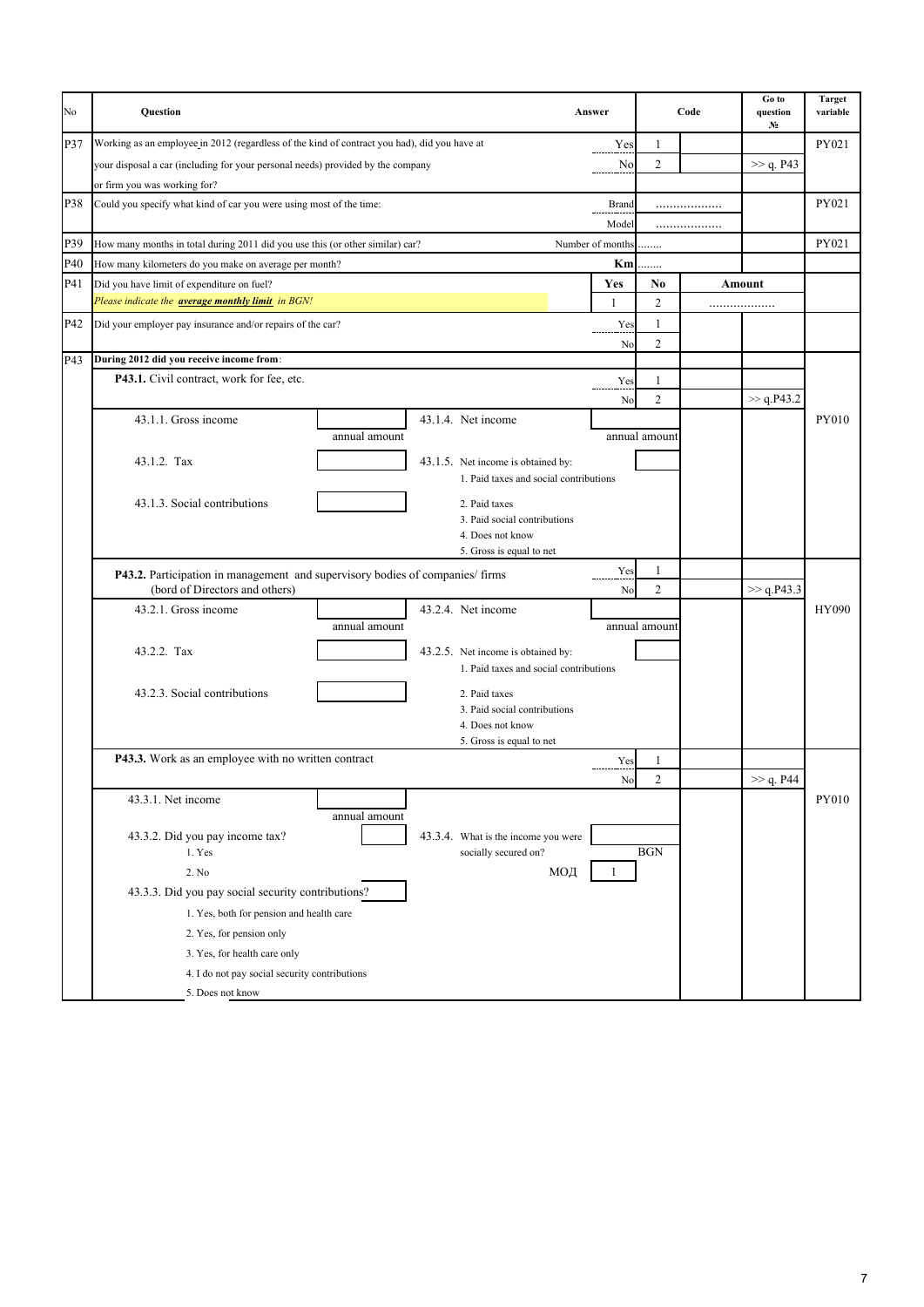| No              | Question                                                                                                        | Answer                                        |                     | Code                      | Go to<br>question<br>No | <b>Target</b><br>variable |
|-----------------|-----------------------------------------------------------------------------------------------------------------|-----------------------------------------------|---------------------|---------------------------|-------------------------|---------------------------|
|                 |                                                                                                                 |                                               |                     |                           |                         |                           |
|                 | <b>INCOME FROM SELF-EMPLOYMENT IN 2012</b>                                                                      |                                               |                     |                           |                         |                           |
| P44             |                                                                                                                 |                                               |                     |                           |                         |                           |
|                 | Did you receive income from self-employment in 2012?                                                            | Yes                                           | 1<br>$\overline{c}$ |                           | >> q. P51               |                           |
| P45             | (owner/part-owner of a company, sole trader)<br>How many months during 2012 did you work as self-employed?      | No<br>Months                                  |                     |                           |                         |                           |
| P46             | What is the annual amount of your personal income which is received from your company after                     |                                               |                     |                           |                         |                           |
|                 |                                                                                                                 |                                               |                     |                           |                         |                           |
|                 | deducting expenditures on salaries, rents and other costs?                                                      |                                               |                     |                           |                         |                           |
|                 | (the part of incomes received for personal consumption)                                                         |                                               |                     |                           |                         | PY050                     |
|                 | P46.1 Please indicate what the amount is:                                                                       |                                               |                     |                           |                         |                           |
|                 |                                                                                                                 | Gross                                         | $\mathbf{1}$        |                           |                         |                           |
|                 |                                                                                                                 | Net                                           | $\overline{2}$      |                           |                         |                           |
| P47             | What tax did you pay and in what amount?                                                                        |                                               |                     |                           |                         |                           |
|                 |                                                                                                                 |                                               |                     | patent tax BGN            |                         |                           |
|                 |                                                                                                                 | tax on annual taxable income BGN              |                     |                           |                         | HY140                     |
|                 |                                                                                                                 | does not know                                 |                     |                           |                         |                           |
| P48             | What individual social security contributions did you pay and in what amount?                                   |                                               |                     |                           | annual amount           |                           |
|                 |                                                                                                                 | For health care only                          | 1                   | <b>BGN</b>                |                         | HY140                     |
|                 |                                                                                                                 | For pension only                              | $\overline{c}$      | <b>BGN</b>                |                         |                           |
|                 |                                                                                                                 | For health care and pension                   | $\overline{3}$      |                           |                         |                           |
|                 |                                                                                                                 | Did not pay any social security contributions | $\overline{4}$      |                           |                         |                           |
| P49             | In 2012 did you take money or products from your business to cover personal                                     |                                               |                     |                           | annual amount           |                           |
|                 | or household needs?                                                                                             | Yes                                           | 1                   |                           |                         | <b>PY050</b>              |
|                 |                                                                                                                 | N <sub>0</sub>                                | $\overline{c}$      | $\boldsymbol{\mathrm{X}}$ | $\gg$ q. P51            |                           |
| P <sub>50</sub> | Is the amount referred to in question P49 included in the income indicated in question P46?                     |                                               |                     |                           |                         |                           |
|                 |                                                                                                                 | Yes                                           | 1                   |                           |                         | <b>PY050</b>              |
|                 |                                                                                                                 | No                                            | $\overline{c}$      |                           |                         |                           |
| P51             | In 2012 did you receive any income from:<br>(In case of answer "Yes" please indicate the <b>annual amount</b> ) |                                               |                     |                           |                         |                           |
|                 | P51.1. Liberal profession                                                                                       | Yes                                           | 1                   |                           |                         |                           |
|                 |                                                                                                                 | No                                            | $\overline{c}$      |                           | $\gg$ q.P51.2           |                           |
|                 | 51.1.1. Gross income<br>51.1.5. Net income                                                                      |                                               |                     |                           |                         | PY050                     |
|                 | annual amount                                                                                                   |                                               | annual amount       |                           |                         |                           |
|                 | 51.1.2. Tax<br>51.1.6. Net income is obtained by:                                                               |                                               |                     |                           |                         |                           |
|                 |                                                                                                                 | 1. Paid taxes and social contributions        |                     |                           |                         |                           |
|                 | 51.1.3. Social contributions<br>2. Paid taxes                                                                   |                                               |                     |                           |                         |                           |
|                 |                                                                                                                 | 3. Paid social contributions                  |                     |                           |                         |                           |
|                 | 51.1.4. Legally recognized<br>4. Does not know<br>operating costs                                               |                                               |                     |                           |                         |                           |
|                 | 5. Gross is equal to net                                                                                        |                                               |                     |                           |                         |                           |
|                 | P51.2. Craftsman                                                                                                | Yes                                           | 1                   |                           |                         |                           |
|                 |                                                                                                                 | N <sub>o</sub>                                | $\overline{c}$      |                           | >> q.P51.3              |                           |
|                 | 51.2.1. Gross income<br>51.2.5. Net income<br>annual amount                                                     |                                               | annual amount       |                           |                         | PY050                     |
|                 |                                                                                                                 |                                               |                     |                           |                         |                           |
|                 | 51.2.2. Tax<br>51.2.6. Net income is obtained by:                                                               |                                               |                     |                           |                         |                           |
|                 |                                                                                                                 | 1. Paid taxes and social contributions        |                     |                           |                         |                           |
|                 | 51.2.3. Social contributions<br>2. Paid taxes                                                                   | 3. Paid social contributions                  |                     |                           |                         |                           |
|                 | 51.2.4. Legally recognized<br>4. Does not know                                                                  |                                               |                     |                           |                         |                           |
|                 | operating costs<br>5. Gross is equal to net                                                                     |                                               |                     |                           |                         |                           |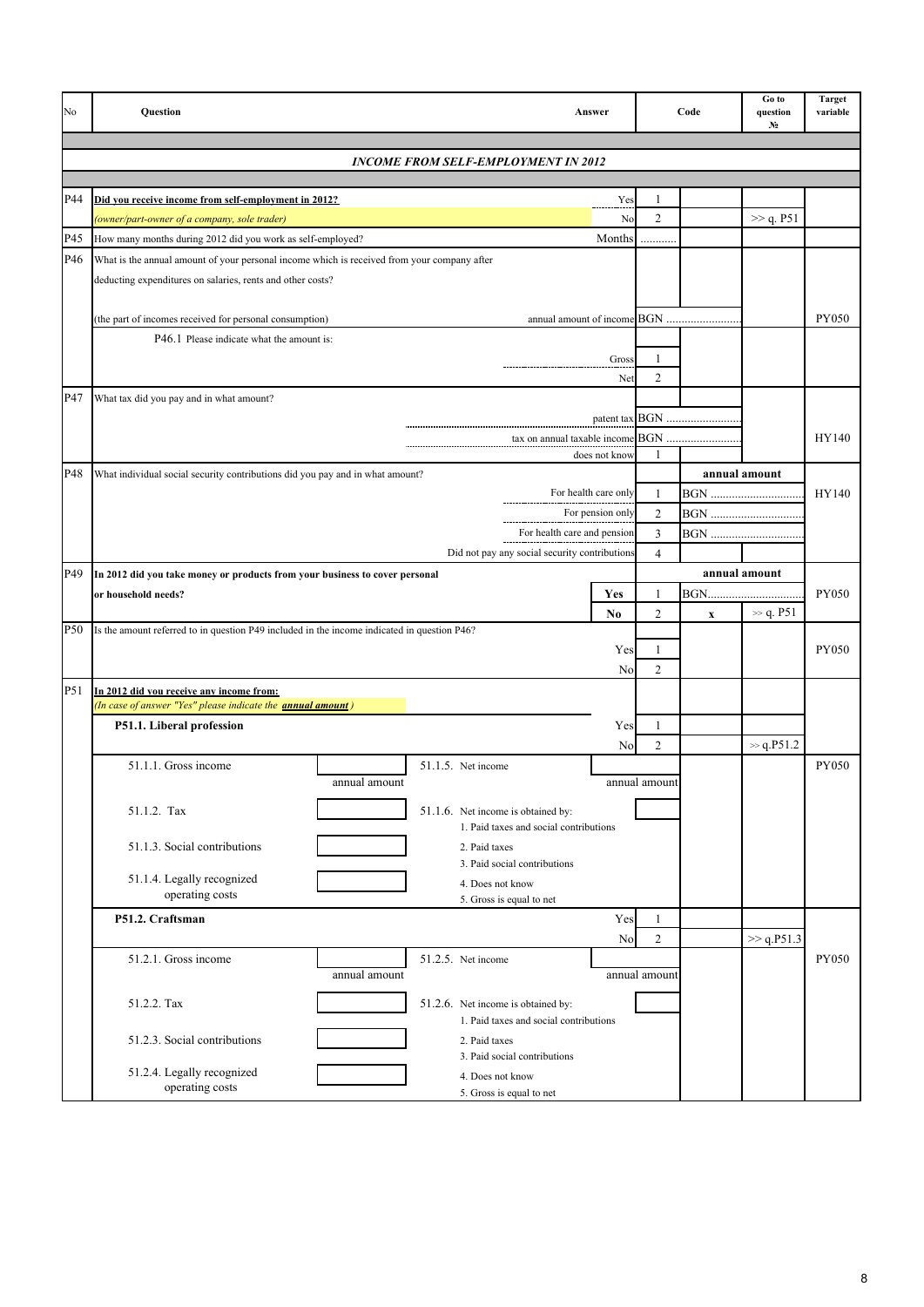| No   | Question                                                                                  |                                                                              | Answer         |                     | Code | Go to<br>question<br>N. | <b>Target</b><br>variable |
|------|-------------------------------------------------------------------------------------------|------------------------------------------------------------------------------|----------------|---------------------|------|-------------------------|---------------------------|
| P51  | P51.3. Sale of own inventions, works of science and art; royalties                        |                                                                              | Yes            | 1                   |      |                         |                           |
|      |                                                                                           |                                                                              | N <sub>o</sub> | 2                   |      | >> q.P51.4              |                           |
|      | 51.3.1. Gross income<br>annual amount                                                     | 51.3.5. Net income                                                           |                | annual amount       |      |                         | <b>PY050</b>              |
|      | 51.3.2. Tax                                                                               | 51.3.6. Net income is obtained by:<br>1. Paid taxes and social contributions |                |                     |      |                         |                           |
|      | 51.3.3. Social contributions                                                              | 2. Paid taxes<br>3. Paid social contributions                                |                |                     |      |                         |                           |
|      | 51.3.4. Legally recognized<br>operating costs                                             | 4. Does not know<br>5. Gross is equal to net                                 |                |                     |      |                         |                           |
|      | P51.4. Remunerations for the performance of artists - performers                          |                                                                              | Yes<br>No      | 1<br>$\overline{c}$ |      | >> q.P52                |                           |
|      | 51.4.1. Gross income<br>annual amount                                                     | 51.4.5. Net income                                                           |                | annual amount       |      |                         | <b>PY050</b>              |
|      | 51.4.2. Tax                                                                               | 51.4.6. Net income is obtained by:<br>1. Paid taxes and social contributions |                |                     |      |                         |                           |
|      | 51.4.3. Social contributions                                                              | 2. Paid taxes<br>3. Paid social contributions                                |                |                     |      |                         |                           |
|      | 51.4.4. Legally recognized<br>operating costs                                             | 4. Does not know<br>5. Gross is equal to net                                 |                |                     |      |                         |                           |
| P52  | During 2012 did you receive any income and how much was it from selling agricultural/farm |                                                                              |                |                     |      |                         |                           |
|      | products as:<br>(In case answer "Yes" please indicate <b>annual amount</b> !)             |                                                                              |                |                     |      |                         |                           |
|      | P52.1. Farmer                                                                             |                                                                              | Yes            | 1                   |      |                         |                           |
|      |                                                                                           |                                                                              | No             | $\overline{c}$      |      | >> q.P52.2              |                           |
|      | 52.1.1. Gross income<br>annual amount                                                     | 52.1.5. Net income                                                           |                | annual amount       |      |                         | <b>PY050</b>              |
|      | 52.1.2. Tax                                                                               | 52.1.6. Net income is obtained by:<br>1. Paid taxes and social contributions |                |                     |      |                         |                           |
|      | 52.1.3. Social contributions                                                              | 2. Paid taxes<br>3. Paid social contributions                                |                |                     |      |                         |                           |
|      | 52.1.4. Legally recognized<br>operating costs                                             | 4. Does not know<br>5. Gross is equal to net                                 |                |                     |      |                         |                           |
| P52a | Interviewer! Please specify whether the amounts indicated in q. P52.1                     |                                                                              | Yes            | 1                   |      |                         |                           |
|      | are stated in the household questionnaire.                                                |                                                                              | N <sub>O</sub> | 2                   |      |                         |                           |
|      | P52.2. Tobacco-grower                                                                     |                                                                              | Yes<br>No      | 1<br>$\overline{c}$ |      | >> q.P52a               |                           |
|      | 52.2.1. Gross income<br>annual amount                                                     | 52.2.5. Net income                                                           |                | annual amount       |      |                         | <b>PY050</b>              |
|      | 52.2.2. Tax                                                                               | 52.2.6. Net income is obtained by:<br>1. Paid taxes and social contributions |                |                     |      |                         |                           |
|      | 52.2.3. Social contributions                                                              | 2. Paid taxes<br>3. Paid social contributions                                |                |                     |      |                         |                           |
|      | 52.2.4. Legally recognized<br>operating costs                                             | 4. Does not know<br>5. Gross is equal to net                                 |                |                     |      |                         |                           |
| P526 | Interviewer! Please specify whether the amounts indicated in q. P52.2                     |                                                                              | Yes            | 1                   |      |                         |                           |
|      | are stated in the household questionnaire.                                                |                                                                              | N <sub>o</sub> | $\overline{2}$      |      |                         |                           |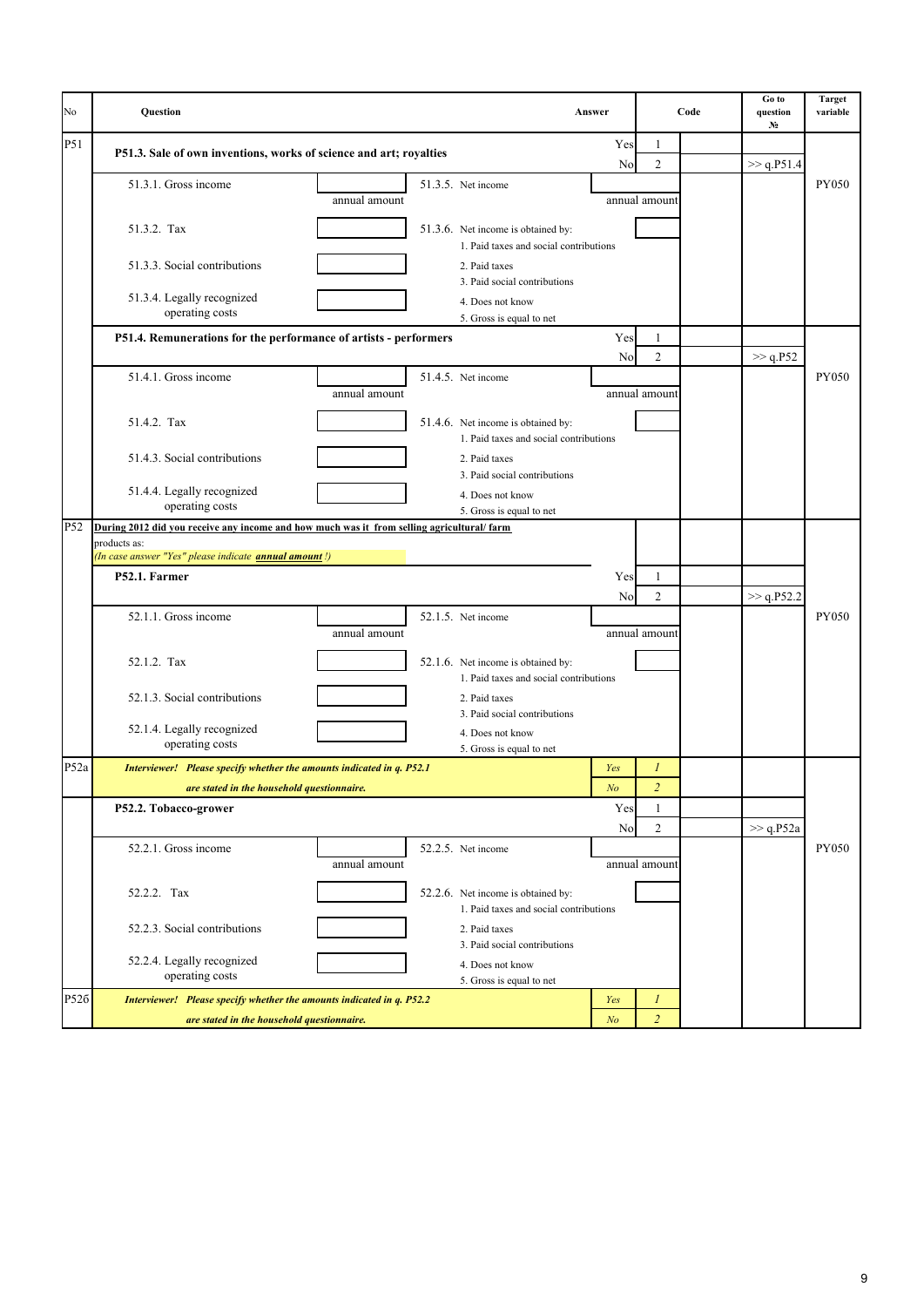| No              | Question                                                                                                      |                         |                           | Answer                                 |                     | Code | Go to<br>question<br>No | <b>Target</b><br>variable |
|-----------------|---------------------------------------------------------------------------------------------------------------|-------------------------|---------------------------|----------------------------------------|---------------------|------|-------------------------|---------------------------|
|                 | <b>INCOME FROM PENSIONS, BENEFITS AND OTHER</b>                                                               |                         |                           |                                        |                     |      |                         |                           |
| P53             | In 2012 which of the listed below PENSIONS and PENSION SUPPLEMENTS                                            |                         |                           |                                        |                     |      |                         |                           |
|                 | did you receive, what was their amount and for how many months                                                |                         |                           |                                        |                     |      |                         |                           |
|                 | were you receiving them?                                                                                      |                         |                           | <b>Average monthly</b>                 | Number              |      |                         |                           |
|                 | <b>Pensions:</b><br>P53.1. Old-age pension                                                                    | Yes<br>$\mathbf{1}$     | No<br>$\overline{2}$      | amount (BGN)                           | of months           |      |                         | PY100                     |
|                 |                                                                                                               | 1                       | 2                         |                                        |                     |      |                         |                           |
|                 | - social old-age pension;<br>P53.2. Disability pension                                                        | $\overline{\mathbf{1}}$ | $\overline{c}$            |                                        |                     |      |                         | PY130                     |
|                 | - social disability pension;                                                                                  | $\mathbf{1}$            | $\overline{c}$            |                                        |                     |      |                         |                           |
|                 | P53.3. Survivors' pension                                                                                     | $\mathbf{1}$            | $\overline{c}$            |                                        |                     |      |                         | PY110                     |
|                 |                                                                                                               | 1                       | $\overline{c}$            |                                        |                     |      |                         | PY080                     |
|                 | P53.4. Pension from individual private plans<br>P53.5. Pension from abroad                                    | 1                       | $\overline{c}$            |                                        |                     |      |                         |                           |
|                 |                                                                                                               | $\mathbf{1}$            | $\overline{2}$            |                                        |                     |      |                         |                           |
|                 | P53.6. Other pension<br>Pension supplements:                                                                  |                         |                           |                                        |                     |      |                         |                           |
|                 | P53.7. Care allowance for assistance of dependents                                                            | 1                       | $\overline{c}$            |                                        |                     |      |                         |                           |
|                 | P53.8. Supplement to the pension in case of deceased spouse                                                   | 1                       | $\overline{c}$            |                                        |                     |      |                         |                           |
|                 | P53.9. Other allowances                                                                                       | $\mathbf{1}$            | $\overline{c}$            |                                        |                     |      |                         |                           |
|                 | P53.10. Are these supplements included in the main pension?                                                   |                         |                           | yes                                    | 1                   |      |                         |                           |
|                 |                                                                                                               |                         |                           | $\bf{no}$                              | $\overline{2}$      |      |                         |                           |
| P54             | In 2011 which of the listed below BENEFITS and ALLOWANCES                                                     |                         |                           |                                        |                     |      |                         |                           |
|                 | did you receive, what was their amount and for how many months                                                |                         |                           |                                        |                     |      |                         |                           |
|                 | were you receiving them?<br><b>Benefits/allowances</b>                                                        | Yes                     | No                        | <b>Average monthly</b><br>amount (BGN) | Number<br>of months |      |                         |                           |
|                 | P54.1. Cash benefits related to temporary incapacity to work                                                  | $\mathbf{1}$            | $\overline{2}$            |                                        |                     |      |                         | PY120                     |
|                 | P54.2. Cash allowance for disability when there are no                                                        |                         |                           |                                        |                     |      |                         |                           |
|                 | reasons to receive old-age pension                                                                            | 1                       | 2                         |                                        |                     |      |                         | PY120                     |
|                 | P54.3. Unemployment benefits                                                                                  | $\mathbf{1}$            | $\overline{c}$            |                                        |                     |      |                         | PY090                     |
|                 | P54.4. Allowance for dismissal/retirement                                                                     | $\mathbf{1}$            | $\overline{c}$            |                                        |                     |      |                         | PY090                     |
|                 | P54.5. Cash benefits for pregnancy and childbirth                                                             | 1                       | $\overline{2}$            |                                        |                     |      |                         | HY050                     |
|                 | P54.6. Benefits for bringing up a child younger than 2                                                        | $\mathbf{1}$            | $\overline{c}$            | 240                                    |                     |      |                         | HY050                     |
|                 | P54.7. Scholarship/European scholarship                                                                       | $\mathbf{1}$            | $\overline{2}$            |                                        |                     |      |                         | PY140                     |
|                 | P54.8. Other education allowances                                                                             | $\mathbf{1}$            | $\overline{2}$            |                                        |                     |      |                         | PY140                     |
|                 | In the answers of questions P54.5 and P54.6 the benefits for children received by<br>Interviewer!             |                         |                           |                                        |                     |      |                         |                           |
|                 | insured mothers are filled in.                                                                                |                         |                           |                                        |                     |      |                         |                           |
| P55             | Did you receive MONTHLY SOCIAL INTEGRATION ALLOWANCES                                                         |                         |                           | Yes                                    | 1                   |      |                         |                           |
|                 | during 2012, what was their amount and for which period did you receive them?                                 |                         |                           | No                                     | $\overline{c}$      |      |                         |                           |
|                 |                                                                                                               |                         |                           | Monthly amount (BGN)                   |                     |      |                         | PY130                     |
|                 |                                                                                                               |                         |                           | Number of months                       | .                   |      |                         |                           |
|                 | Monthly social integration allowances include:<br>Interviewer!!                                               |                         |                           |                                        |                     |      |                         |                           |
|                 | 1. Allowance for transport                                                                                    |                         | 6. Education and training |                                        |                     |      |                         |                           |
|                 | 2. Telephone                                                                                                  |                         |                           | 7. Paying rent for municipal dwelling  |                     |      |                         |                           |
|                 | 3. Balneotherapy and rehabilitation                                                                           | dwelling                |                           |                                        |                     |      |                         |                           |
|                 | 4. Allowance for dietary nutrition and medial products<br>5. Sticker (vignette) from 1 January to 31 December | services                |                           | 8. Allowance for use of information    |                     |      |                         |                           |
|                 |                                                                                                               |                         |                           |                                        |                     |      |                         |                           |
|                 | INCOME FROM PROPERTY, BUSINESS INVESTMENTS, SHARES, INTEREST AND OTHER                                        |                         |                           |                                        |                     |      |                         |                           |
|                 |                                                                                                               |                         |                           |                                        |                     |      |                         |                           |
| P <sub>56</sub> | Did you receive any income from renting estate or other property                                              |                         |                           | Yes                                    | 1                   |      |                         | HY040                     |
|                 | (incl. non-agricultural land) in 2012?                                                                        |                         |                           | No                                     | $\overline{c}$      |      | >> q. P58               |                           |
| P57             | What is the annual amount of the income that you received from renting                                        |                         |                           |                                        |                     |      |                         |                           |
|                 | estate and other property in 2012?                                                                            |                         |                           |                                        |                     |      |                         | HY040                     |
|                 | P57.1. Annual amount of income                                                                                |                         |                           | <b>BGN</b>                             |                     |      |                         |                           |
|                 | P57.2. That income is:                                                                                        |                         |                           | Gross                                  | 1<br>$\overline{c}$ |      |                         |                           |
|                 |                                                                                                               |                         |                           | Net                                    |                     |      |                         |                           |
|                 | P57.3. Annual amount of tax                                                                                   |                         |                           | BGN                                    |                     |      |                         | HY140                     |
|                 |                                                                                                               |                         |                           | Does not know                          | 1                   |      |                         |                           |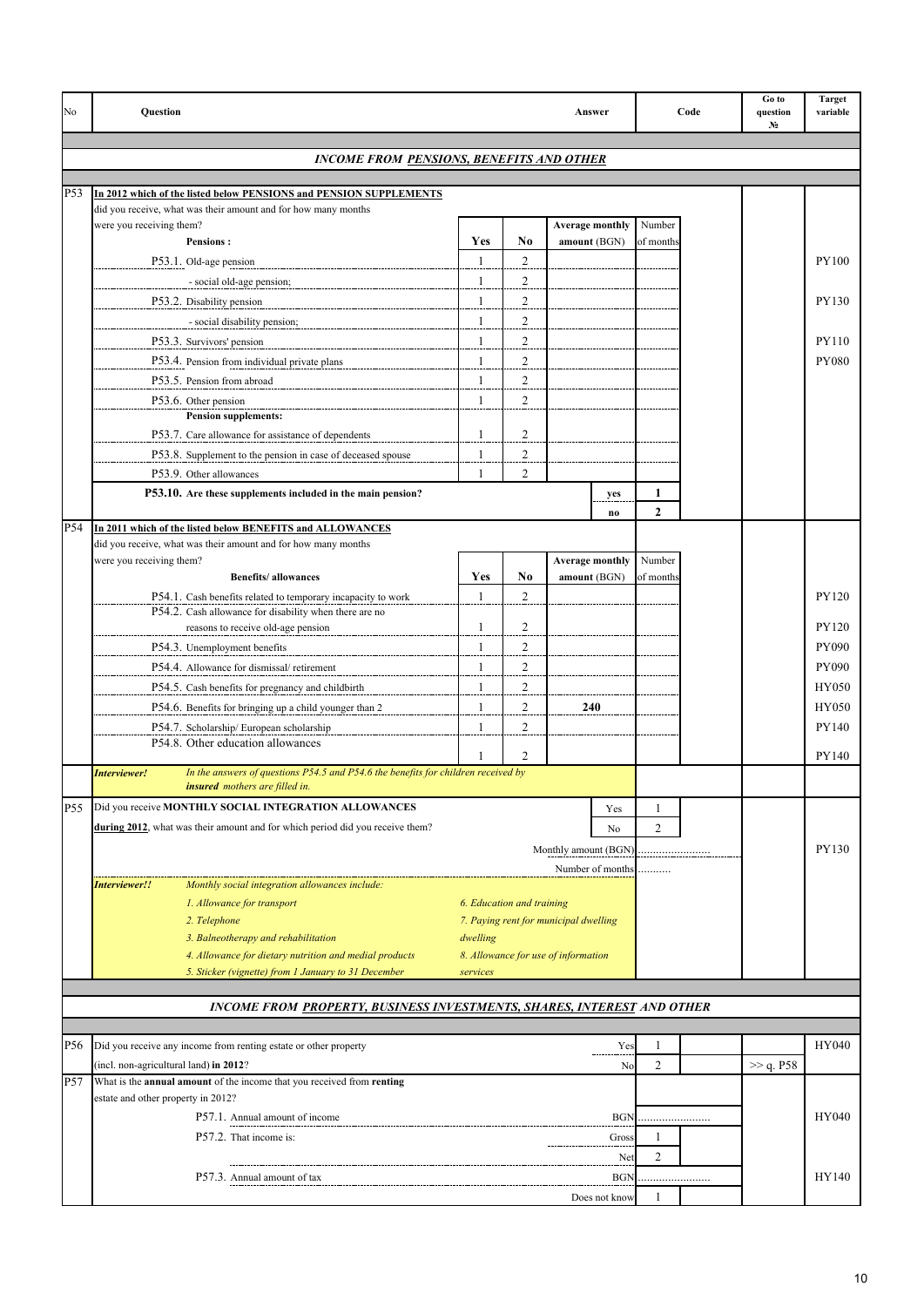| No              | Question                                                                                                               | Answer                      |                | Code | Go to<br>question<br>N. | <b>Target</b><br>variable |
|-----------------|------------------------------------------------------------------------------------------------------------------------|-----------------------------|----------------|------|-------------------------|---------------------------|
| <b>P58</b>      | Did you receive income from selling real estate or other                                                               | Yes                         | 1              |      |                         |                           |
|                 | property in 2012?                                                                                                      | No                          | 2              |      | >>q. P60                |                           |
| P <sub>59</sub> | What is the <b>annual amount</b> of the income that you received from selling                                          |                             |                |      |                         |                           |
|                 | real estate and other property in 2012?                                                                                |                             |                |      |                         |                           |
|                 | P59.1. Annual amount of income<br>P59.2. That income is:                                                               | <b>BGN</b>                  |                |      |                         | HY090                     |
|                 |                                                                                                                        | Gross                       | 1              |      |                         |                           |
|                 |                                                                                                                        | Net                         | $\overline{c}$ |      |                         |                           |
|                 | P59.3. Annual amount of tax                                                                                            | <b>BGN</b><br>Does not know | 1              | .    |                         | HY140                     |
| <b>P60</b>      | Did you receive income from interest, shares, stocks,                                                                  | Yes                         | 1              |      |                         |                           |
|                 | business investments, etc. in 2012?                                                                                    | N <sub>0</sub>              | $\overline{2}$ |      | >>q. P62                |                           |
| P61             | What is the annual amount of income that you received from interest, shares, stocks,                                   |                             |                |      |                         |                           |
|                 | business investments, etc. in 2011?                                                                                    |                             |                |      |                         |                           |
|                 | P61.1. Annual amount of income                                                                                         | <b>BGN</b>                  |                |      |                         | HY090                     |
|                 | P61.2. That income is:                                                                                                 | Gross                       | 1              |      |                         |                           |
|                 |                                                                                                                        | Net                         | $\overline{c}$ |      |                         |                           |
|                 | P61.3. Annual amount of tax                                                                                            | <b>BGN</b>                  |                | .    |                         | HY140                     |
|                 |                                                                                                                        | Does not know               | 1              |      |                         |                           |
| P <sub>62</sub> | Did you pay social insurance contributions to private pension plans during 2012?                                       | Yes                         | 1              |      |                         |                           |
|                 |                                                                                                                        | N <sub>0</sub>              | $\overline{2}$ |      | >> q. P64               |                           |
| P63             | What is the total amount of the social pension insurance contributions you paid for 2012?                              | <b>BGN</b>                  |                |      |                         | PY035                     |
| P64             | Have you made donations in favour of other persons, hospitals, funds,                                                  |                             |                |      |                         |                           |
|                 | cultural institutes, municipalities etc., for which                                                                    | Yes                         | 1              |      |                         |                           |
|                 | you receive tax relief?                                                                                                | No                          | $\overline{c}$ |      | $\gg$ q. P66            |                           |
| P65             | What is the <b>total amount</b> you gave for donations?                                                                | <b>BGN</b>                  |                | .    |                         |                           |
|                 |                                                                                                                        |                             |                |      |                         |                           |
|                 | <b>HEALTH STATUS</b>                                                                                                   |                             |                |      |                         |                           |
|                 |                                                                                                                        |                             |                |      |                         |                           |
| P66             | How is your health in general?                                                                                         | Very good                   | 1              |      |                         | PH010                     |
|                 |                                                                                                                        | Good                        | 2              |      |                         |                           |
|                 |                                                                                                                        | Fair                        | 3              |      |                         |                           |
|                 |                                                                                                                        | Bad                         | 4              |      |                         |                           |
|                 |                                                                                                                        | Very bad                    | 5              |      |                         |                           |
| P67             | Do you have any chronic illness or health problem which is expected                                                    | Yes                         | 1              |      |                         | PH020                     |
|                 | to last for <b>6 months or more?</b>                                                                                   | No                          | 2              |      |                         |                           |
| P68             | Were you limited in daily activities people usually do,<br>because of a health problem for at least the last 6 months? |                             |                |      |                         | PH030                     |
|                 | Would you say:                                                                                                         | Yes, severely limited       | 1              |      |                         |                           |
|                 |                                                                                                                        | Yes, limited                | $\overline{c}$ |      |                         |                           |
|                 |                                                                                                                        | No, not limited             | 3              |      |                         |                           |
|                 |                                                                                                                        |                             |                |      |                         |                           |
| P69             | Do you have group of disability, assigned by a medical commission?                                                     | Yes                         | 1              |      |                         |                           |
| P70             |                                                                                                                        | No                          | $\overline{c}$ |      | >> q. P71               |                           |
|                 | What is the % of the assigned disability?                                                                              | up to $50%$                 | 1              |      |                         |                           |
|                 |                                                                                                                        | $50 - 70%$                  | $\overline{c}$ |      |                         |                           |
|                 |                                                                                                                        | $71 - 90\%$                 | 3              |      |                         |                           |
|                 |                                                                                                                        | Over 90 % without companion | 4              |      |                         |                           |
|                 |                                                                                                                        | Over 90 % with companion    | 5              |      |                         |                           |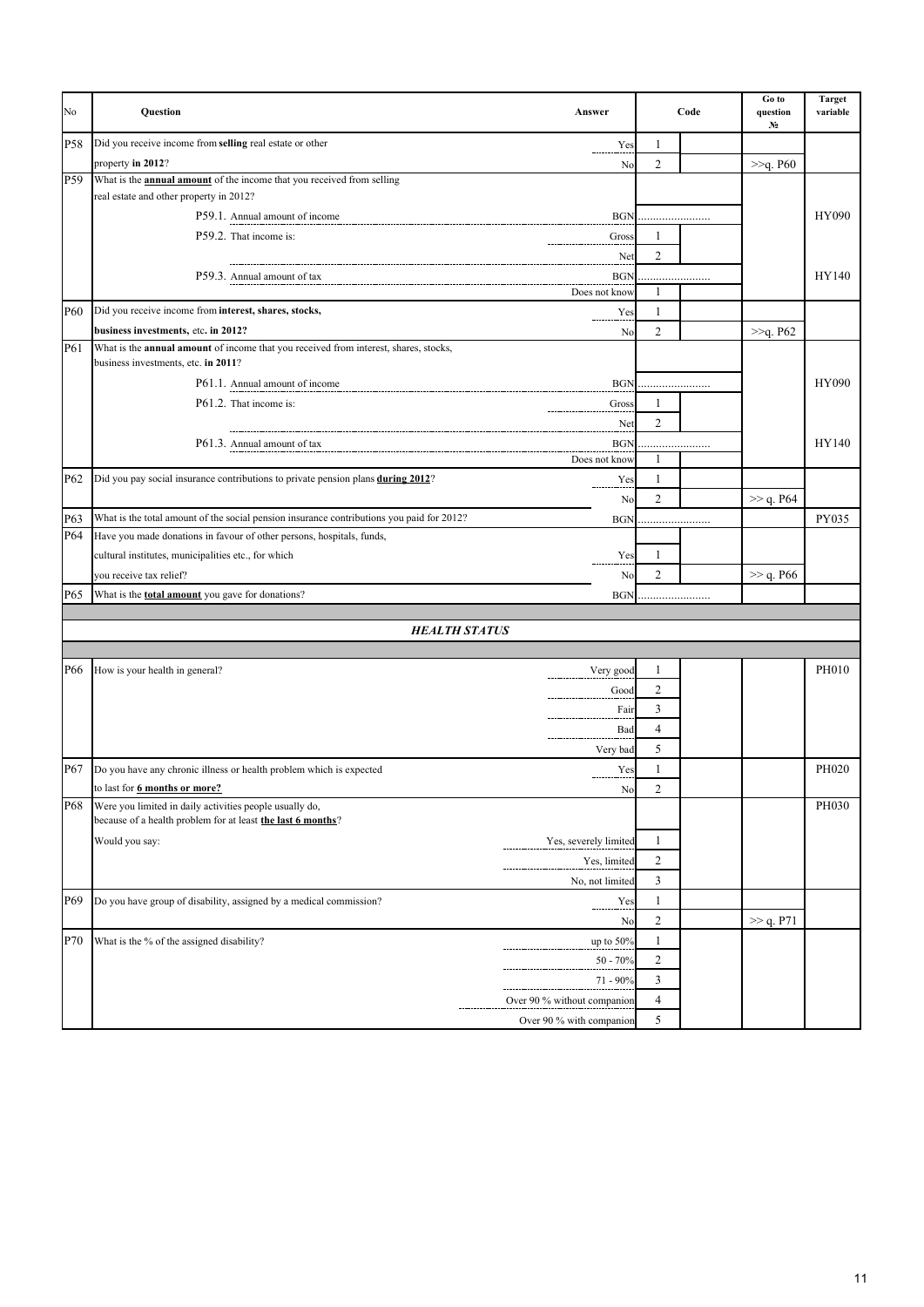| No              | Question<br>Answer                                                                                              | Code<br>1<br>$\overline{2}$ |                            | Go to<br>question<br>N. | <b>Target</b><br>variable |
|-----------------|-----------------------------------------------------------------------------------------------------------------|-----------------------------|----------------------------|-------------------------|---------------------------|
| P71             | Was there any time during the past 12 months when you really needed to consult                                  |                             |                            |                         | PH040                     |
|                 | a specialist, but did not?                                                                                      |                             |                            |                         |                           |
|                 | Yes, there was at least one occasion                                                                            |                             |                            |                         |                           |
| P72             | No, there was no occasion<br>What was the <b>main</b> reason for not consulting a specialist?                   |                             |                            | >> q. P73               | PH050                     |
|                 |                                                                                                                 |                             |                            |                         |                           |
|                 | Could not afford/too expensive/not covered by health insurance                                                  | $\mathbf{1}$                |                            |                         |                           |
|                 | Waiting list/don't have the referral letter                                                                     | $\overline{c}$              |                            |                         |                           |
|                 | Could not take time because of work, care for children or for others                                            | $\mathfrak{Z}$              |                            |                         |                           |
|                 | Too far to travel/ no means of transportation                                                                   | $\overline{4}$              |                            |                         |                           |
|                 | Fear of doctors/ hospitals/ examination/ treatment                                                              | 5                           |                            |                         |                           |
|                 | Wanted to wait and see if problem got better on its own                                                         | 6                           |                            |                         |                           |
|                 | Didn't know any good specialist                                                                                 | $\tau$                      |                            |                         |                           |
|                 | Other reason                                                                                                    | 8                           |                            |                         |                           |
| P73             | Was there any time during the past 12 months when you really needed to consult<br>a dentist, but did not?       |                             |                            |                         | PH060                     |
|                 | Yes, there was at least one occasion                                                                            | $\mathbf{1}$                |                            |                         |                           |
|                 | No, there was no occasion                                                                                       | $\overline{c}$              |                            | $\gg$ q. PD1            |                           |
| P74             | What was the main reason for not consulting a dentist?                                                          |                             |                            |                         | PH070                     |
|                 |                                                                                                                 |                             |                            |                         |                           |
|                 | Could not afford/too expensive/not covered by health insurance                                                  | 1                           |                            |                         |                           |
|                 | Waiting list/don't have the referral letter                                                                     | $\overline{c}$              |                            |                         |                           |
|                 | Could not take time because of work, care for children or for others                                            | $\overline{3}$              |                            |                         |                           |
|                 | Too far to travel/ no means of transportation                                                                   | $\overline{4}$              |                            |                         |                           |
|                 | Fear of doctors/ hospitals/ examination/ treatment                                                              | 5                           |                            |                         |                           |
|                 | Wanted to wait and see if problem got better on its own                                                         | 6                           |                            |                         |                           |
|                 | Didn't know any good specialist                                                                                 | 7                           |                            |                         |                           |
|                 | Other reason                                                                                                    | 8                           |                            |                         |                           |
|                 | <b>Basic needs and leisure</b>                                                                                  | Yes                         | No.<br>cannot<br>afford it | No,<br>other<br>reasons |                           |
| PD1             | Can you afford replacing worn-out clothes by buying new ones?                                                   | 1                           | 2                          | 3                       | PD020                     |
| PD <sub>2</sub> | Can you afford buying two pairs of shoes depending on seasons and/or all-weather shoes?                         | $\mathbf{1}$                | $\overline{c}$             | 3                       |                           |
|                 |                                                                                                                 |                             |                            |                         | <b>PD030</b>              |
| PD3             | Can you afford getting-together with friends/ relatives for a drink/meal at least once a month?                 | $\mathbf{1}$                | $\overline{c}$             | 3                       | PD050                     |
|                 |                                                                                                                 |                             |                            |                         |                           |
|                 | PD4 Can you afford participating regularly in a leisure activity such as sport, cinema, theatre, concert, etc.? | 1                           | 2                          | 3                       | <b>PD060</b>              |
|                 |                                                                                                                 |                             |                            |                         |                           |
| P <sub>D5</sub> | Can you afford spending a small amount of money each week on yourself?                                          | $\mathbf{1}$                | $\overline{c}$             | 3                       | PD070                     |
|                 | PD6 Do you have access to internet for personal use at home?                                                    | $\mathbf{1}$                | $\overline{2}$             | $\overline{3}$          |                           |
|                 | (incl. BlackBerry / iPhone), different wireless handheld devices, laptop, desktop computer, TV, etc.)           |                             |                            |                         | PD080                     |
|                 | PD7 Do you use regularly (daily) public transport?                                                              |                             |                            |                         |                           |
|                 | Yes                                                                                                             | 1                           |                            |                         |                           |
|                 | No, ticket too expensive                                                                                        | $\overline{c}$              |                            |                         |                           |
|                 | No, station too far away                                                                                        | 3                           |                            |                         | PD090                     |
|                 | No, access too difficult                                                                                        | $\overline{4}$              |                            |                         |                           |
|                 | No, I have private transport                                                                                    | 5                           |                            |                         |                           |
|                 | No, other reason                                                                                                | 6                           |                            |                         |                           |
|                 |                                                                                                                 |                             |                            |                         |                           |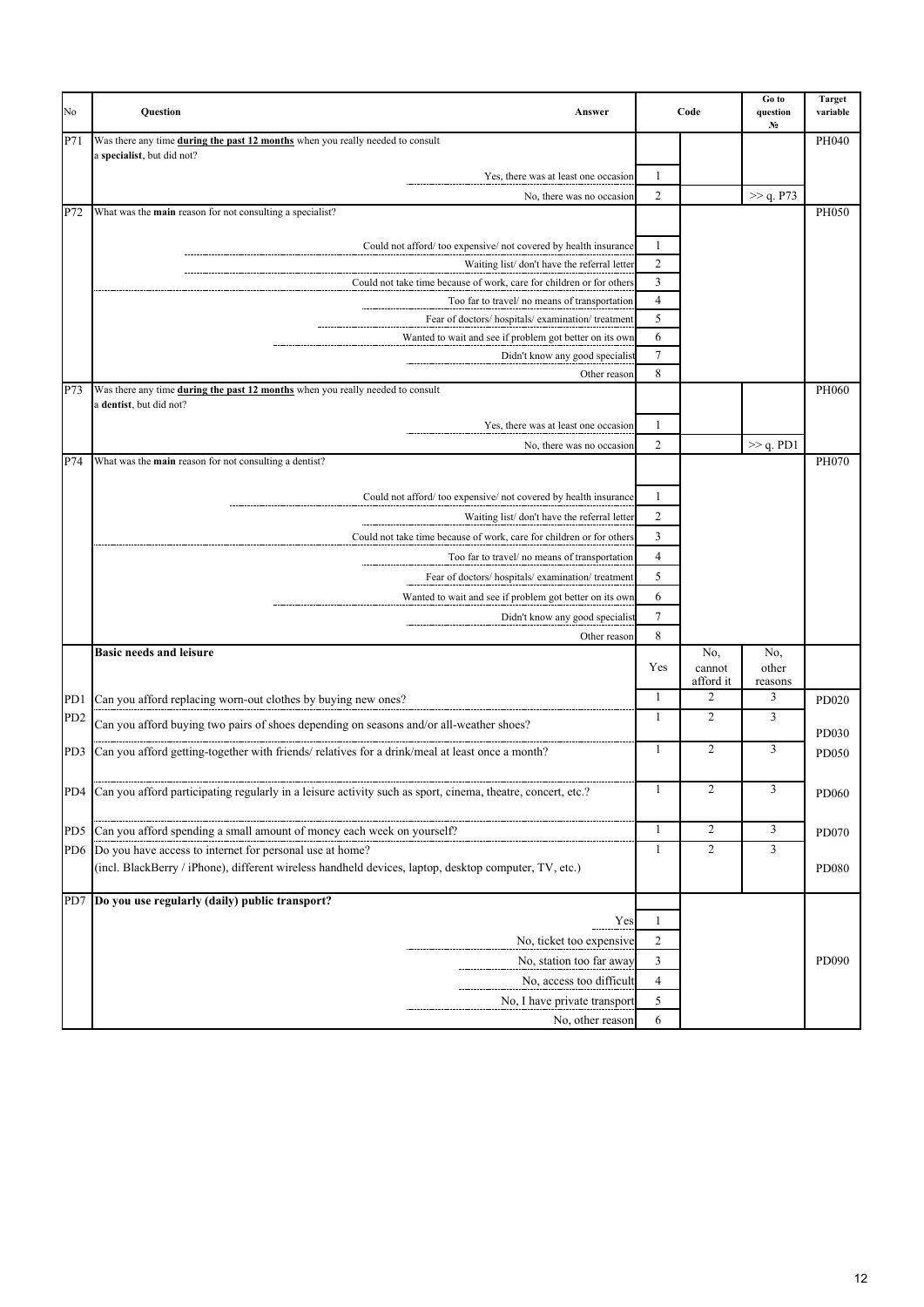| <b>MODULE 2013 WELL-BEING</b> |                                                                                                                                                               |                                                                    |                                                                                                                     |                |                                                                      |                |                     |             |                     |          |                       |               |               |               |              |
|-------------------------------|---------------------------------------------------------------------------------------------------------------------------------------------------------------|--------------------------------------------------------------------|---------------------------------------------------------------------------------------------------------------------|----------------|----------------------------------------------------------------------|----------------|---------------------|-------------|---------------------|----------|-----------------------|---------------|---------------|---------------|--------------|
|                               |                                                                                                                                                               |                                                                    |                                                                                                                     |                |                                                                      |                |                     |             |                     |          |                       |               |               |               |              |
|                               |                                                                                                                                                               |                                                                    |                                                                                                                     |                |                                                                      |                |                     |             |                     |          |                       |               |               | Does          | Targer       |
|                               | Overall what is your degree of satisfaction of:                                                                                                               | 0 means "not at all satisfied".<br>10 means "completely satisfied" |                                                                                                                     |                |                                                                      |                |                     |             | not                 | variable |                       |               |               |               |              |
|                               | Please answer on a scale from 0 to 10                                                                                                                         |                                                                    |                                                                                                                     |                |                                                                      |                |                     |             |                     |          |                       |               |               | know          |              |
| M1<br>M <sub>2</sub>          | Your life these days?<br>Your financial situation?                                                                                                            | $\mathbf{0}$                                                       | $\mathbf{1}$                                                                                                        | $\overline{2}$ | 3                                                                    | $\overline{4}$ | 5                   | 6           | 7                   | 8        | 9                     | 10            |               | 99            | PW010        |
| M3                            | Your accommodation?                                                                                                                                           | $\mathbf{0}$                                                       | $\mathbf{1}$                                                                                                        | $\overline{2}$ | $\overline{3}$                                                       | $\overline{4}$ | 5                   | 6           | $\overline{7}$      | 8        | 9                     | 10            |               | 99            | PW030        |
| M4                            | The recreational or green areas in the place                                                                                                                  | $\mathbf{0}$                                                       | 1                                                                                                                   | $\overline{2}$ | 3                                                                    | 4              | 5                   | 6           | $\tau$              | 8        | 9                     | 10            |               | 99            | <b>PW040</b> |
|                               | where you live?                                                                                                                                               | $\mathbf{0}$                                                       | 1                                                                                                                   | $\overline{2}$ | 3                                                                    | 4              | 5                   | 6           | $\overline{7}$      | 8        | 9                     | 10            |               | 99            | <b>PW200</b> |
| M5                            | The quality of your living environment?                                                                                                                       | $\theta$                                                           | $\mathbf{1}$                                                                                                        | $\overline{2}$ | 3                                                                    | $\overline{4}$ | 5                   | 6           | $\tau$              | 8        | 9                     | 10            |               | 99            | PW210        |
| M6                            | The amount of time you have to do things you<br>like doing?                                                                                                   | $\mathbf{0}$                                                       | 1                                                                                                                   | 2              | 3                                                                    | 4              | 5                   | 6           | $\tau$              | 8        | 9                     | 10            |               | 99            | PW120        |
| M7                            | Your personal relationships?                                                                                                                                  | $\mathbf{0}$                                                       | $\mathbf{1}$                                                                                                        | $\overline{c}$ | 3                                                                    | 4              | 5                   | 6           | $\tau$              | 8        | 9                     | 10            |               | 99            | PW160        |
| M8                            | Your present work?                                                                                                                                            | $\boldsymbol{0}$                                                   | 1                                                                                                                   | $\overline{2}$ | 3                                                                    | $\overline{4}$ | 5                   | 6           | $\overline{7}$      | 8        | 9                     | 10            | $-2$          | 99            | PW100        |
| M <sub>9</sub>                | Commuting time?                                                                                                                                               | $\theta$                                                           | $\mathbf{1}$                                                                                                        | $\overline{2}$ | 3                                                                    | $\overline{4}$ | 5                   | 6           | $\tau$              | 8        | 9                     | 10            | $-2$          | 99            | PW110        |
|                               |                                                                                                                                                               |                                                                    |                                                                                                                     |                |                                                                      |                |                     |             |                     |          |                       |               | $-4$          |               |              |
|                               | Interviewer! Code -2 is indicated when the person is not working $(q. P2$ is different from 1, 2, 3 or 4)<br>Code -4 is indicated for persons working at home |                                                                    |                                                                                                                     |                |                                                                      |                |                     |             |                     |          |                       |               |               |               |              |
|                               | M10 Overall, to what extent do you feel that the                                                                                                              |                                                                    |                                                                                                                     |                |                                                                      |                |                     |             |                     |          |                       |               |               |               |              |
|                               | things you do in your life are worthwhile?                                                                                                                    |                                                                    |                                                                                                                     |                | 0 means "not at all worthwhile".<br>10 means "completely worthwhile" |                |                     |             |                     |          |                       |               | Does not know | <b>PW020</b>  |              |
|                               | Please answer on a scale from 0 to $10$                                                                                                                       | $\mathbf{0}$                                                       | 1                                                                                                                   | $\overline{2}$ | 3                                                                    | 4              | 5                   | 6           | $\tau$              | 8        | 9                     | 10            |               | 99            |              |
|                               | How often during the past four weeks have                                                                                                                     | All of the time                                                    |                                                                                                                     |                | Most of the Some of the A little of the                              |                |                     | None of the |                     |          |                       |               | Does not know |               |              |
|                               | you felt one of the following?                                                                                                                                |                                                                    |                                                                                                                     |                | time                                                                 |                | time                |             | time<br>time        |          |                       |               |               |               |              |
|                               |                                                                                                                                                               |                                                                    |                                                                                                                     |                |                                                                      |                |                     |             |                     |          |                       |               |               |               |              |
|                               |                                                                                                                                                               |                                                                    |                                                                                                                     |                |                                                                      |                |                     |             |                     |          |                       |               |               |               |              |
| M11                           | Have been very nervous                                                                                                                                        | $\mathbf{1}$                                                       |                                                                                                                     |                | $\overline{2}$                                                       |                | 3                   |             | $\overline{4}$      |          | 5                     |               |               | 99            | <b>PW050</b> |
| M12                           | Have felt so down in the dumps that nothing<br>could cheer you up                                                                                             | $\mathbf{1}$                                                       |                                                                                                                     |                | 2<br>3                                                               |                |                     | 4           |                     | 5        |                       | 99            |               | <b>PW060</b>  |              |
| M13                           | Have felt calm and peaceful                                                                                                                                   | 1                                                                  |                                                                                                                     |                | 2                                                                    |                | 3                   |             | 4                   |          | 5                     |               |               | 99            | <b>PW070</b> |
| M14                           | Have felt down-hearted and depressed                                                                                                                          | 1                                                                  |                                                                                                                     | 2              |                                                                      |                | 3                   |             | 4                   | 5        |                       |               | 99            | <b>PW080</b>  |              |
| M15                           | Have been happy                                                                                                                                               | 1                                                                  |                                                                                                                     |                | 2<br>3                                                               |                |                     |             | 5<br>$\overline{4}$ |          |                       |               | 99            | <b>PW090</b>  |              |
| $\overline{M}16$              |                                                                                                                                                               |                                                                    |                                                                                                                     |                |                                                                      |                |                     |             |                     |          |                       |               |               |               |              |
|                               | Do you have anyone to discuss personal                                                                                                                        |                                                                    | Yes<br>Does not know<br>No                                                                                          |                |                                                                      |                |                     |             |                     |          |                       |               |               |               |              |
|                               | matters with?<br>M17 Do you have relatives, friends or neighbours                                                                                             |                                                                    | $\overline{2}$<br>99<br>1                                                                                           |                |                                                                      |                |                     |             |                     |          | PW170<br><b>PW180</b> |               |               |               |              |
|                               | that you can ask for help when you need it?                                                                                                                   |                                                                    |                                                                                                                     |                |                                                                      |                |                     |             |                     |          |                       |               |               |               |              |
|                               |                                                                                                                                                               |                                                                    | I do not have any                                                                                                   |                |                                                                      |                | Does not know       |             |                     |          |                       |               |               |               |              |
|                               |                                                                                                                                                               |                                                                    | relatives, friends,<br>Yes<br>No<br>$\mathfrak{D}$<br>99<br>3                                                       |                |                                                                      |                |                     |             |                     |          |                       |               |               |               |              |
|                               | M18 Would you say that most people can be<br>trusted?                                                                                                         |                                                                    | 0 means that "in general you do not trust any other person",<br>10 means that "you feel most people can be trusted" |                |                                                                      |                |                     |             |                     |          |                       | Does not know |               |               |              |
|                               | Please answer on a scale from $0$ to $10$                                                                                                                     | $\mathbf{0}$                                                       | 1                                                                                                                   | 2              | 3                                                                    | $\overline{4}$ | 5                   | 6           | 7                   | 8        | 9                     | 10            |               | 99            | PW190        |
|                               | M19 Do you feel safe when walking, shopping or                                                                                                                |                                                                    |                                                                                                                     |                |                                                                      |                |                     |             |                     |          |                       |               |               | Does not know |              |
|                               | going home from work after dark in the                                                                                                                        | I feel very safe                                                   |                                                                                                                     |                | I feel fairly safe                                                   |                | I feel a bit unsafe |             |                     |          | I feel very unsafe    |               |               |               |              |
|                               | neighbourhood where you live?                                                                                                                                 |                                                                    |                                                                                                                     |                |                                                                      |                |                     |             |                     |          |                       |               |               |               |              |
|                               |                                                                                                                                                               |                                                                    |                                                                                                                     |                |                                                                      |                |                     |             |                     |          |                       |               |               |               |              |
|                               |                                                                                                                                                               | 1                                                                  |                                                                                                                     | 2              |                                                                      | 3              |                     |             |                     | 4        |                       |               | 99            |               |              |
|                               |                                                                                                                                                               |                                                                    |                                                                                                                     |                |                                                                      |                |                     |             |                     |          | <b>PW220</b>          |               |               |               |              |
|                               | How much do you personally trust each of the<br>following national institutions?                                                                              | 0 means that "you do not trust at all",<br>Does not know           |                                                                                                                     |                |                                                                      |                |                     |             |                     |          |                       |               |               |               |              |
|                               | Please answer on a scale from 0 to 10                                                                                                                         | 10 means that "you have complete trust"                            |                                                                                                                     |                |                                                                      |                |                     |             |                     |          |                       |               |               |               |              |
| M20                           | Polotical system                                                                                                                                              | $\boldsymbol{0}$                                                   | 1                                                                                                                   | $\overline{2}$ | 3                                                                    | 4              | 5                   | 6           | $\tau$              | 8        | 9                     | 10            |               | 99            | PW130        |
| M <sub>21</sub>               | Legal system                                                                                                                                                  | $\boldsymbol{0}$                                                   | 1                                                                                                                   | $\sqrt{2}$     | 3                                                                    | $\overline{4}$ | 5                   | 6           | $\tau$              | 8        | 9                     | 10            |               | 99            | PW140        |
| M22                           | Police                                                                                                                                                        | $\mathbf{0}$                                                       |                                                                                                                     | $\overline{2}$ | $\overline{3}$                                                       | $\overline{4}$ | 5                   | 6           | $\tau$              | 8        | 9                     | 10            |               | 99            | PW150        |